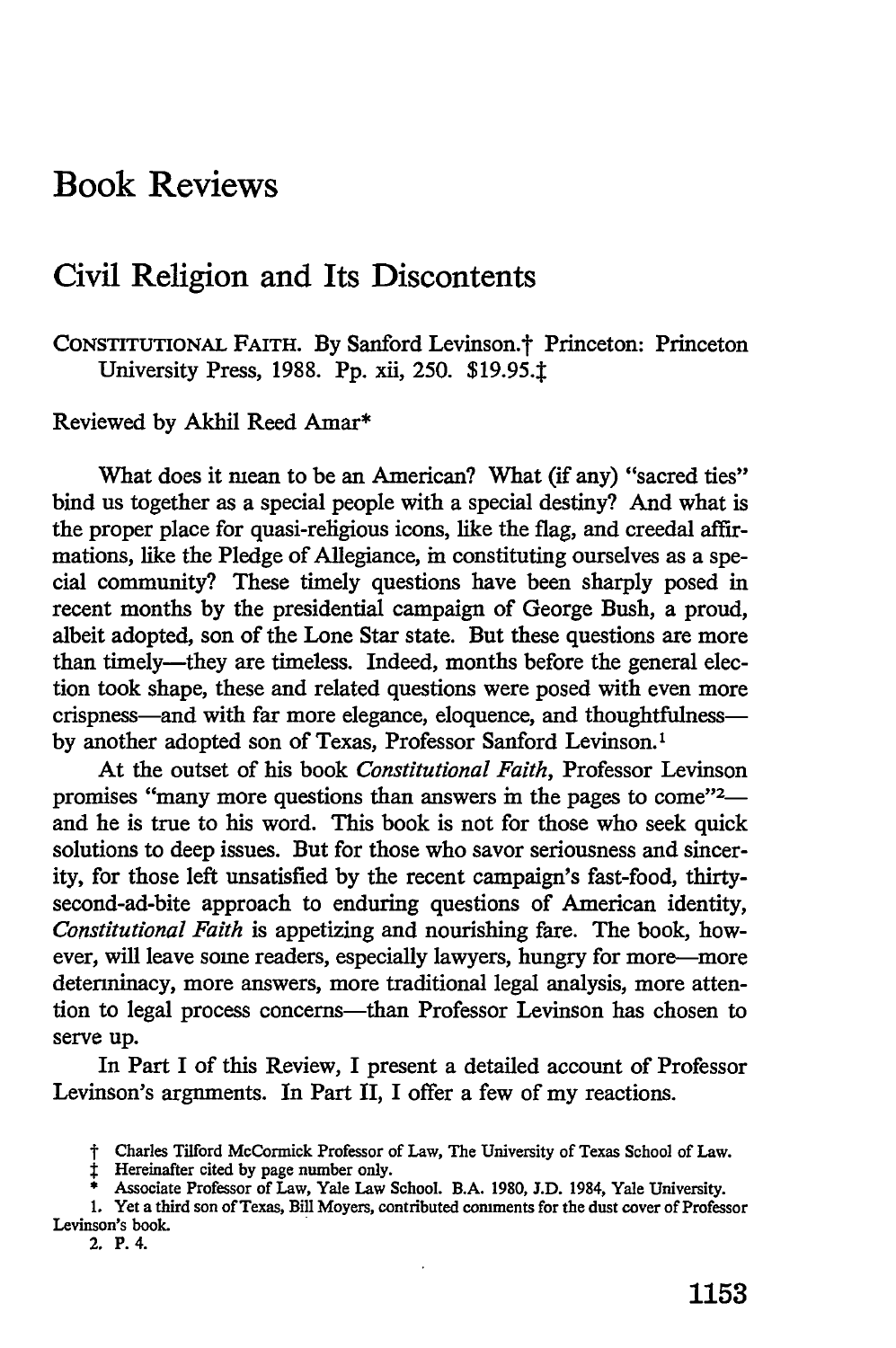### I. The Words of Levinson's Mouth

As suggested by the book's title, Professor Levinson's central goal is to explore the idea of American "civil religion"<sup>3</sup> by making "clearer the ambiguities of 'constitutional faith,' i.e., wholehearted attachment to the Constitution as the center of one's (and ultimately the nation's) political life."<sup>4</sup> What follows is not the kind of traditional "linear argument" aimed at moving the reader toward some purportedly ineluctable conclusions (e.g., 'this, and this alone, is the one best way to perceive the Constitution')"<sup>5</sup> that characterizes much contemporary constitutional scholarship.<sup>6</sup> Rather, Professor Levinson offers a series of musings and meditations on interrelated aspects of constitutional faith. The book thus reads less like a conventional exercise in constitutional theory and more like a collection of sermons on various questions raised by the book's terse yet rich title. And as a sermon, each chapter has considerable virtue. Levinson is always sincere7 and at times soul-bearing, erudite in the wide range of thinkers (both within law and beyond) whom he quotes and discusses, and elegant in his imagery and prose.

Chapter one begins with a dextrous weaving of quotations suggesting

the key role that the Constitution [has] played within the structure of the American "civil religion," that web of understandings, myths, symbols, and documents out of which would be woven **in**terpretive narratives both placing within history and normatively justifying the new American community coming into being following the travails of the Revolution.<sup>8</sup>

Levinson argues that most observers have missed much of the significance of the phenomenon of "civil religion" by emphasizing only the Constitution's "integrative function" 9—its ability as a symbol to "'supply an overarching sense of unity even in a society otherwise riddled with

4. P. 4.

5. P. 6.

**6.** *See, e.g.,* **C.** BLACK, THE **PEOPLE AND** THE **COURT: JUDICIAL REVIEW** IN **A** DEMOCRACY **(1960); J.** CHOPER, JUDICIAL REVIEW **AND** THE NATIONAL POLITICAL PROCESS: **A** FUNCTIONAL RECONSIDERATION OF THE ROLE OF THE **SUPREME COURT (1980); J. ELY,** DEMOCRACY **AND** DISTRUST: **A** THEORY **OF JUDICIAL** REVIEW **(1980).**

*7. Cf.* **p. 172** ("Sincerity-or intellectual honesty-may be a *sine qua non* of professing **....**

**8.** P. **10.** Levinson compares Jefferson's criticism of those who show "'sanctimonious reverence'" for the Constitution, see p. 9 (quoting Letter from Thomas Jefferson to Samuel Kercheva (July 12, **1816),** *reprinted in* **10** WRITINGS OF THOMAS **JEFFERSON 37,** 42 (P. Ford ed. **1899)),** with Madison's view that "great charters" of government are worthy objects of reverence, *see p.* **10** (quoting Madison, *Charters,* Nat'l Gazette, Jan. **19, 1792,** at 94, col. *4, reprinted in* 14 THE PAPERS OF **JAMES** MADISON **192** (R. Rutland ed. **1983)).**

**9.** P. **15.** Levinson credits Rousseau with this theory. P. **15;** *see* **J.** ROUSSEAU, THE SOCIAL CONTRACT 176-87 (M. Cranston trans. **1968) (1762).**

*<sup>3.</sup> See* p. 10.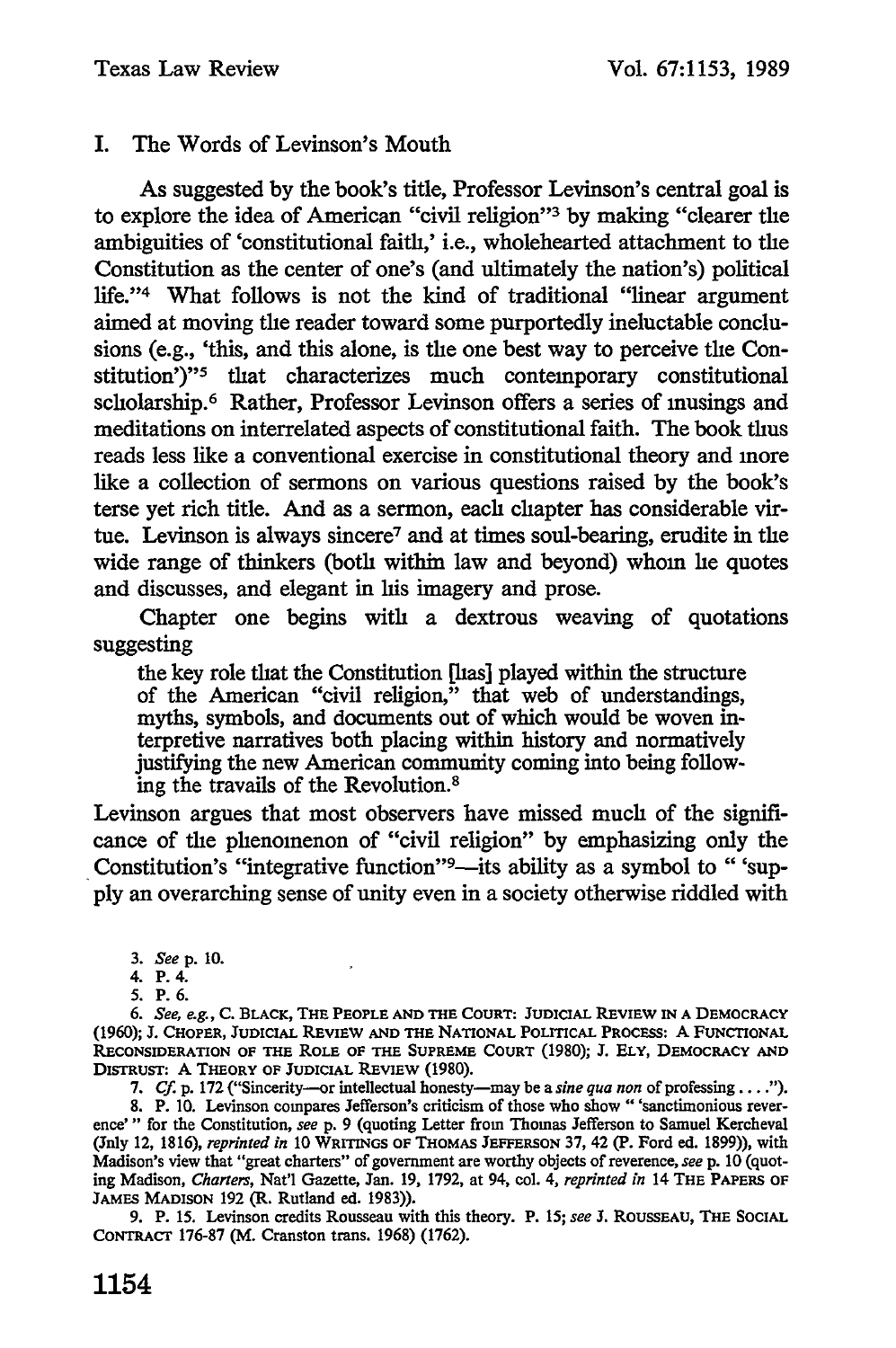conflict.' **"10** For Levinson, this approach "overlooks the fact that religion, especially over the past 500 years, has served much more as a source of deep cleavage than of unity."<sup>11</sup> Indeed, Levinson argues that traditional sources of religious schism have parallels in "many classic constitutional controversies."<sup>12</sup> To illustrate this insight, he sets out a stylized dichotomy between "Protestantism" and "Catholicism" in Western religious thought, a dichotomy reflected in the different answers that these two traditions have proffered to two fundamental questions. First, *what is the source of authoritative doctrine-the* text of scripture alone, or the text as glossed and supplemented by an unwritten tradition carrying at least equal weight?13 Second, *who can authoritatively interpret doctrine-the* entire body of believers acting individually or in nonhierarchical communities, or a special hierarchical entity (such as the papacy or curia) claiming umque interpretive competence?<sup>14</sup> Along both dimensions, "Protestants" tend to affirm the first alternative; "Catholics," the second.<sup>15</sup> These religious positions, Levinson argues, map onto longstanding debates about the Constitution. Pure constitutional "Protestants" (like former Attorney General Edwin Meese) emphasize the supremacy of constitutional text over precedent and evolving tradition; they also challenge the notion that the Supreme Court is the exclusive and ultimate interpreter of constitutional meaning.<sup>16</sup> Pure constitutional "Catholics" (like the younger Justice Harlan) tend to disagree along both dimensions.<sup>17</sup> To make matters even more complex and disintegrating, one can coherently be a "Protestant" about one question and a "Catholic" about the other. Indeed, Levinson identifies himself as a "Catholic" on the source of legal authority but a "Protestant" on the locus of interpretive authority.<sup>18</sup> Yet Levinson does not attempt to defend in any depth this (or any other) combination against its competitors; indeed, he suggests that debate about such matters is Sisyphean:

It is unlikely, moreover, that any of the participants in the debates about constitutional theory are going to have their minds

**<sup>10.</sup> P. 15** (quoting **R. WILLIAMS, AMERICAN SOCIETY: A SOCIOLOGICAL INTERPRETATION** *559* **(1951)).**

**<sup>11.</sup> Pp. 15-16.**

<sup>12.</sup> **P. 17.**

**<sup>13.</sup>** *See* **pp. 18-21.**

<sup>14.</sup> *See* **pp. 23, 29.** *15. See* **pp. 18, 29.**

**<sup>16.</sup>** *See* **pp. 22, 33,** 39-42; Levinson, *Looking at the Constitution: Could Meese Be Right This Time?,* **243 NATION 689, 706-07 (1986);** Meese, *The Law of the Constitution,* **61** TUL. L. REv. **979, 983 (1987);** Devins, *The Constitution Between Friends* (Book Review), **67** TEXAS L. **REv. 213, 213- 14 (1988).**

**<sup>17.</sup> Pp.** 34-35.

**<sup>18.</sup>** P. **209** n.161.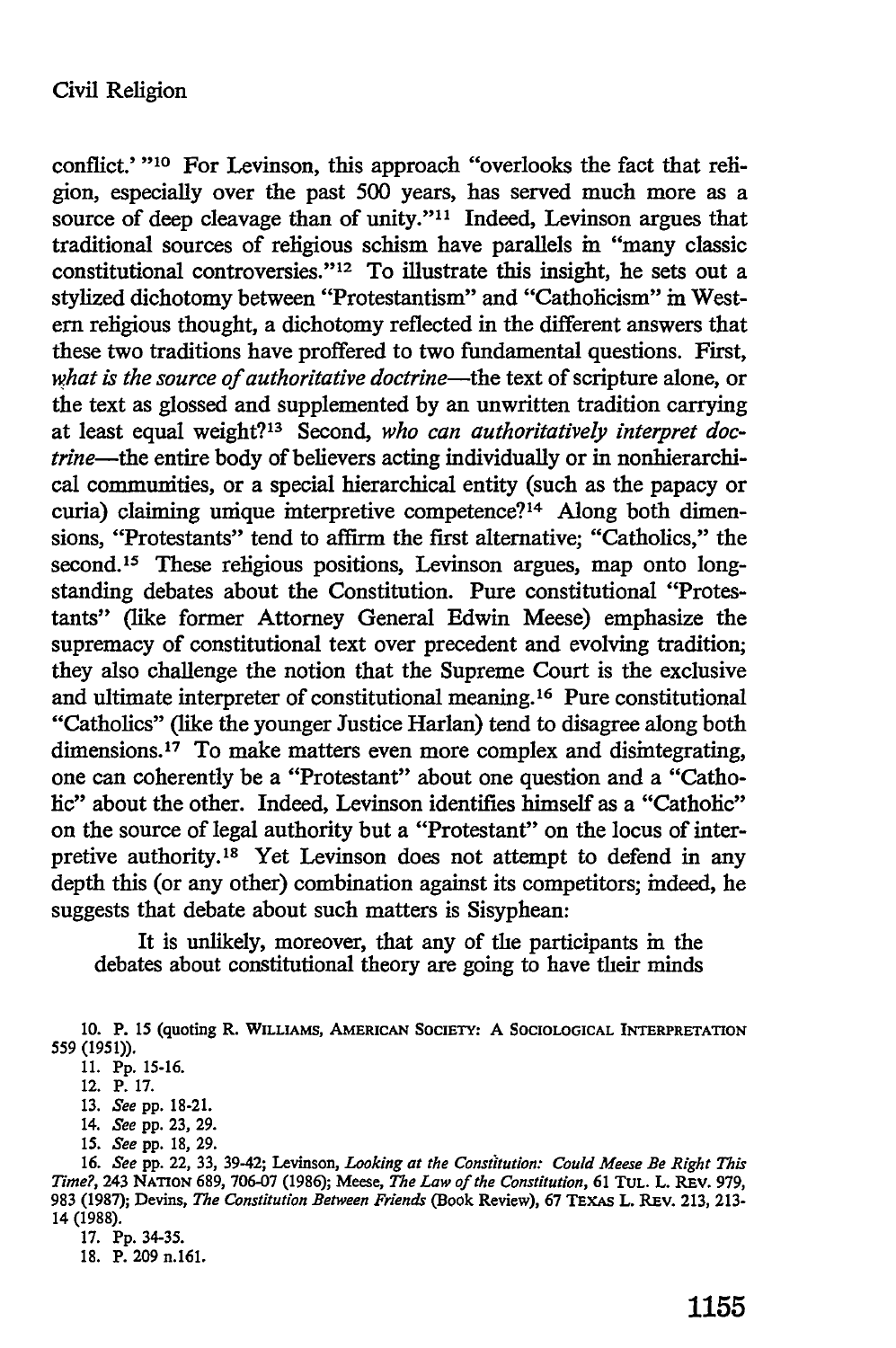changed by reading anything by a person of another sect, any more than Baptist theologians are likely to convert to Catholicism when presented with a "refutation" of their position.<sup>19</sup>

The conclusion Levinson derives from all this is sobering:

[T]he ability of "the Constitution" to provide the unity so desperately sought as a preventive against disorder depends on the resolution of the same issues that split Judaism, Christianity, Islam, and, indeed, all other religions that have texts as a central part of their structure.... But sophisticated legal theorists agree on none of these premises. We are not sure of what "the Constitution" consists, or how it is to be interpreted, or who is to be the authoritative interpreter.<sup>20</sup>

In Chapter two, Levinson analyzes the moral dimension of "constitutional faith." Are the commands of the Constitution necessarily moral? How could this be so, unless we abandon morality as an independent substantive ideal and simply say that *because* the Constitution commands, or permits,  $X$ ,  $X$  is therefore (by definition) moral? And if we reject this approach and acknowledge that a command might be simultaneously constitutional and immoral, why should we put our faith in, and pledge our allegiance to, the Constitution?21 As Levinson points out:

[T]his problem posed by American civil religion and its key textthe Constitution—has its analogue in traditional religion. It can variously be described as the problem of theodicy or of nominalism; in both cases, the crucial issue concerns the relationship, if any, between the stipulated sovereignty of God and one's defmition of goodness, i.e., that which is worthy of moral respect.<sup>22</sup>

For Levinson, the very idea of popular sovereignty underlying the Constitution decisively severed law from morality:

"[C]onsent of the governed" shifted from being a consensual recognition of *a priori* truths to being a more *self-validating* procedure **....** In the past, law was legitimate because it was based on moral principles; in the future, law would receive its legitimacy from being the incarnation of the focused energies of the body politic.

The transition of the basis of law from principle to will has the

**19.** P. 52. Levinson also notes elsewhere:

Because questions of Constitution-identity are metatheoretical **...** all suggested answers inevitably are circular. There is simply no way of referring *to* "the Constitution" for a criterion of *what* "the Constitution" is. Whatever the process **by** which understandings of concepts like "the Constitution" emerge, it is doubtful that logical argumentation plays a crucial role.

- 20. P. **51.**
- 21. *See* pp. 58-60.

**Pp.** 36-37.

<sup>22.</sup> P. **59.**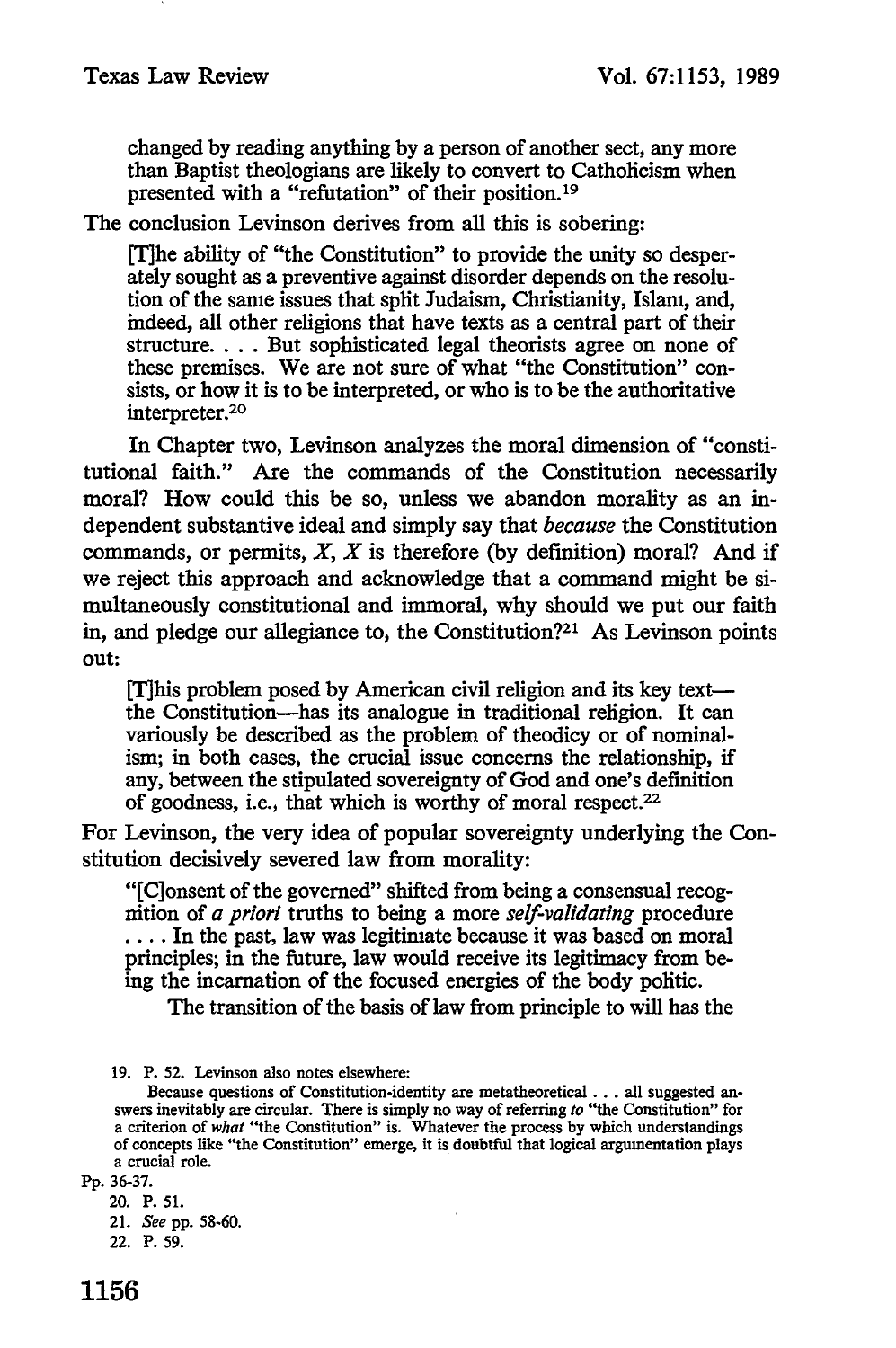effect of analytically separating law from morality **.... 23**

Levinson further exposes the tension between constitutional law and morality by reminding the reader of the myriad ways in which the original Constitution (at least, as conventionally interpreted) supported a brutal regime of human slavery.24 Levinson responds to this tension by advocating a principle of interpretive charity: whenever possible, judges should construe the Constitution so as to render it a more morally attractive document (presumably in the judges' eyes).25 In the course of this argument, Levinson attacks Judge Robert Bork's jurisprudence of "original intent" as violating this principle of charity in its unwillingness to bend the law through creative interpretation to reach a morally superior result. 26 Yet Levinson concludes by acknowledging that even the principle of interpretive charity only shrinks, but does not eliminate, the analytic gulf between law and morality. Once again, his concluding words are sobering:

[N]ot even Ronald Dworkin insists that the Constitution can *always* be plausibly interpreted in an attractive manner .... [S]o long as one rejects a complete identity between the requirements of one's morality and those of the Constitution, it remains ill-advised to give too much respect to the Constitution or to promote automatic respect by others.<sup>27</sup>

Chapter three examines the role of creedal affirmation within faith structures. Should community membership depend primarily on descent or, alternatively, on consent and assent? Some religions, such as Judaism, tend to emphasize the former-one is *born* a Jew-while others, such as Christianity, focus more centrally on the latter-one *becomes a* Christian by conversion and affirmation of belief.28 The Constitution partakes of both models in defining the American community: the fourteenth amendment establishes descent-like birthright citizenship for all those born "in the United States,"<sup>29</sup> and naturalization laws permit outsiders to convert to American citizenship by, among other things, explicitly affirming their allegiance to the Constitution via loyalty oaths.<sup>30</sup> This situation poses some puzzles for Levinson. Given the centrality of

*26. See* pp. 77, **81,** 86. For an explanation of Bork's theory of constitutional interpretation, see Bork, *Tradition and Morality in Constitutional Law,* in VIEws FROM THE **BENCH: THE JUDICIARY AND CONSTTUTIONAL POLITICS** 166, 171 (M. Cannon & D. O'Brien eds. 1985).

27. P. 88.

*28. See* pp. 90-91. Levinson notes that conversion is far less central to Judaism, which has no propositional analogue to the Apostle's Creed. P. 91.

29. *See* U.S. CONST. amend. XIV, § 1.

30. *See* 8 U.S.C. § 1448 (1982); pp. 113-14.

<sup>23.</sup> P. 64.

*<sup>24.</sup> See* pp. 65-68.

*<sup>25.</sup> See* p. 88.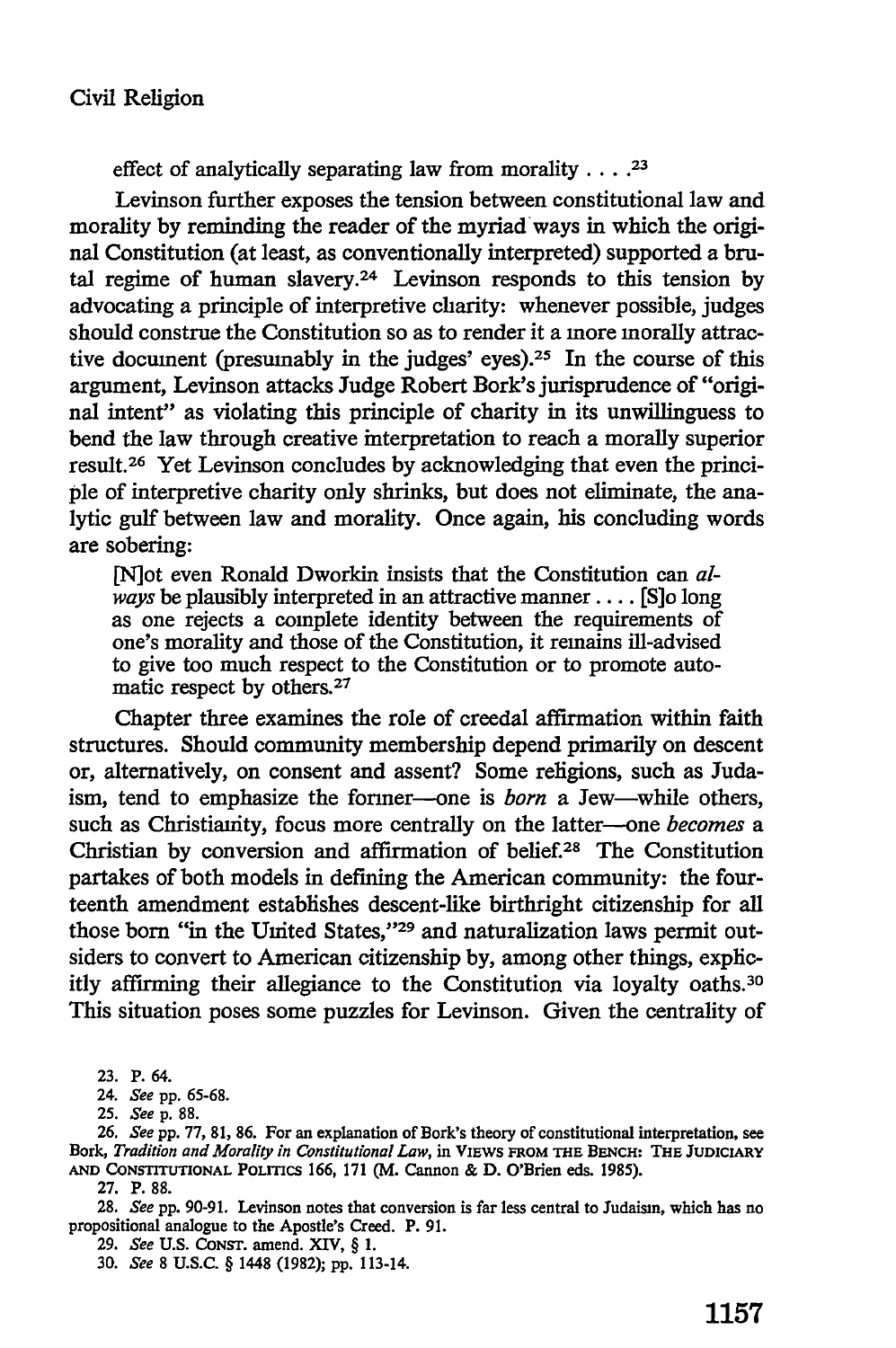notions of consent and social contract in America, why should birth alone confer full membership in the American political community?<sup>31</sup> In a society lacking a strong ethnic and cultural homogeneity-like that enjoyed by Jews (a religious community) or the French (a political community)-does mere birth in a common territory establish a sufficiently strong set of ties to hold Americans together? Put another way, if it is appropriate to require a naturalized citizen to take an oath in order to vote, why is it not equally appropriate to impose the same requirement on natives-at least if they want to vote, and thus become full members of the American political community?32 Loyalty oaths need not necessarily be viewed as illiberal and oppressive, Levinson argues; indeed, they help give explicit content to liberal notions of the "consent of the governed."<sup>33</sup> Levinson goes on to remind the reader that oaths have played important roles in constituting both religious communities and more intimate ones—such as the marriage community constituted by wedding vows. Yet this very analogy only raises further complications, as Levinson notes at the chapter's end:

All political states, then, face the problem of multiple loyalties of their citizenry; this is the price of a pluralist culture. Sometimes the competing loyalty is to other political entities; on other occasions, though, the competitors are other institutions within the society, whether family or religious community. Generally speaking, we do not treat these competitors equally. Thus we presumably find understandable-and endorse-the demand made by the United States that its new citizens repudiate their previous primary loyalties to other countries. Yet I am quite sure that most of us would condemn as totalitarian an explicit requirement by the United States (or any other country) that one affirm primary loyalty to *it* over the competing loyalties of family and religion. I believe that there is more of a problem here than the traditional learning allows.<sup>34</sup>

Chapter four focuses on the specific content of loyalty oaths that have been required of naturalized citizens. Once again, a powerful analogy to religion suggests itself: should the measure of one's fidelity to the Constitution be one's inward state ("inner faith") or outward behavior ("good works")?<sup>35</sup> And if we focus on the latter, how can we justify violations of the law by the greatest figures in the pantheon of American constitutionalism-the Federalist fathers at Philadelphia and Abraham

**31.** See **p.** 104. **32.** See **pp. 105-06. 33.** See **pp. 100-01.** 34. P. **119. 35.** See **pp. 127-35.**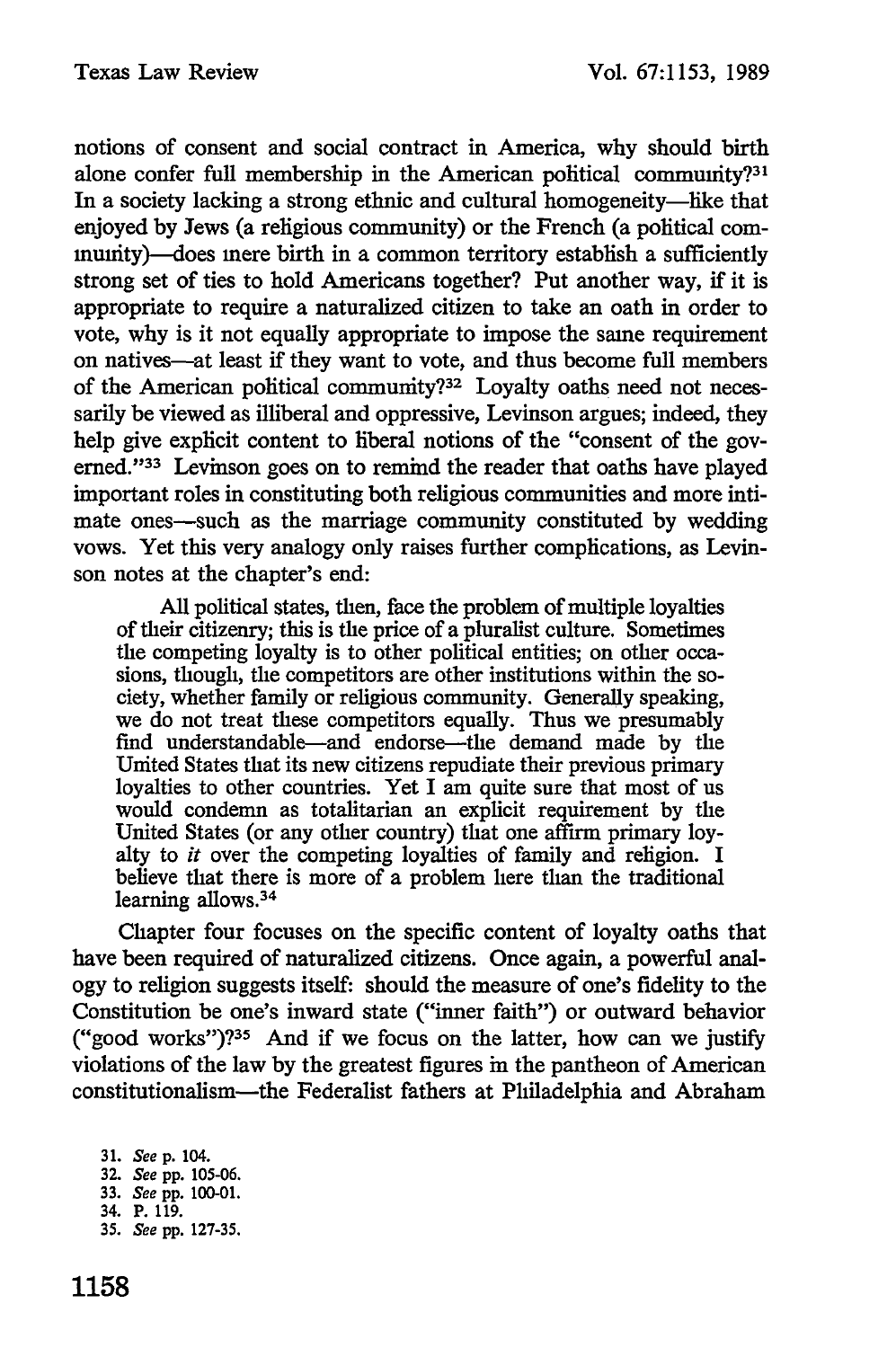Lincoln, the father of the "second Constitution" ushered in after the Civil War?36 For, according to Levinson, Father Madison and Father Abraham engaged in much activity that was obviously illegal at the time.37 The ratification of the Constitution was, says Levinson, " 'plainly an extra-legal' " act in violation of the extant Articles of Confederation, <sup>38</sup> which served as, "in effect, our first national constitution."<sup>39</sup> Similarly, Levinson suggests that Lincoln's policy of military arrests violated the most plausible reading of the constitutional limitation on the suspension of habeas corpus 4° and that his *Emancipation Proclamation* was similarly constitutionally suspect.41 Do these acts mean that these men lacked the requisite loyalty and fidelity to the constitutions they inherited, even as they worked to reshape our fundamental law? Moreover, does not the very possibility of the *lawful* reshaping of our fundamental law-through the provisions of article V—further complicate the notion of loyalty to the document? Can one be considered truly "faithful" to the document if one abhors virtually all its substantive rules but seeks to change these rules only through the procedures of article V itself?. This last question raises a fundamental dissimilarity between constitutional law and religion, which Levinson notes in passing:

One of the vital differences between "constitutional faith" and more traditional religious faith is precisely the explicitly authorized amendment process in the former. Most major Western religions have resisted theories of "continuing revelation" that might in effect legitimize strong "amendment" of divine commandment by persons claiming direct communication from God.<sup>42</sup>

In the final two chapters, Levinson brings the question of constitu-

36. *See* pp. 129-30.

37. Pp. 131, 141.

38. P. 131 (quoting Ackerman, *The Storrs Lectures: Discovering the Constitution,* 93 YALE L.J. 1013, 1017 n.6 (1984)). *But see Amar, Of Sovereignty and Federalism,* 96 YALE **L.J.** 1425, 1446-48 (1987) (pointing out that it was the Articles' status as a "fallen treaty" that justified the Philadelphia Convention's proclamation that its new Constitution would take effect "among any nine states that chose to ratify it-notwithstanding the Articles' clear requirement that all amendments to it be unanimously adopted"); Amar, *Philadelphia Revisited: Amending the Constitution Outside Article V,* 55 U. Cmi. L. REv. 1043, 1048-49 (1988) [hereinafter Amar, *Philadelphia Revisited]* (observing that the Articles were "merely a treaty among thirteen otherwise free and independent nations").

39. P. 130. *But see Amar, Of Sovereignty and Federalism, supra* note 38, at 1446-48, 1455 (arguing that the Articles of Confederation were not a constitution but a confederacy or "firm league of friendship" into which the various states entered).

*40. See U.S.* CONsT. art. I, § 9; pp. 132-33.

41. *See* p. 141. These propositions are quite debatable, yet Levinson nowhere defends them in any detail. Here, as elsewhere, he seems content to rely on the primary analyses of other scholars. Given Levinson's general fondness for broad claims about indeterminacy and his belief that conventions of legal argument are generally contradictory, *see infra* notes 94-100 and accompanying text, it is unclear on what ground he believes Lincoln's actions in these two instances violated the "most plausible" reading of the Constitution.

42. P. 152.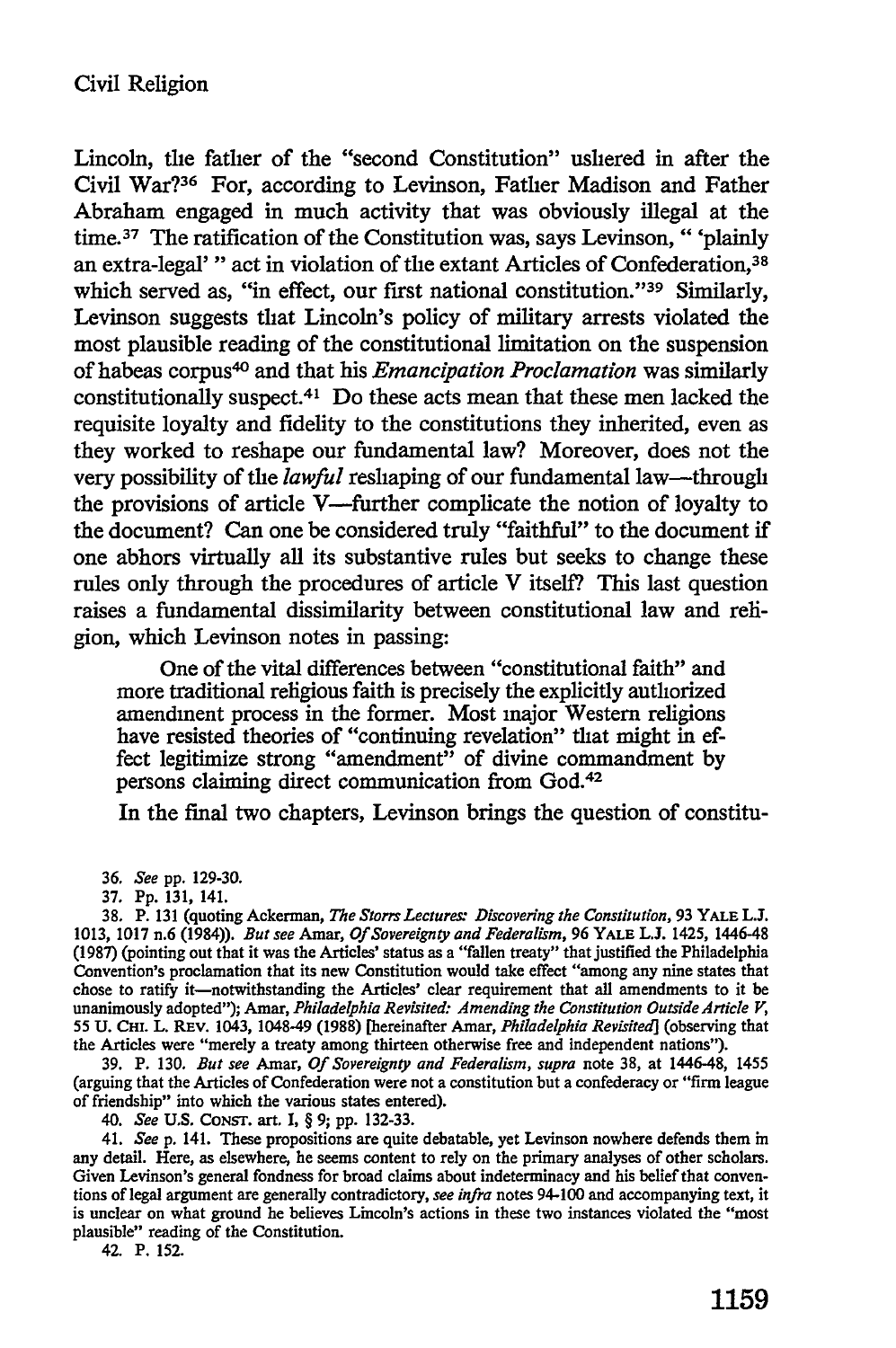tional faith down to a personal level. In Chapter five, he asks what, if any, faith in law he should be required to "profess" in order to be eligible to be a "professor" of law. Once again, Levinson finds an analogy between law and religion useful in placing issues in context: for Levinson, Dean Paul Carrington's recent attack on Critical Legal Studies scholars and other "nihilists" teaching in law schools<sup>43</sup> poses the question of whether law schools should be more like divinity schools or religious studies departments.<sup>44</sup> If the former, then perhaps would-be "professors" could legitimately be required to "profess" a "belief" in the law before they should be allowed access to professional students who have made at least a tentative commitment to live a life of law. (Would not a divinity school, Levinson asks, be within its rights to protect its students from an atheist who professed disbelief in God?<sup>45</sup>) If, on the other hand, the more appropriate model for law schools is a religious studies department, as Levinson argues (albeit with reservations), it becomes much easier to dismiss Carrington with a talismanic invocation of "academic freedom."46

The concluding chapter is also deeply personal. Levinson shares his inner struggle in deciding whether to add his own signature to the Constitution, as invited by the National Park Service's bicentennial exhibit at Philadelphia.<sup>47</sup> Nothing external turns on this choice—there is no outside pressure to sign in order to obtain some desired benefit, such as a passport or the right to vote. Yet the lack of external pressure only sharpens the internal struggle in Levinson's own mind and soul. The image of Levinson, poised with pen in hand, and yet unsure of his best course, is dramatic. To sign or not to sign, that is the question. His ultimate decision to sign is perhaps less important than the reasons he offers for the act-namely, that signing the document does not commit him to very much at all:

The Constitution is a linguistic system, what some among us might call a discourse. It has helped to generate a uniquely American form of political rhetoric that allows one to grapple with every important political issue imaginable .... The fact that its teachings are "indeterminate" is quite beside the point; so is any system of language.<sup>48</sup>

Thus, for Levinson, the Constitution is

- 44. *See* **pp. 161-62.**
- 45. *See* **pp. 161-62.**
- 46. *See* **pp. 170-71.**
- 47. *See* **pp. 180,** 191-94.
- 48. P. **191.**

<sup>43.</sup> *See* Carrington, *Of Law and the River,* 34 **J. LEGAL EDUC.** 222 (1984).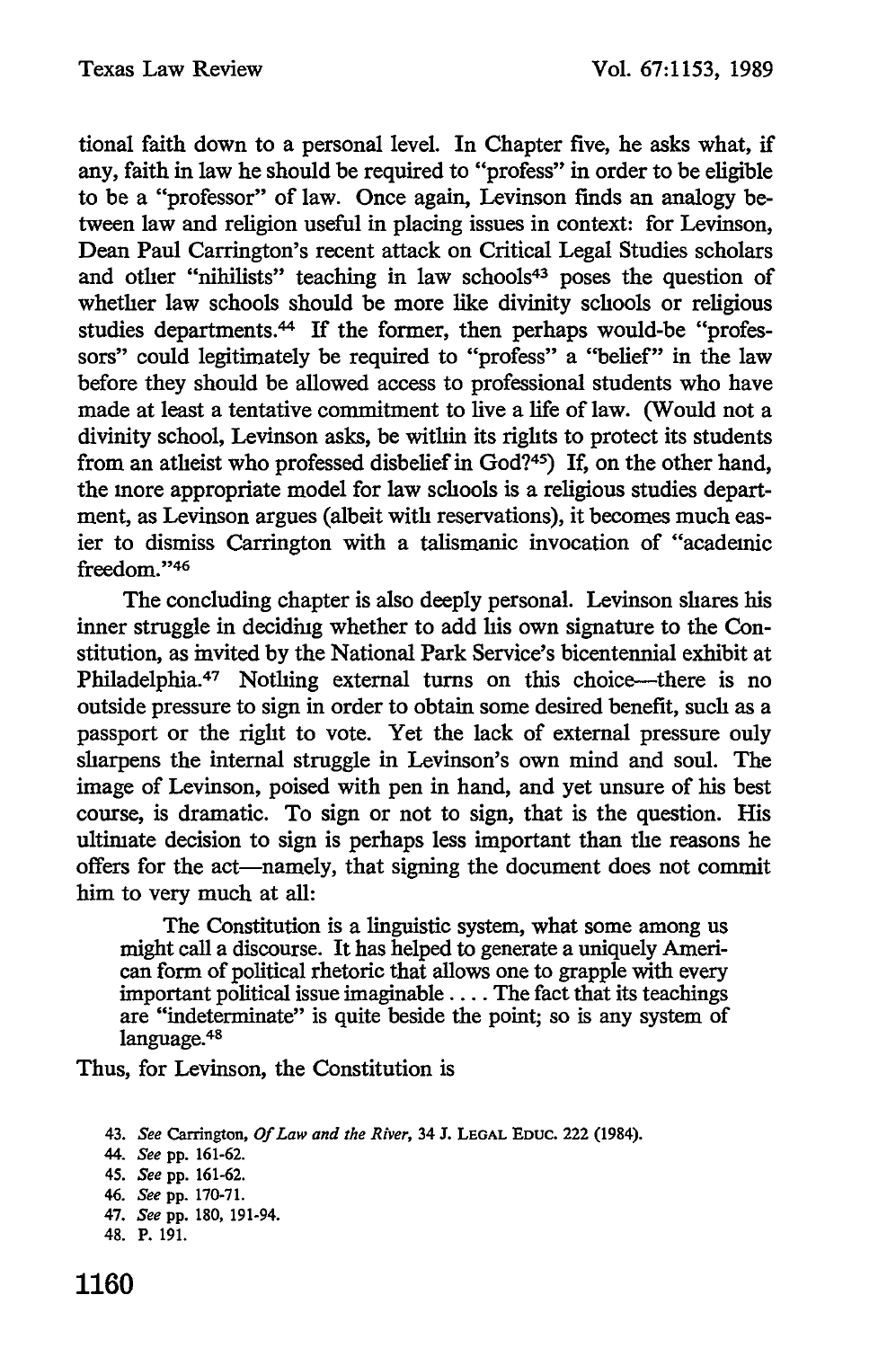less a series of propositional utterances than a commitment to taking political conversation seriously. I would want to distinguish this from an entirely "Article V" view of the Constitution, though, because I do indeed believe that the Constitution is best understood as supportive of such conversations and requiring a government committed to their maintenance. Moreover, as suggested in Chapter Two, what makes my faith assertion only a limited one is the recognition that even my "best" Constitution might at times come into conflict with what I regard as my most important moral commitments; under such circumstances, it would be the Constitution that  $(I$  hope) would give way.<sup>49</sup>

#### II. The Meditations of My Heart

There is much in Professor Levinson's book to meditate on, for he raises many of the deepest questions confronting us today—as lawyers, as scholars, as religious (non)believers, as Americans, and, most generally, as people struggling in this world for meaning and peace. Levinson's insights into these issues are myriad, and the connections he draws among different sets of issues are elegant and thought-provoking. Especially impressive is the way he uses his knowledge of large bodies of thought outside law, narrowly defined (theology, moral philosophy, literary theory) to cast new light on legal questions.

Yet there is, it seems to me, a real price to be paid for all this. In the process of using outside disciplines to illuminate certain legal issues, Levinson obscures other aspects of these topics-aspects well illuminated by more conventional legal analysis. Much is surely gained, but just as surely, something is lost, something distinctively legal. Although it is hard to pin down precisely what that something is, two of the book's omissions are especially striking. First, the book fails to take seriously enough the legal process tradition that illuminates the interplay between substantive rules governing primary conduct and process-based rules allocating power among different decision makers to create and interpret those substantive rules.50 Second, it does not engage fully the myriad conventions of legal argument that help to generate fairly determinate legal answers to a considerable range of constitutional issues. To the extent Levinson does commit himself to certain positions in the book-he does offer some tentative answers to the many questions he poses—these two related omissions call those positions into doubt.

Consider, for example, Levinson's attack on Judge Bork's philoso-

49. P. 193.

**<sup>50.</sup>** For a more elaborate description of this legal process tradition, see Amar, Law Story, 102 HARV. L. REv. 688 (1989).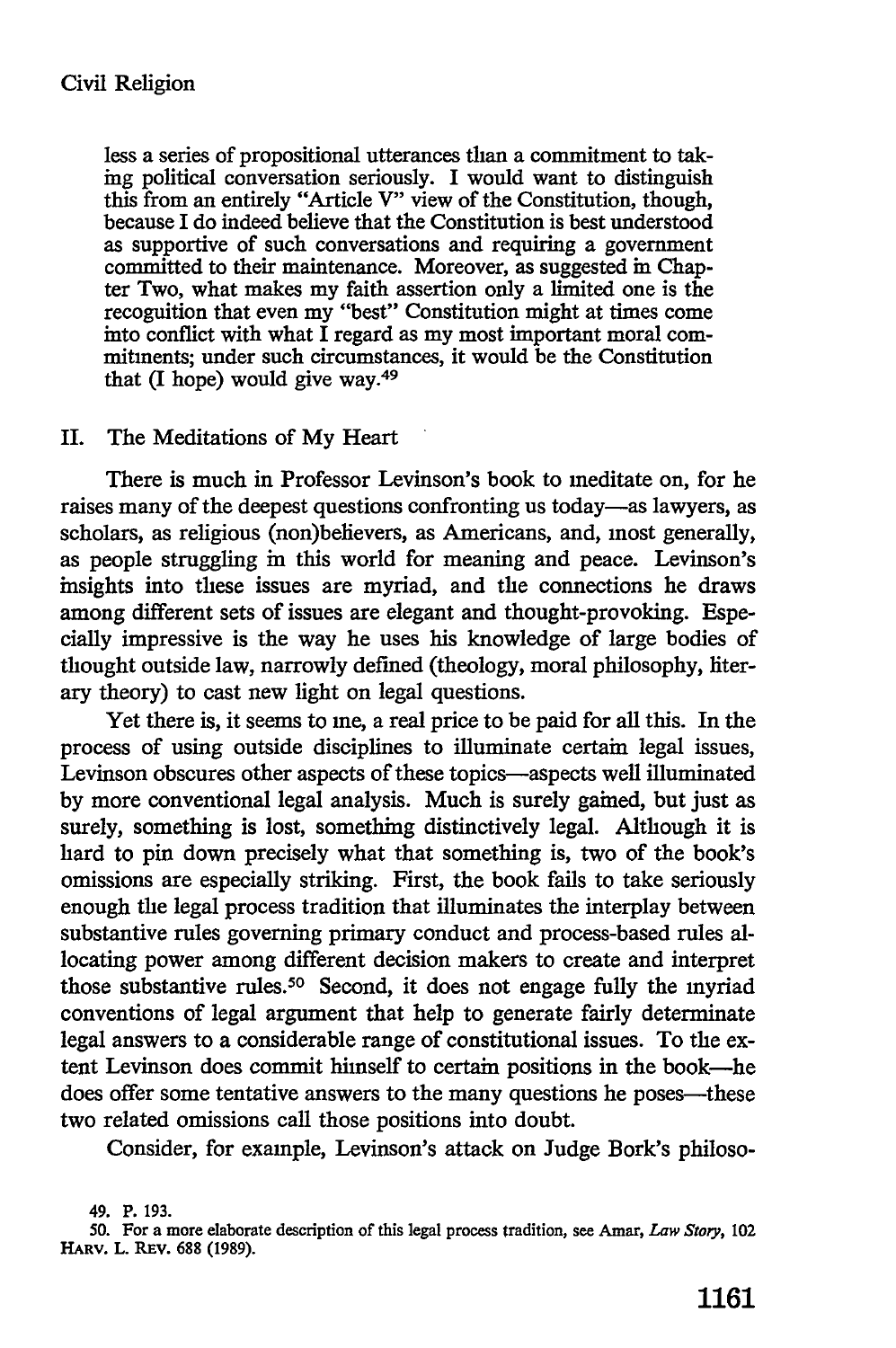phy of constitutional interpretation.51 Although I share Professor Levinson's unease with many of Bork's substantive positions, Levinson's broad-gauged attack on a jurisprudence of strict construction<sup>52</sup> rests in part on an analytic cheat that blurs critical issues of legal process. To illustrate the silliness of "literal"<sup>53</sup> and mechanistic modes of judicial interpretation, Levinson conjures up a hypothetical.<sup>54</sup> A mother, at time *T(1)*, gives a babysitter express written instructions about what to do at some future time *T(3).* Those instructions are emphatic that *"under no circumstances"* is the babysitter to deviate from them at *T(3).55* Between *T(1) and T(3),* some extraordinary event, wholly unexpected by the mother, transpires at time *T(2).* The event creates grave doubt whether the mother (who cannot be reached) would continue to want her literal instructions to be mechanically obeyed. Under these circumstances, Levinson asks, would it not beg the question for the babysitter to assume that any deviations from the strict words would violate the instructions, and the true "intention" of the mother behind those instructions?<sup>56</sup>

Levinson's illustration of the difference between a rule's letter and its spirit-a difference often sharpened by a wholly extraordinary and unexpected event-is well taken.<sup>57</sup> But does not Levinson's hypothetical beg some obvious questions as well? Is not at least one critical question that of *who* should decide whether the intervening event justifies disregarding the literal words of the instructions? In Levinson's hypothetical, the answer is obviously the babysitter, because the mother presumably cannot be reached to ask her whether she continues to desire that the instructions be followed literally, even in light of the event at *T(2).* But any easy, implied analogy between the hypothetical mother and the founding "fathers," on the one hand, and between the hypothetical babysitter and judicial "benchsitters," on the other, breaks down in a number of ways. To begin with, as Levinson himself notes in passing elsewhere in his book, the canon of constitutional text is not closed; new textual instructions can be added and the specific wording of old texts altered

**56.** *See* p. 82.

<sup>51.</sup> *See pp.* 80-87. *See generally* Bork, *Neutral Principles and Some First Amendment Problems,* 47 IND. L.J. **1,** 8 (1971) [hereinafter Bork, *Neutral Principles]* ("The judge must stick close to the text and the history, and their fair implications, and not construct new rights."); Bork, *supra* note 26, at 171-72 (asserting that a judge's sole task "is to translate the framer's or the legislator's morality into a rule to cover unforeseen circumstances").

**<sup>52.</sup>** *See* pp. 83-84.

**<sup>53.</sup>** *See* pp. 83-84.

<sup>54.</sup> **Pp.** 81-82.

*<sup>55.</sup>* P. **82.**

<sup>57.</sup> *See* Note, *Plastics: Unger and Ackerman on Transformation*, 98 YALE L.J. - (forthcoming 1989).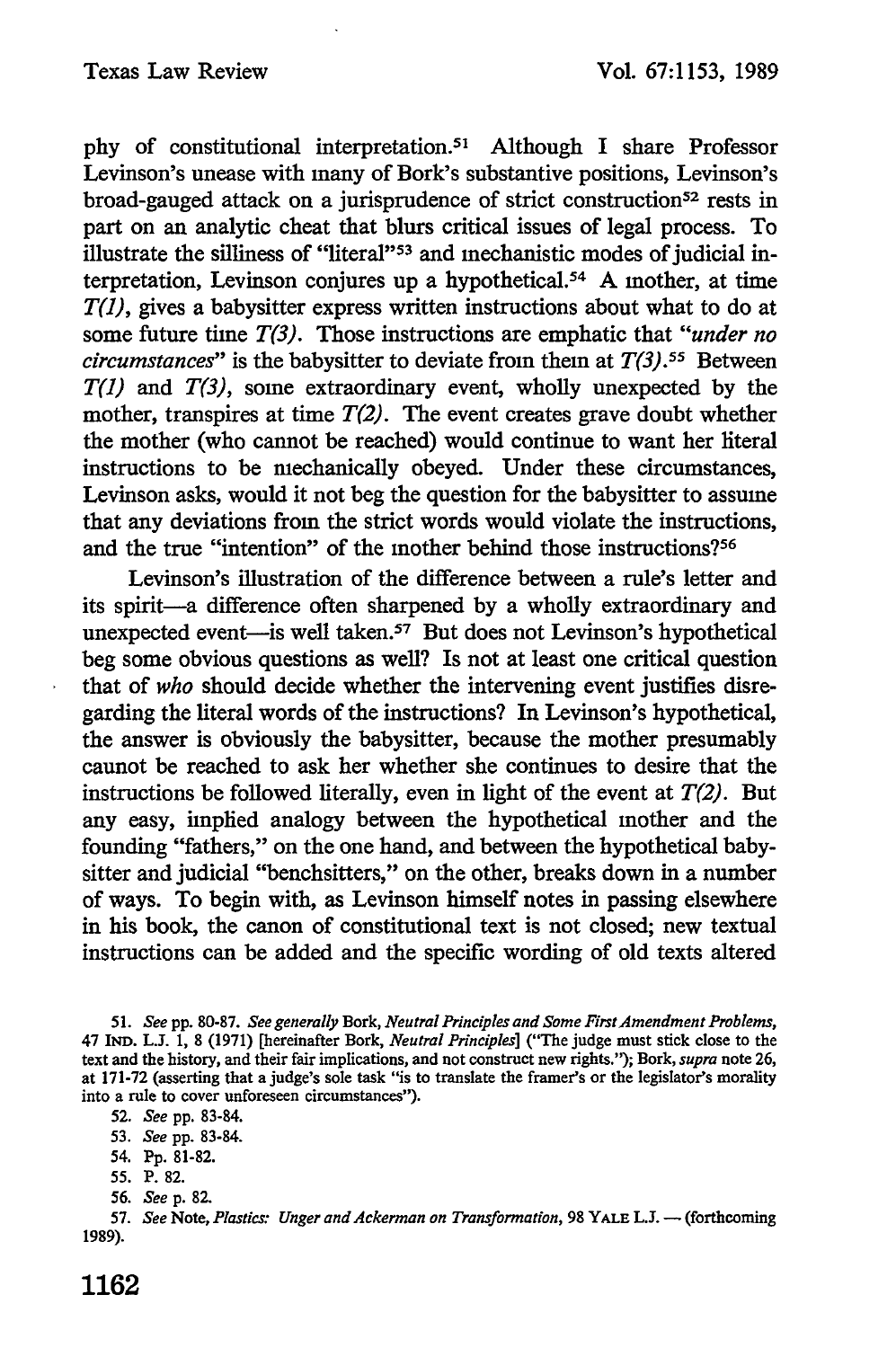through explicit amendment procedures. 58 If an age-old and unchangeable religious text is to be kept vital and meaningful in a new and everchanging world, creative interpretation is perhaps indispensable to avoid ossification. If an unreachable mother's true purposes are to be respected most deeply, a babysitter may well have to stretch the mother's words quite far, but loose construction by judges is not similarly indispensable to maintain the Constitution as a living document. Even if judges generally interpreted its words strictly, the document could be enlivened and kept up-to-date by formal textual amendment. Yet Levinson never considers whether the possibility of formal amendment of a text might affect the optimal point on the continuum between strict and loose construction. Of course, the best answer may well be that the possibility of amendment should not affect one's interpretive strategy, but Levinson never even asks the question. Put another way, Levinson never asks whether a different result should follow if the mother directed the babysitter to follow her instructions "in all cases" at *T(3),* unless instructed otherwise by the mother by phone, and the mother-although aware of the intervening event at  $T(2)$ —nevertheless declined to phone. Given that in constitutional law the source of all textual instructions--- the people-can be reached at all times and are free to alter the wording of their instructions via amendment,<sup>59</sup> Levinson may have unfairly rigged his chosen hypothetical in favor of loose judicial interpretation.

Further complications arise when we recognize that there is more than one constitutional "babysitter" at *T(3).* Even aside from the possibility of direct recourse to the people through article V or some other mode of formal amendment,<sup>60</sup> which branch of government should decide whether the event at  $T(2)$  is such that true fidelity to the instructions issued by "We the People" requires deviations from the strict words We laid down at  $T(1)$ ? Bork bases his argument for judicial restraint in part on his claim that courts should generally defer to the decisions of legislatures on these matters. He explicitly roots this view, in turn, in processbased concerns. Legislators, Bork argues, hold their offices under more accountable and democratic (that is, majoritarian) processes of selection and retention than do judges.<sup>61</sup>

Once again, by invoking Judge Bork's process-based arguments, I

<sup>58.</sup> *See* p. 152.

<sup>59.</sup> Indeed, constitutional amendments may be easier to accomplish than commentators have generally recognized. *See* Ackerman, *supra* note 38, at 1051-70. *See generally Amar, Philadelphia Revisited, supra* note 38.

*<sup>60.</sup> See generally Amar, Philadelphia Revisited, supra* note 38 (discussing the formal mode of popular amendment outside article V).

<sup>61.</sup> *See* Bork, *Neutral Principles, supra* note 51, at 4.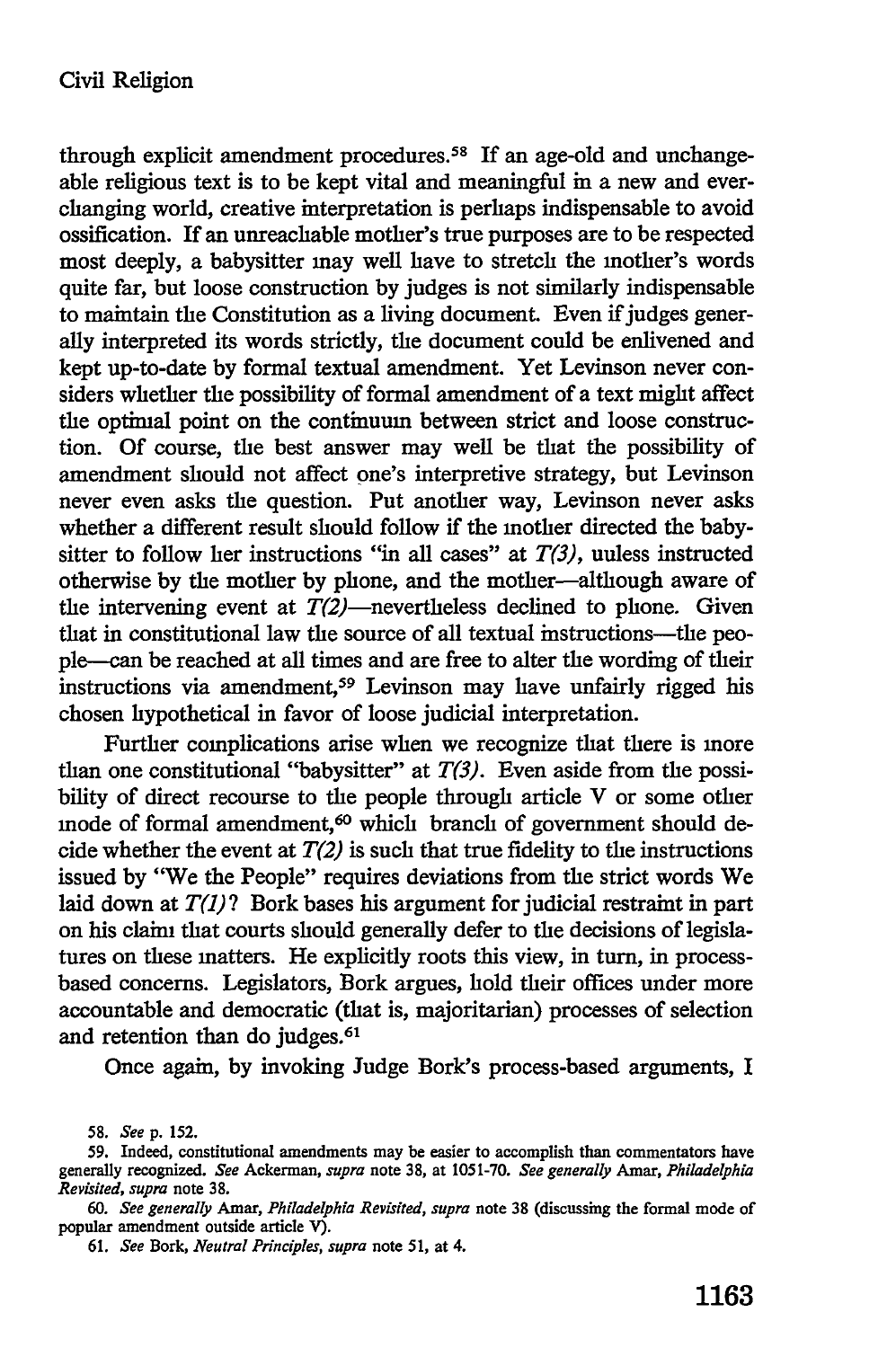do not mean to embrace them. As I have argued elsewhere, on legal process grounds, legislatures are less democratic, and courts more so, than Bork acknowledges. 62 Moreover, deference to legislatures is not equivalent to strict fidelity to the words of the Constitution, as Bork seems to imply. Indeed, in some situations in which legislative action does rather plainly violate constitutional limits, legislative deference and originalism pull in opposite directions; judges sometimes can uphold the actions of the more "democratic" (according to Bork) legislature only by creatively stretching the constitutional text in favor of the legislature. Judicial restraint toward the legislature is thus different from-and often at odds with-judicial restraint toward the framers. My quarrel with Professor Levinson is thus not that he disagrees with Judge Bork-so do I-but that in doing so, he ignores many of the key legal process issues raised by lawyers like Bork and William Rehnquist.<sup>63</sup>

For Levinson, "[c]onstitutionalism, like religion, represents an attempt to render an otherwise chaotic order coherent, to supply a set of beliefs capable of channeling our conduct."<sup>64</sup> For legal process analysts, however, the Constitution-unlike most religious texts-also devotes great attention and detail to the structure of decision-making processesto the *constitution* of institutions and the demarcation of their authority. To understand the law fully, we must not focus simply on substantive norms-as Levinson too often does-but also on the interplay between those norms and the procedures that create and implement them. For example, Levinson invokes the Constitution's preamble no less than five times,<sup>65</sup> but on every occasion he sees only a direct affirmation of substantive values, as embodied in words such as "liberty" and "justice." But many of the preamble's other words-most notably its first seven and its last seven-have large legal process implications concerning who can create and amend substantive values, and how.66 These words underscore a theory of popular sovereignty that, as I have argued elsewhere, has profound ramifications for a wide range of traditional constitutional issues of federalism, separation of powers, and constitutional amendment.<sup>67</sup>

Levinson argues that popular sovereignty "has the effect of analyti-

**<sup>62.</sup>** *See Amar, Philadelphia Revisited, supra* note **38,** at **1076-87.**

<sup>63.</sup> *See generally* Rehnquist, *The Notion of a Living Constitution,* 54 **TEXAs** L. **REv. 693 (1976)** (presenting a constitutional theory similar to that of Bork).

<sup>64.</sup> P. 36.

**<sup>65.</sup>** *See* **pp.** 4, **75,** 78, 130, 180.

**<sup>66.</sup>** *See Amar, Of Sovereignty and Federalism, supra* note **38,** at 1450-51, **1455-56.**

**<sup>67.</sup>** *See id.* at 1429-66; Amar, *Philadelphia Revisited, supra* note **38,** at **1055-60.**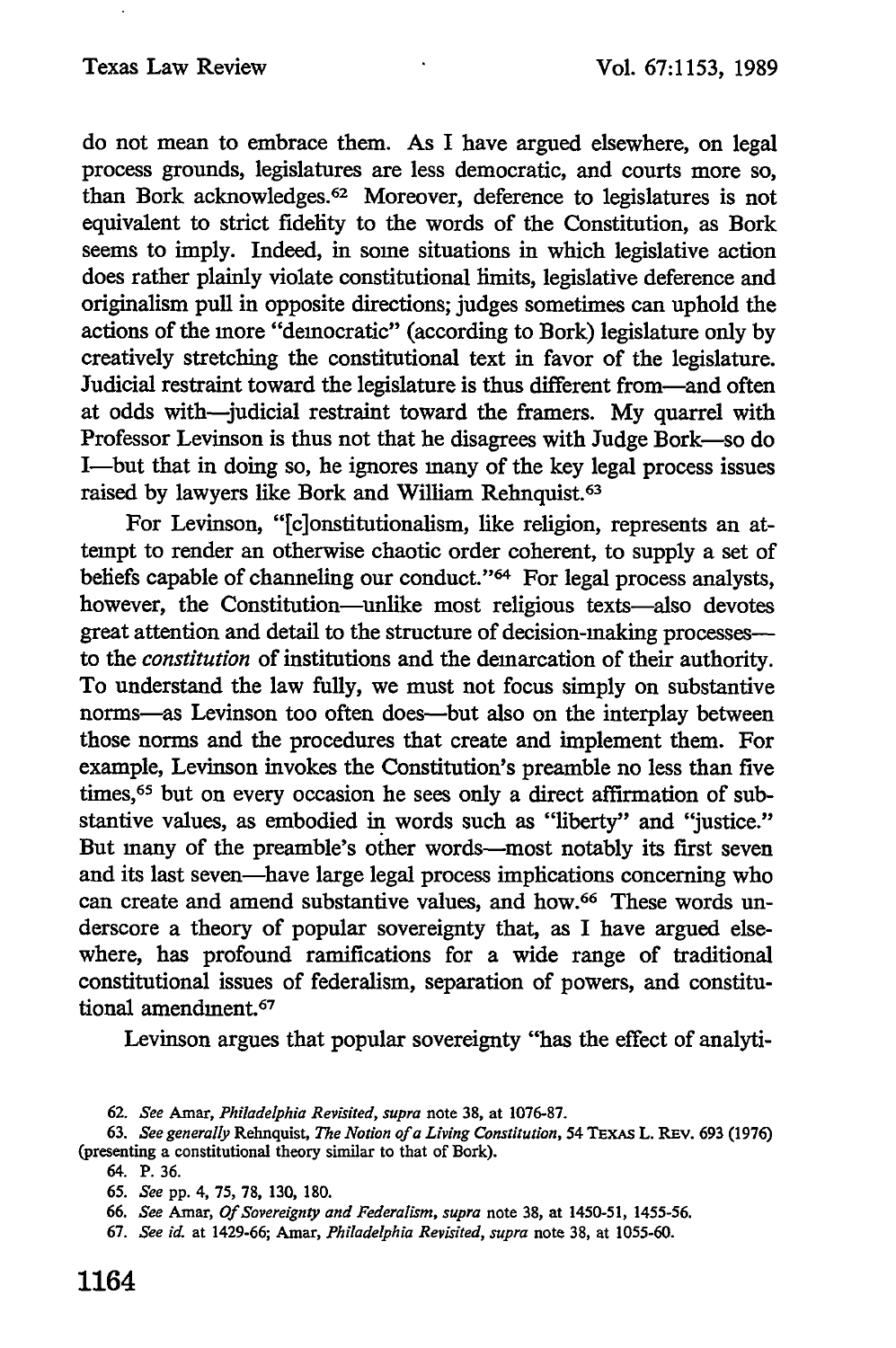cally separating law from morality,"<sup>68</sup> but this claim once again betrays his preoccupation with substantive results and his neglect of legal process norms. Indeed, he elsewhere concedes that popular sovereignty does not eliminate morality from law; it simply refocuses attention from the morality of substantive rules to the morality of procedures under which those rules emerge.69 A principle of popular sovereignty is not, Levinson's intimations notwithstanding, functionally equivalent to an amoral Holmesian celebration of "dominant power."70 First, popular sovereignty and its corollary ideal of one person, one vote are themselves rooted in moral principles, such as equality of all citizens (hence the rule that no vote should count for more than any other) and the nonentrenchment of the status quo (hence the refusal to privilege it through supermajority requirements).<sup>71</sup> Second, the "right" of popular sovereignty need not always coincide with the "might" of dominant power. As James Madison reminded his readers in *The Federalist* No. 43, a minority of voters could have a preponderance of power-economic power, military power, and support from outside nations or people outside the polity (including domestic nonvoters).<sup>72</sup> Majority rule is thus a moral principle of right designed to constrain might.

Moreover, the right of a majority of the people, acting in convention, to alter or abolish their constitution is perhaps the most important value (combining substance and process) embodied in the entire Constitution. This renders extremely problematic Levinson's characterization of the constitutional status of majority rule:

Majority rule is simply not the same thing as constitutionalism, as that concept was classically defined. One cannot understand the notion of a constitution, at least prior to twentiethcentury thought, without including its role of placing limits on the ability of majorities (or other rulers) to do whatever they wish in regard to minorities who lose out in political struggles.<sup>73</sup>

Levinson states later in the book that "constitutionalism is an important limit to the value of majority rule precisely because it incarnates a value hierarchically superior to majority rule."<sup>74</sup> If by "majority rule" Levinson means simply rule by majorities of ordinary legislatures, I concur in his judgment, though not in his wording. Ordinary legislatures are

**74. P. 150.**

**<sup>68.</sup>** P. **64.**

**<sup>69.</sup> P. 62.**

**<sup>70.</sup>** *But see* **pp. 64-65 ("[A]doption of what might be termed 'robust positivism,' where putatively** unjust **law is privileged over the demands of** justice, **is not something done lightly.").**

**<sup>71.</sup>** *See Amar, Philadelphia Revisited, supra* **note 38,** at **1044 n.1, 1072-76.**

**<sup>72.</sup>** *See* **THE** FEDERALIST **No. 43, at 276-77 (J. Madison) (C. Rossiter ed. 1961). -**

**<sup>73.</sup> P. 70.**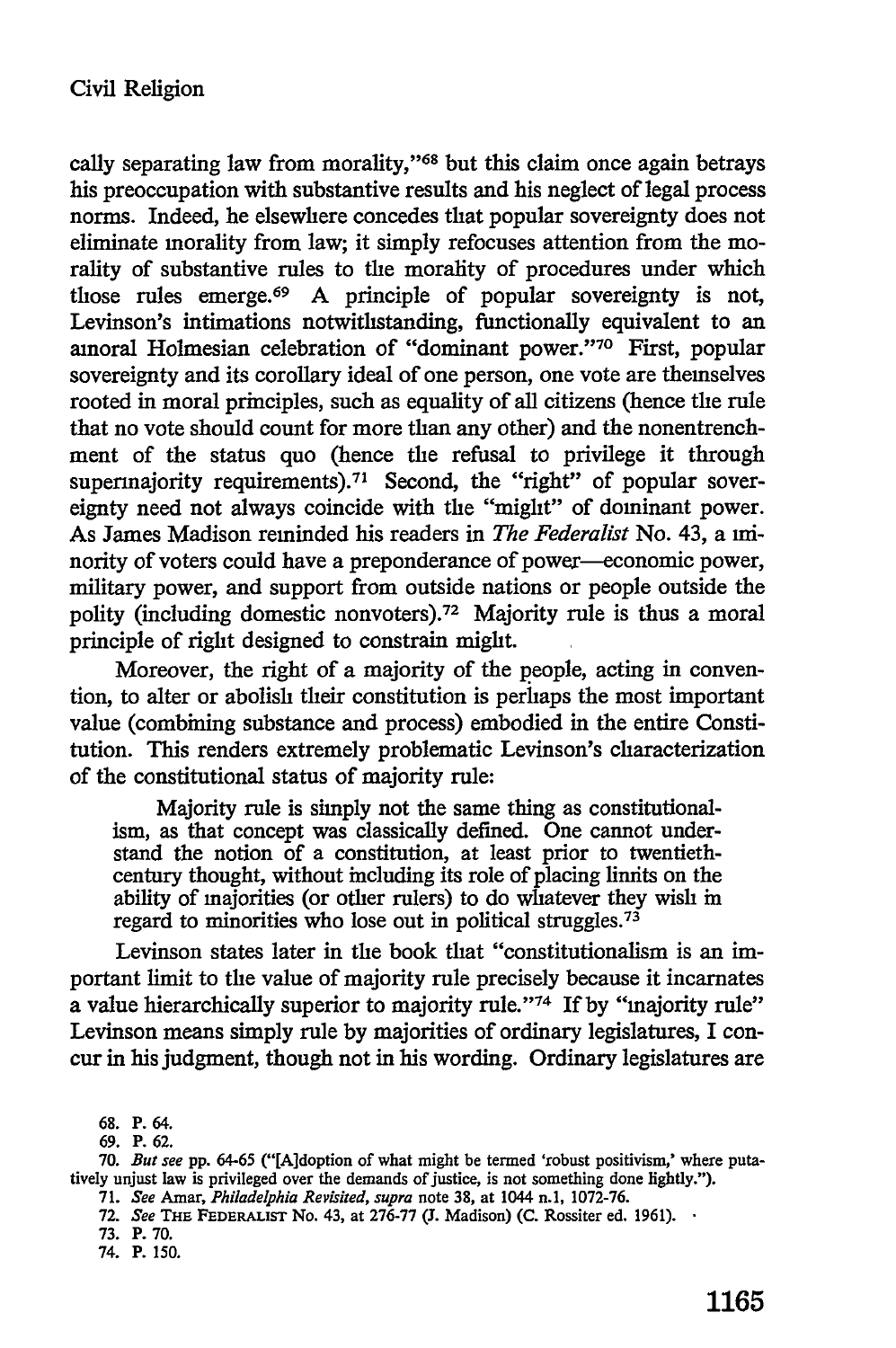mere agents of the people, and are limited in their power by restrictions laid down by their principal (the people) in the Constitution itself.75 But if Levinson believes that universal ideas of constitutionalism before the twentieth century necessarily imposed sweeping restrictions on a majority of the people themselves, acting directly through constitutional conventions,76 his undocumented claims are wildly overstated. An

75. *See* p. 150.

76. After ratification of the Constitution, the relevant sovereign people was "the People of the United States, as a whole," and not the people of each state. Amar, *Of Sovereignty and Federalism, supra* note 38, at 1451-62. Thus, the attempt of southern states to secede by a mere majority vote of the people of each seceding state was unconstitutional. *Id.* at 1462 & n.162, 1499-1500; Amar, *Philadelphia Revisited, supra* note 38, at 1062 n.69, 1076.

Levinson at times seems agnostic on the constitutionality of secession, *see* p. 28, and at other times appears to go even further by blaming Lincoln for the Civil War, and even implying that Lincoln acted illegally in his refusal (backed by the executive power of the United States) to recognize the lawfulness of unilateral secession, *see* p. 139. Here, too, Levinson's single-minded focus on "civil religion" analogies seems to have led him astray. From the civil religion perspective, secession might seem closely analogous to religious separatism and schism-a group of "believers" breaks away from an old "church" to found a new one. But this analogy collapses vital differences between *emigration and secession-differences* once again illuminated by the legal process perspective. Lincoln did not challenge the undeniable right of those disgruntled elements in the South to leave and found their own "church." Instead, he challenged their right to bind local minorities, and to assert sovereignty over physical territory within the United States, without the consent of a national majority. The issue was not whether the "sacred ties" of nationhood could be broken, but whether secession required a national rather than a local majority-whether "dissolution" of the "wedding" of states to each other and to the Constitution in the 1780s could occur unilaterally or required mutual consent. Once again, the key issue, as Lincoln was at pains to emphasize in his brilliant first inaugural address, is *who* decides-a national majority or a national minority? *See* First Inaugural Address by President Abraham Lincoln (Mar. 4, 1861), *reprinted in* ABRAHAM LINCOLN: His **SPEECHES AND** WRITINGS 579, 582-83 (R. Basler ed. 1946) [hereinafter Lincoln's Inaugural Address]. (And, of course, if each state could lawfully secede, this fact would dramatically affect the balance of bargaining power between nation and state on ordinary issues of day-to-day politics within the union.) Moreover, territoriality introduces further differences between secession on the one hand and religious separatism or marital separation on the other. As Lincoln noted so eloquently, North and South could not physically separate. *See id.* at 582-83. The Constitution itself recognizes this inescapable territoriality in proclaiming itself the "supreme Law of *the Land."* U.S. CONsT. art. *VI,* cl. 2 (emphasis added). Regional disagreements were bound to be many. For example, who would populate and control the resource-rich West? Who would control the right to navigate the Mississippi River, the commercial lifeline of the entire region between the Appalachians and the Rockies? Such disagreements could be mediated only by law within a common Constitution or by force outside one:

Physically speaking, we cannot separate. We cannot remove our respective sections from each other, nor build an impassable wall between them. A husband and wife may be divorced, and go out of the presence, and beyond the reach of each other, but the different parts of our country cannot do this. They cannot but remain face to face; and intercourse, either amicable or hostile, must continue between them. Is it possible, then, to make that intercourse more advantageous or more satisfactory, *after* separation than *before? Can* aliens make treaties easier than friends can make laws? Can treaties be more faithfully enforced between aliens than laws can among friends? Suppose you go to war, you cannot fight always; and when, after much loss on both sides, and no gain on either, you cease fighting, the identical old questions, as to terms of intercourse, are again upon you.

Lincoln's Inaugural Address, *supra,* at 586.

Professor Levinson's expressed sentiments about secession are all the more unfortunate because of the possibility of their misuse by a perverse "civil religion" that still seems to retain some vitality in Texas-a civil religion that celebrates the "glorious cause" of the Confederate states, that erects monuments to that cause, that spawns Confederate flag-waving, and that encourages social events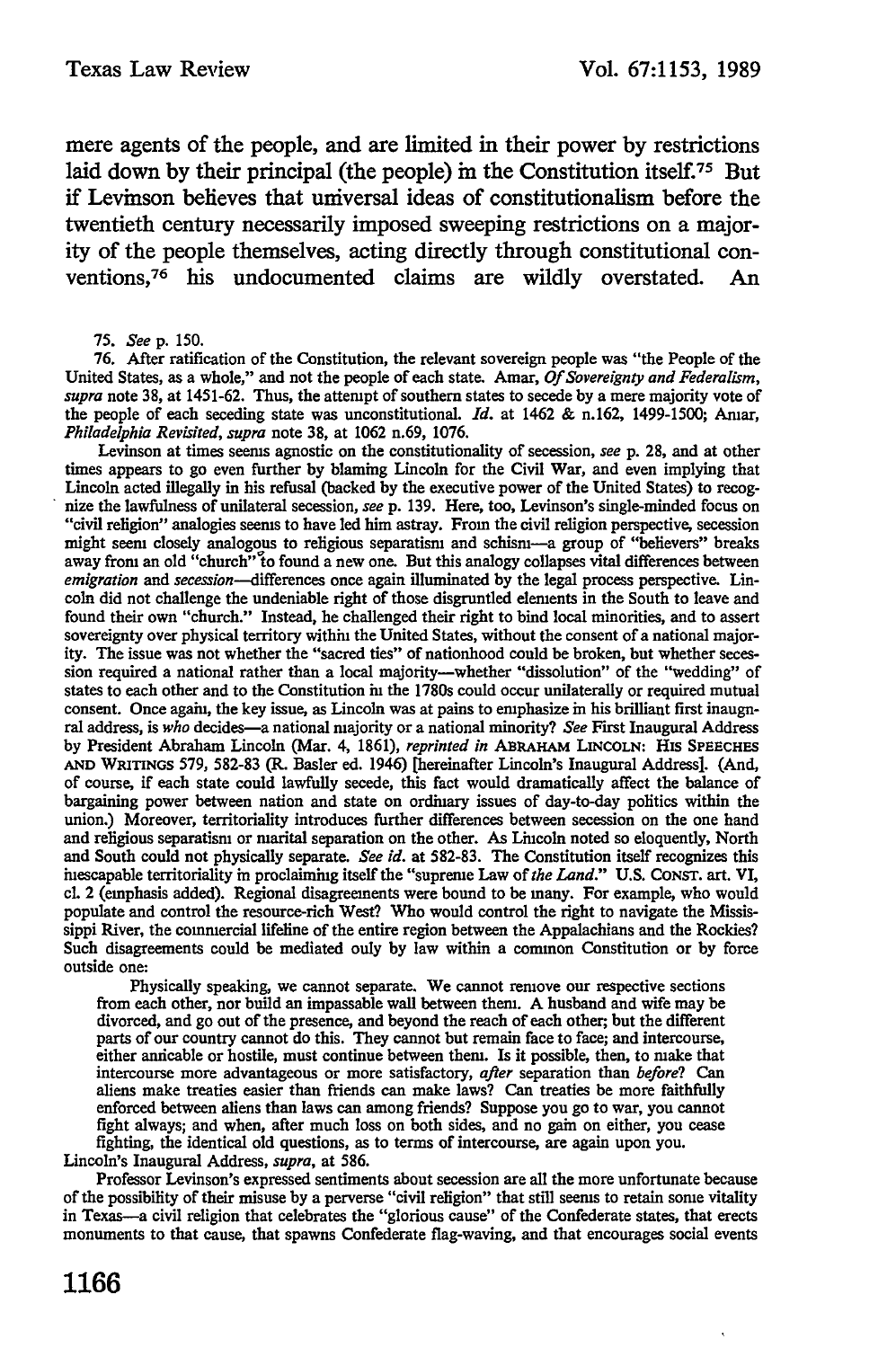important—indeed, I would argue the dominant—strand of American constitutionalism in the late 1780s rooted constitutionalism in principles of popular majority rule.77 The moral foundation for this vision of popular sovereignty is captured in a classical phrase that Levinson ignores but that in fact harmonizes with his general interest in "civil religion": *Vox populi, vox Dei* ("The voice of the people is the voice of God").

When we move from the issues raised **by** popular amendment of the Constitution to the issues raised **by** the allocation of power among ordinary government agents under the Constitution, a further disanalogy between the Constitution and most religious texts emerges. Once again, the

77. *See, eg.,* Virginia Declaration of Rights art. 3 (1776), *reprinted in* R. RUTLAND, **THE** BIRTH OF THE BILL OF RIGHTS, 1776-1791 app. A at 231 (1955) ("[W]henever any Government shall be found inadequate or contrary to these purposes, a majority of the community hath an indubitable, unalienable, and indefensable right, to reform, alter, or abolish it, in such manner as shall be judged most conducive to the public weal."); Virginia Report of 1799-1800, *reprinted in* THE VIR-**GINIA REPORT OF** 1799-1800 **TOGETHER WITH THE VIRGINIA RESOLUTIONS OF DECEMBER** 21, **1798,** at **189, 196** (L. Levy ed. **1970)** ("The authority of constitutions over governments, and of the sovereignty of the people over constitutions, are truths which are at all times necessary to be kept in mind **.... ");** 2 **DEBATES ON** THE **FEDERAL CONSTITUTION** 432 **(.** Elliot **2d** ed. **1907)** ("As our constitutions are superior to our legislatures, so the people are superior to our constitutions. Indeed, the superiority, in this last instance, is much greater; for the people possess over our constitutions control in *act* as well as right." (statement of James Wilson on November 20, **1787,** at Pennsylvania ratifying convention)); **THE FEDERALIST** No. **39,** at 246 **(J.** Madison) **(C.** Rossiter ed. **1961) ("[A]** majority of every national society [is] competent at all times, to alter or abolish its established government."); 2 **RECORDS OF** THE **FEDERAL CONVENTION OF 1787,** at **92** (M. Farrand ed. 1911) ("[In like manner **...** the Constitution of a particular State may be altered **by** a majority of the people of the State." (statement of Gouverneur Morris on July **23, 1787,** at Philadelphia convention)); 1 **J. STORY, COMMENTARIES ON THE CONSTrUTION** § **327,** at **297** (Boston **1833)** ("[T]he majority has at all times, a right to govern the minority **.... ");** *id. §* **337,** at **306** ("[E]very individual has surrendered to the majority of the society the right permanently to control, and direct the operations of government therein."); Roane, *Hampden Essay,* Richmond Enquirer, June **18, 1819,** *reprinted in* **JOHN** MARSHALL'S **DEFENSE OF MCCULLOCH V. MARYLAND** 125, **130 (G.** Gunther ed. **1969)** *("The people* only are supreme. The Constitution is subordinate to them **.... );** Letter from Thomas Jefferson to James Madison (Dec. 20, **1787),** *reprinted in* 4 WRITINGS **OF THOMAS JEFFER-SON** 473, 479 (P. Ford ed. 1899) ("[I]t is my principle that the will of the majority should always prevail.").

such as "Confederate balls." Indeed, I was originally moved to think and write about secession by a conversation that I had with Professor Levinson in the spring of 1986 in Austin, Texas while standing literally in the shadow of a monument to the Confederate war dead (erected in **1901,** the heyday of Jim Crow in Texas) in front of the Texas State Capitol. Not only do I find the explicit textual message of this monument-that Texas's right of unilateral secession was a "state right[ ] guaranteed under the Constitution," which was simply a "federal compact"-wrong as a matter of constitutional law, I find its implicit message troubling as a matter of contemporary policy. Confederate symbols--flags, monuments, and so on--all too easily exclude large numbers of citizens, most notably blacks. The metaphoric exclusion implicit in these symbols is made concrete in the physical exclusion associated with (almost invariably) all-white affairs such as Confederate balls. If unifying symbols are needed, why should we pick symbols that may be hurtful to so many valued members of the community? Certainly, the stars and bars need not be the preferred symbol of today's South any more than a swastika should be the preferred symbol of today's Germany. (Admittedly, the comparison may be overstated, yet both symbols have appeared on many flags in anti-civil rights protests over the last three decades.) Once again, we can ask a useful legal process question in thinking about icons of civil religion, such as flags: whose South should we be saluting-the South of unreconstructed whites or a new- South that seeks to include blacks on equal terms even as the region itself seeks to be included on equal terms within the nation?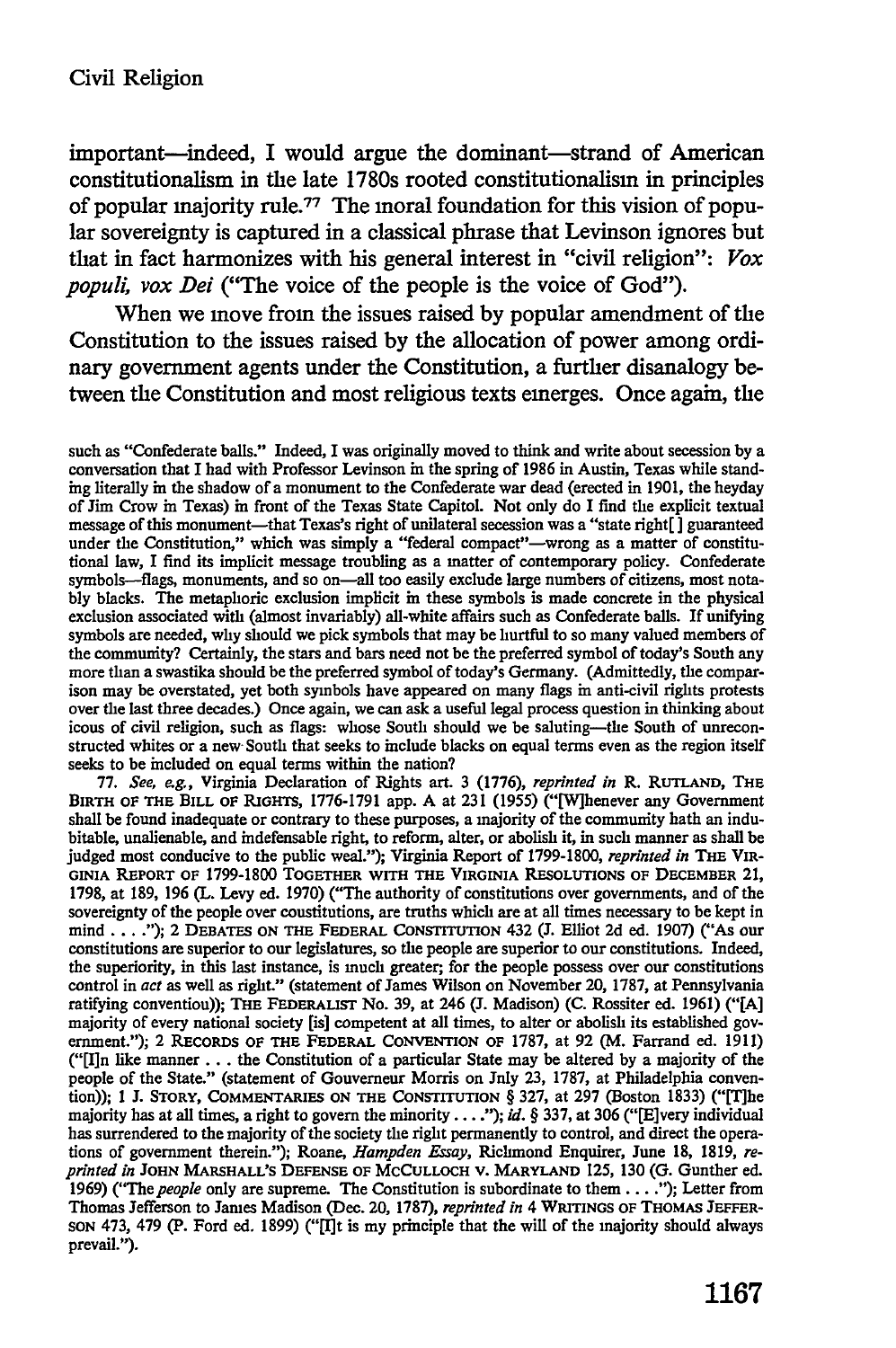legal process tradition illuminates this dissimilarity: unlike most religious texts, the Constitution devotes considerable attention to structuring institutions and defining their roles. The Gospel texts give little explicit guidance on how the community of believers should govern themselves institutionally-the word "church" appears only twice, both times in the Gospel according to Saint Matthew<sup>78</sup>—whereas the bulk of the Constitution's text focuses on these concerns. How are government officials to be chosen? For how long? By whom? With what possibility of renewal? How are they to be paid? By whom? What powers can they exercise? How are their decisions to be aggregated and coordinated with those of other decision makers in the system? Indeed, precisely because so many substantive norms in the Constitution are—when considered in an institutional vacuum-so open and indeterminate (as Levinson is at pains to remind the reader), the Constitution's structural and procedural rules are often considerably more determinate in specifying *who* is to resolve *which* substantive issue *when* and subject to *what* kind of override by *whom. <sup>79</sup>*

Levinson's view that even those legal process questions are wildly indeterminate appears most strikingly in his discussion of "Protestantism" versus "Catholicism" concerning institutional interpretive competence.80 If there are indeed two widely divergent theories of interpretive competence within constitutional discourse-as Levinson claims-then his faith in indeterminacy is perhaps confirmed. But Levinson is able to suggest such a wide divergence only by (once again) blurring key legal process distinctions. When legislators or executives give effect to their own understandings of the Constitution by thwarting laws they deem unconstitutional, even though they know the Supreme Court would uphold those laws, the situation is very different from legislative or executive disregard of a holding by the Supreme Court that a law is unconstitutional. In effect, the Constitution structures the procedures of the federal government to help implement its substantive restrictions on federal power by generally giving each branch of the federal government a constitutional veto on any law it deems unconstitutional.<sup>81</sup> None of the constitutional "Catholics" Levinson invokes would, I think, deny the ba-

**<sup>78.</sup>** *See* Kee, *The Gospel According to Matthew,* in **THE INTERPRETER'S ONE-VOLUME COM-MENTARY ON THE BIBLE** 609, **629 (C.** Laymon ed. **1971)** (noting that the Gospel texts mention "church" only twice, in *Matthew* 16:18 and *id.* 18:17).

<sup>79.</sup> *See Amar, A Neo-Federalist View of Article 1I: Separating the Two Tiers of Federal Jurisdiction,* 65 B.U.L. REV. 205, 207 & n.7, 208, 258 & n.169 (1985); Carter, *ConstitutionalAdjudication and the Indeterminate Text: A Preliminary Defense of an Imperfect Muddle,* 94 **YALE L.J.** 821, 865- 72 (1985).

<sup>80.</sup> *See* pp. 29, 35-36.

<sup>81.</sup> *See Amar, supra* note 79, at 222 & n.67, 223 & nn.68-69; Amar, *Of Sovereignty and Federalism, supra* note **38,** at 1504.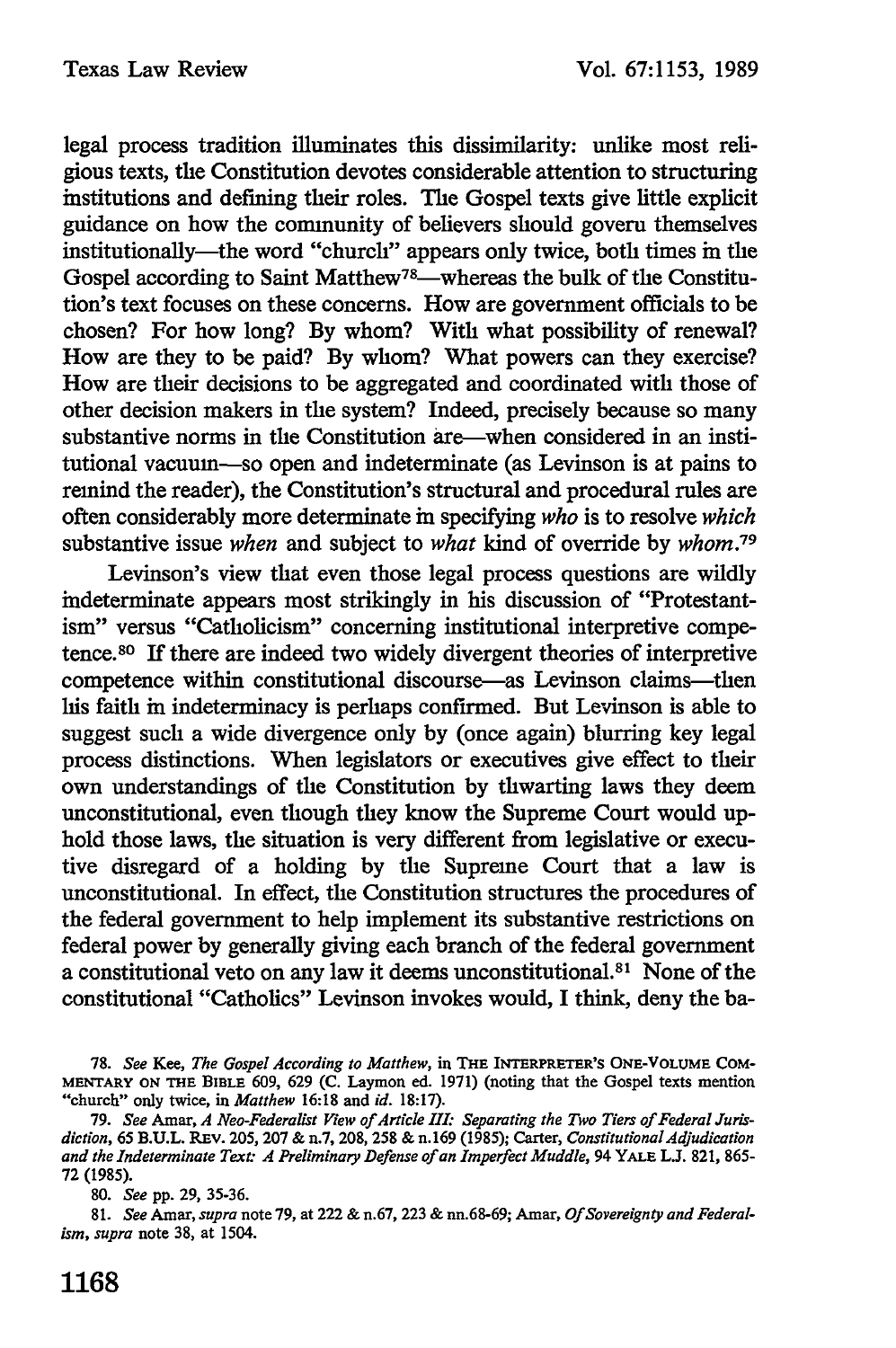sic point that a conscientious legislator can vote against a bill she deems unconstitutional, even if she knows the Court would uphold it. Few if any of the constitutional "Protestants" that Levinson cites would think that there is general legal authority-absent some extraordinary national emergency, perhaps-for the President to defy a Supreme Court decision holding a particular practice unconstitutional. To be sure, open and indeterminate questions remain, but the range of indeterminacy-at least among "sophisticated legal theorists" 82—is considerably smaller than Levinson implies.

Nor is there as much disagreement among constitutional "Catholics" and "Protestants" about "what 'the Constitution' consists [of]" as Levinson implies.<sup>83</sup> Levinson argues that "[b]ecause questions of Constitution-identity are metatheoretical,... all suggested answers inevitably are circular. There is simply no way of referring *to* 'the Constitution' for a criterion of *what* 'the Constitution' is."<sup>84</sup> This statement strikes me as either trivial or wrong. If Levinson simply means that no text is self-defining, and that a complete understanding requires context and interpretive conventions, well and good. But if Levinson really means to grasp the deconstructive nettle and insist, Humpty Dumptylike, that words can mean whatever he chooses them to mean,<sup>85</sup> then I part company. As a matter of either ordinary language conventions or special conventions of the legal community, it is simply not the case that all important documents in our society can be called part of the Constitution.86 Unlike the words printed in Philadelphia in 1787 and the words added by subsequent amendments, the *Gettysburg Address,* Martin Luther King's speeches, and Supreme Court opinions do not even purport to locate themselves within the four comers of the Constitution. Levinson's apparent claim that they *are* part of the Constitution<sup>87</sup> seems to me to be *reductio ad absurdum.*

But am I not being excessively nominalistic here? Even if these other texts are not part of the Constitution itself, are they not fundamental and sacred texts, worthy of deep respect-part of our "civil religion"?

**86.** *See generally* **Powell,** *Parchment Matters: A Meditation on the Constitution as Text,* 71 IOWA L. REV. 1427 **(1986).**

**87.** *See* pp. 35, 184-85.

<sup>82.</sup> P. 51.

**<sup>83.</sup>** *See* **p. 51.**

<sup>84.</sup> P. **36.**

**<sup>85.</sup>** *Cf.* **L. CARROLL, THE ANNOTATED ALICE: ALICE'S ADVENTURES IN WONDERLAND** AND THROUGH THE LOOKING GLASS 269 (M. Gardner ed. 1960) (" 'When *I* use a word,' Humpty **Dumpty said, in rather a scornful tone,** 'it **means** just **what I choose it to mean-neither more nor less.'** *"), quoted in* **P. BREST & S. LEVINSON, PROCESSES OF CONSTITUTIONAL DECISIONMAKING** 41 **n.40 (2d ed. 1983).**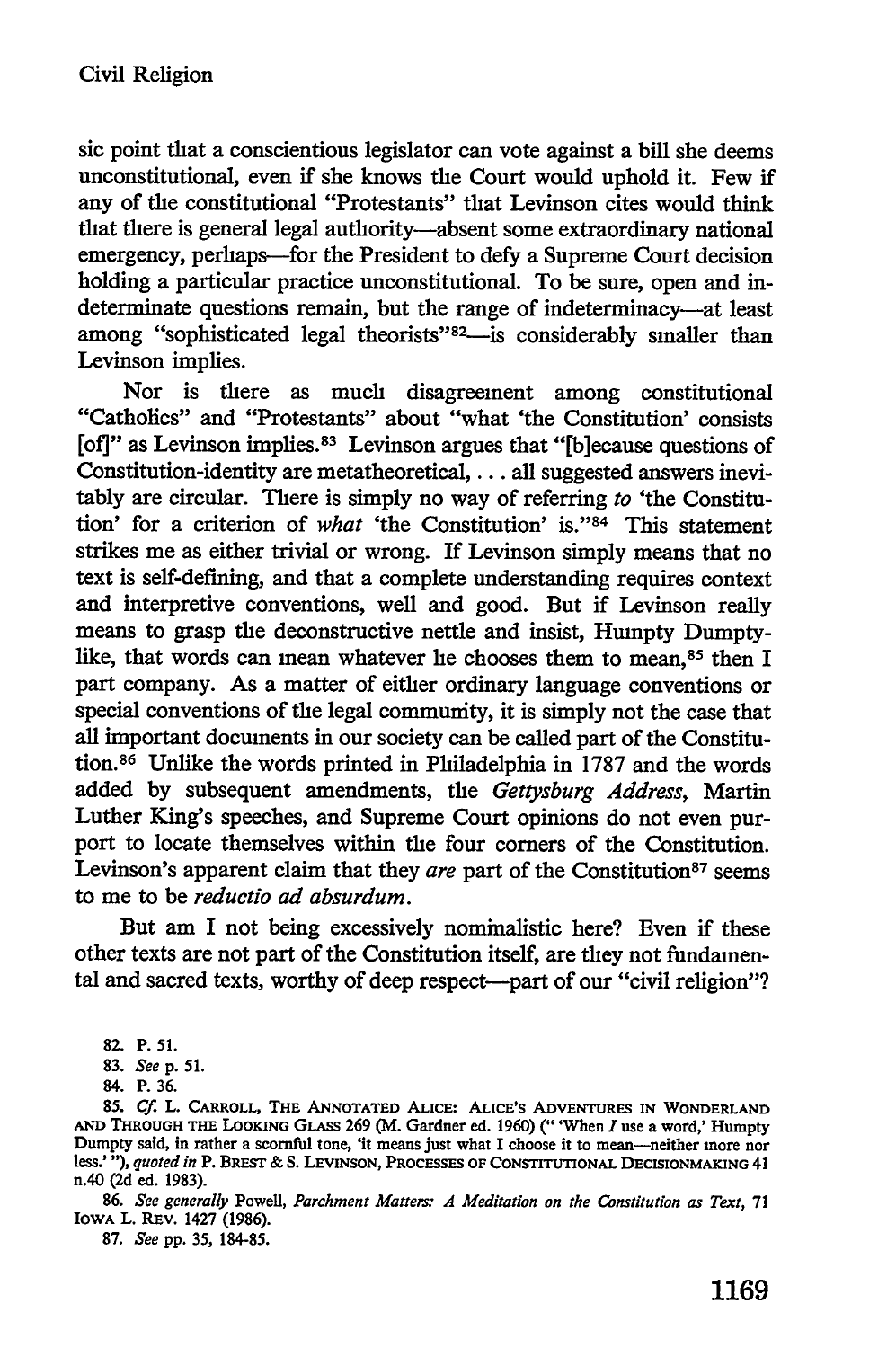Of course they are, but that characterization does not mean that they are part of the "supreme Law of the Land."<sup>88</sup> Once again, Levinson's focus only on substance and his insistence on the civil religion analogy lead him to miss the thing that makes the Constitution itself qualitatively different from, and more legal than, these other texts: namely, the formal process of popular ratification that transformed the words from cultural symbol to supreme law.89

But is not my "Protestant" position contradicted by a rich tradition of constitutional "Catholics," as Levinson implies? No. The only "Catholic" jurist Levinson cites is the younger Justice Harlan,<sup>90</sup> and there is no indication that the great Justice thought extraconstitutional texts were part of "the Constitution" *ex proprio vigore.* Instead, he simply viewed the Constitution's text as referring to things outside itself-as do all texts.91 I know of no Justice who has denied that "the ultimate touchstone of constitutionality is the Constitution itself and not what [the Justices] have said about it"<sup>92</sup> (and, a fortiori, not what anyone else has said about it or about anything else). Indeed, most Justices in this century have joined at least one opinion explicitly saying that stare decisis is accorded less weight in constitutional adjudication, lest judicial encrustation cover up the text itself.93

Thus far, I have argued that the radical indeterminacy on which Levinson insists<sup>94</sup> is significantly constrained by the substantial determinacy of the Constitution's rules allocating interpretive and other power. Moreover, indeterminacy is further constrained by extratextual conventions of legal argument-rhetorical categories that channel and limit the moves that can be made, within the law, upon a legal text. Yet here too, Levinson's faith in the indeterminacy thesis obliges him to break free from the constraining confines of conventional legal argument. He does so by arguing that the conventions "are hopelessly inconsistent and contradictory."<sup>95</sup> As to some issues—hard cases—it is surely true that dif-

**88. U.S. CONsT.** art. VI, cl. 2.

89. *See generally Amar, Our Forgotten Constitution: A Bicentennial Comment,* **97 YALE L.J.** 281, 286-87 (1987) (reminding that it was popular ratification that transformed the Constitution into binding law).

90. *See* pp. 34-35.

91. *See, e.g.,* Poe v. Ullman, 367 U.S. 497, 542 (1960) (Harlan, J., dissenting) ("Due process has not been reduced to any formula; its content cannot be determined **by** reference to any code.").

92. Graves v. O'Keefe, 306 **U.S.** 446, 491-92 (1939) (Frankfurter, J., concurring).

93. For commentary on the extent of such sentiment among Supreme Court Justices, see Burnet v. Coronado Oil & Gas Co., 285 **U.S.** 393, 407 n.3, 409 n.4 (1932) (Brandeis, **J.,** concurring); Blaumstein & Field, *"Overruling" Opinions in the Supreme Court,* 57 MICH. L. REV. 151, 167 (1958); Douglas, *Stare Decisis,* 49 **COLUM.** L. Ray. 735, 736-37, 742-43 (1949); Maltz, *Some Thoughts on the Death of Stare Decisis in Constitutional Law,* 1980 Wis. L. REv. 467, 467.

94. *See* pp. 28, 32, 125, 141, 153-54, 159, 170, 191.

95. P. 177.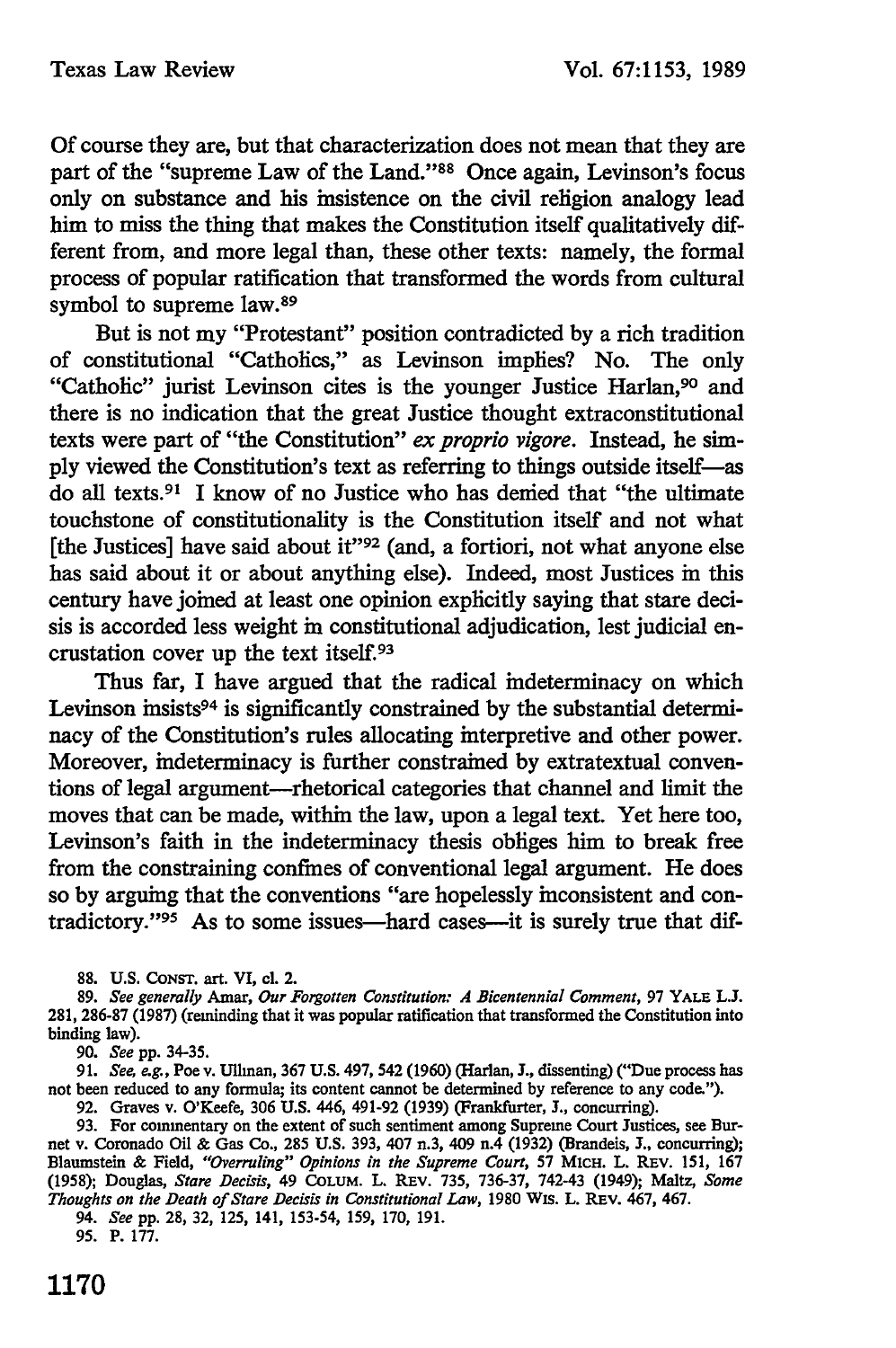ferent conventions may look in different directions. It would be silly to say that all constitutional issues are fully determinate. At some point, there is obviously a zone of indeterminacy-of doubt and good faith debate. But the issue is the relative size of that zone, and Levinson's indeterminacy claim is simply posited, not defended. I am not sure that Professor Philip Bobbitt-whose own brilliant book, *Constitutional* Fate,<sup>96</sup> Levinson cites at this point<sup>97</sup>—would agree with his colleague's conclusion as to the hopeless inconsistency of the modalities of constitutional argument. I *am* sure that Professor Richard Fallon-whose recent work in this area Levinson declines to engage-would claim that in a great range of everyday situations, the conventions of legal argument overdetermine the best legal answer.<sup>98</sup>

Levinson's position in this indeterminacy debate cannot be persuasively established a priori—although Levinson at times tries<sup>99</sup>—but can be demonstrated only by the actual *"doing* of constitutional analysis,"<sup>100</sup> of which there is too little in the book.

III. Benediction

The great strength of Levinson's book is its interdisciplinary freshness and creativity. But, alas, therein also lies its great weakness. This need not have been so. Professor Levinson's other major book (coauthored with Paul Brest) has much of *Constitutional Faith's* imagination, range, and insight, but is also more attentive to questions of legal process and legal conventions, as implied by its title, *Processes of Constitutional Decisionmaking.101* Yet, like that earlier work, Professor Levinson's new book is a cause for celebration and cerebration: it is a wideranging, sincere, and extraordinarily provocative work. It is a book well worth reading, and more than once.

May it enjoy a wide audience, both within the legal community and beyond.

Amen.

**96. P. BOBBITT, CONSTITUTIONAL FATE (1982).**

**97. P. 177.**

98. *See generally* Fallon, *A Constructivist Coherence Theory of Constitutional Interpretation, <sup>100</sup>* HARv. L. REV. **1189 (1987).**

99. *See* pp. 28, 125, 141, 153-54, 159, 170-78, 191.

<sup>100.</sup> P. 74.

<sup>101.</sup> P. BREST & S. **LEVINSON,** *supra* note 85.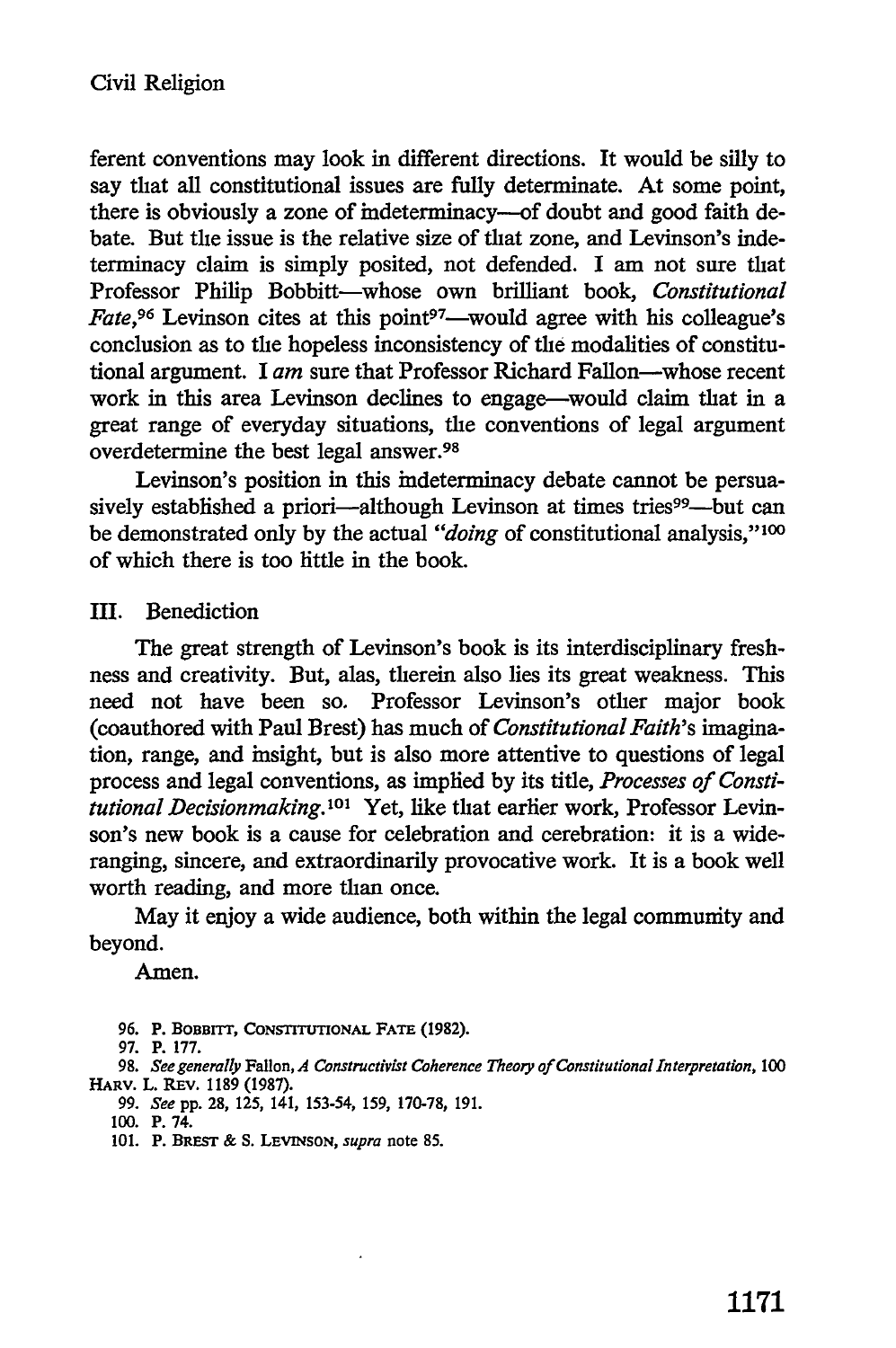$\mathcal{L}(\mathcal{A})$  and  $\mathcal{L}(\mathcal{A})$  .  $\label{eq:2.1} \frac{1}{\sqrt{2}}\int_{\mathbb{R}^3}\frac{1}{\sqrt{2}}\left(\frac{1}{\sqrt{2}}\right)^2\frac{1}{\sqrt{2}}\left(\frac{1}{\sqrt{2}}\right)^2\frac{1}{\sqrt{2}}\left(\frac{1}{\sqrt{2}}\right)^2\frac{1}{\sqrt{2}}\left(\frac{1}{\sqrt{2}}\right)^2\frac{1}{\sqrt{2}}\left(\frac{1}{\sqrt{2}}\right)^2\frac{1}{\sqrt{2}}\left(\frac{1}{\sqrt{2}}\right)^2\frac{1}{\sqrt{2}}\left(\frac{1}{\sqrt{2}}\right)^2\frac{1}{\sqrt{$  $\label{eq:2.1} \frac{1}{\sqrt{2\pi}}\left(\frac{1}{\sqrt{2\pi}}\right)^{2} \left(\frac{1}{\sqrt{2\pi}}\right)^{2} \left(\frac{1}{\sqrt{2\pi}}\right)^{2} \left(\frac{1}{\sqrt{2\pi}}\right)^{2} \left(\frac{1}{\sqrt{2\pi}}\right)^{2} \left(\frac{1}{\sqrt{2\pi}}\right)^{2} \left(\frac{1}{\sqrt{2\pi}}\right)^{2} \left(\frac{1}{\sqrt{2\pi}}\right)^{2} \left(\frac{1}{\sqrt{2\pi}}\right)^{2} \left(\frac{1}{\sqrt{2\pi}}\right)^{2$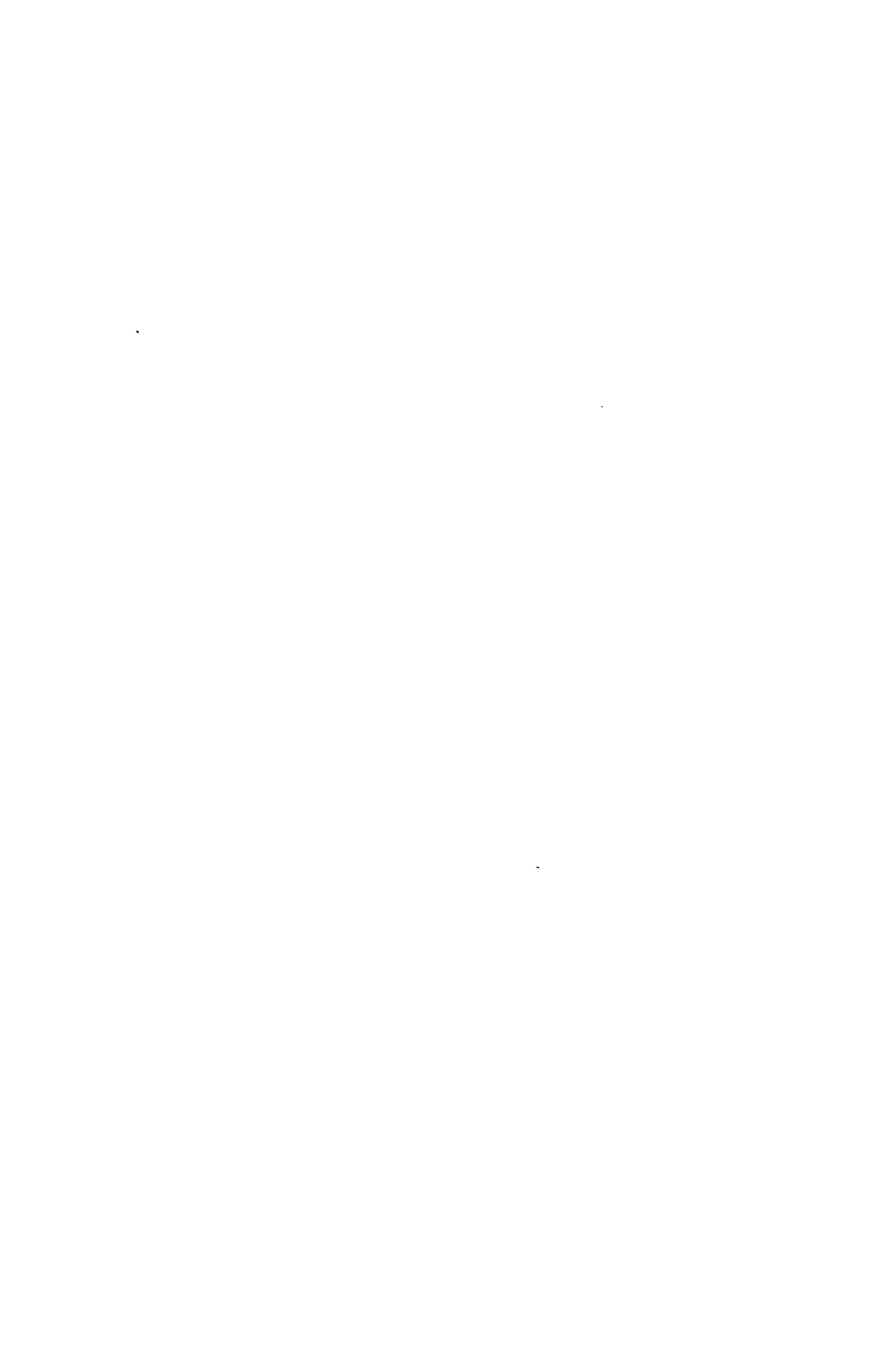# Disconnection: How Ma Bell Was Cut **Off** from Her Young, and What to Think About It

**THE FALL** OF **THE BELL SYSTEM. By** Peter Temint with Louis Galambos.T Cambridge: Cambridge University Press, 1987. **Pp.** xviii, 378. \$27.95.tt

Reviewed by John B. McArthur\*

We all use the phones. Most of us believe that in its years of monopoly, the American Telephone and Telegraph Company (AT&T) built the best phone system in the world. Making a call on the Bell exchange involved merely picking up the phone and dialing (or pushing)—no long waits, no dead lines, no clicks followed by disconnection, and no interminable busy signals. Our phone service was cheap, easy to get, and easy to use. The telephone became a defining characteristic of our age and transformed our conception of time and distance.

Bell was the world's largest corporation.1 Bell continued to grow relentlessly, and even enlisted the government's aid to protect its monopoly position, long after most of the trusts and combinations that gave rise to the Sherman Act had lost their market dominance. Peter Temin and Louis Galambos, the authors of *The Fall of the Bell System,* describe the descent of "Ma Bell" to her position as just one of several long distance phone companies and the transformation of her children, now suddenly orphaned, into the seven regional companies that operate the local phone networks. The abandonment was complete; the local companies were forbidden by law from showing any more affection for Bell (who even had to change her name)<sup>2</sup> than for her competitors.<sup>3</sup> The demise of the old Bell raised the price of most local calls, dropped prices for long dis-

" Professor of Economics, Massachusetts Institute of Technology.

t Professor of History, Johns Hopkins University.

**f i** Heremafter cited by page or chapter number only.

Partner, Susman, Godfrey & McGowan, Houston, Texas. B.A. 1975, Brown University; M.A. 1978, The University of Connecticut; J.D. **1982,** The University of Texas. As is not infrequent, my thoughts have been clarified by comments from Mark Wawro.

*1.* See **p. 10.**

2. The "Bell" name is now the exclusive property of the regional companies and cannot be used **by** AT&T. Because most of us grew up using "Bell" as the name for the entire AT&T family, it will get to keep its name here this one last time.

3. See United States v. Western Elec. Co., No. 82-0192 (D.D.C. Aug. 24, 1982) (WESTLAW, Allfeds database).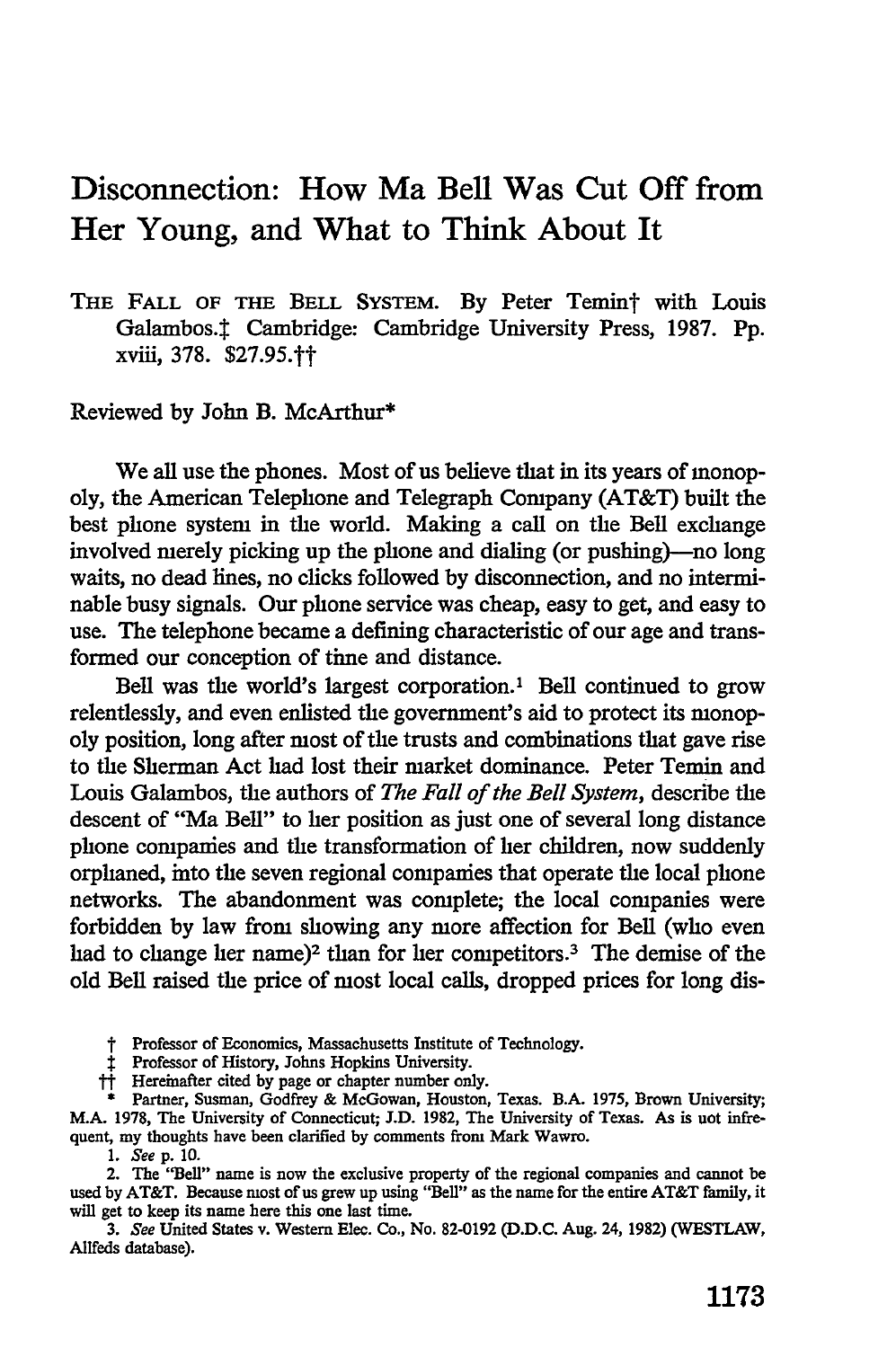tance and business users,<sup>4</sup> created seven new Fortune 500 companies, and provided a test for how well the Sherman Act, itself almost a hundred years old, serves us in a harsh new international economy.

*The Fall of the Bell System* raises important questions about our antitrust laws and their enforcement. Did a few people, particularly Assistant Attorney General William Baxter, have too much say in restructuring the Bell System? Were our political institutions—particularly the Federal Communications Commission (FCC) and the executive branch-afraid to decide the political questions that they dumped on the courts? Was the judiciary the proper institution to decide the fate of our phone system? Did divestiture make economic sense-will it lead to lower prices and better services, or did we instead destroy the finest flower of a natural monopoly?

Important though these questions are, *The Fall of the Bell System* is often dull. The 366 pages of small-print text and footnotes wander through a maze of acronyms, corporate restructurings, and other debris of corporate life. At times the reading is little more exciting than reviewing form documents from the accounting division of a multinational corporation. An economist or antitrnst scholar may find this material illuminating, but this is not a book for most casual readers. Fortunately, anyone who wants to understand the authors' basic argument without the drudgery of reading the whole book needs only to look at two chapters: Chapter six, which describes how William Baxter imposed his economic vision on the Reagan administration and on Bell, and Chapter eight, in which the authors summarize their views of this protracted divestiture.

The book has another, more serious flaw. It began when Bell Chairman Charles Brown decided he wanted to hire outsiders to chronicle the breakup. In principle, the authors were to remain formally independent: "AT&T would sponsor the study and provide access to its officers and papers, but it would not interfere with the views expressed by the author[s]."<sup>5</sup> Temin and Galambos state that "Brown wanted an outsider to write the story, albeit with information from insiders."<sup>6</sup> This arrangement undoubtedly allowed the authors to obtain an extraordinary amount of inside information and thus to provide readers a rare look into Bell's corporate back room.7 But the cost seems to have been that the

6. P. xii.

<sup>4.</sup> See pp. 358-62.

**<sup>5.</sup>** P. xii.

<sup>7.</sup> Although Brown's impulse may reflect a charitable concern with historical accuracy, it may also simply be in vogue for the princes of industry to leave monuments to themselves. Being a footnote is probably better than not being remembered at all, even if the footnote is unfavorable.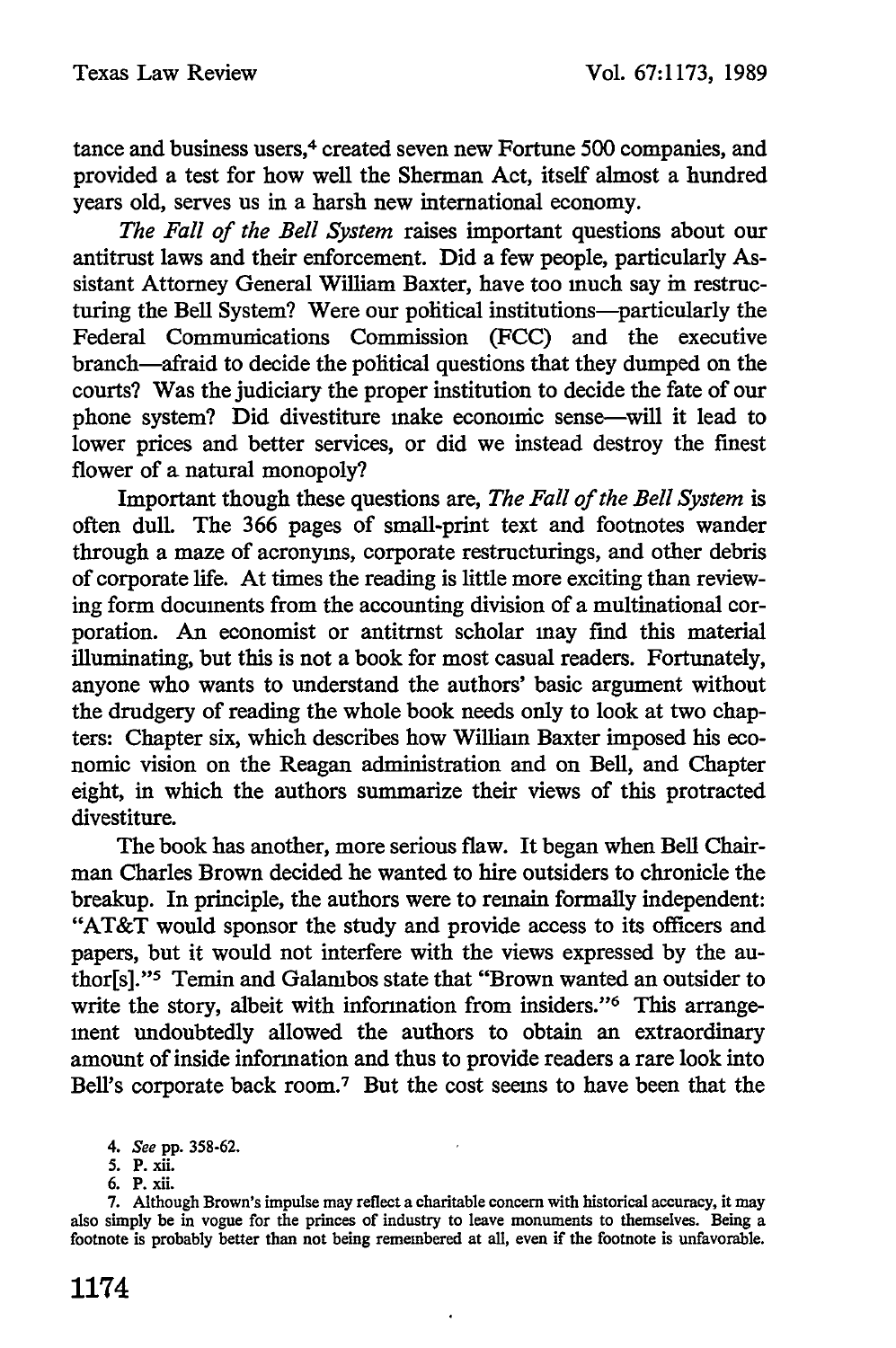authors fail to air views critical of Bell.

For example, the authors do not give the reasons for restructuring Bell fair play. They fail to match their elaborate description of Bell's growth and destruction with an equally realistic description of the antitrust problems that Bell caused for all would-be competitors. They portray restructuring as a misfortune that Bell could have avoided with better planning or that a smarter executive branch would have forestalled. In fact, Bell's extraordinary size and absolute market power, coupled with the lure of the growing telecommunications market, made increased competition in some form inevitable.

Most disappointing is that *The Fall of the Bell System* is long on description and short on analysis. Temin and Galambos neither evaluate the Bell divestiture nor give their views of the antitrust laws generally. Instead, by explaining how the principal players in the Bell drama-the Reagan administration, the Department of Justice, and a federal judgedid not understand the changes they were making in our economy, the authors argue that the *process* of the Bell divestiture did not make sense.<sup>8</sup> Temin and Galambos also describe reasons why divestiture may not work.<sup>9</sup> By focusing on these minor themes rather than the antitrust policies that were the real cause of divestiture, the authors suggest that Bell should not have been dissolved. That *The Fall of the Bell System* bursts with discontent over the divestiture process, while refusing to criticize the divestiture itself, reflects Bell's own ambivalence: unhappiness at what was lost but hope that the eight Bell companies will exploit deregulation to become even more dominant than in the past.

#### I. Bell's Rise: The Wonder Years

The young Bell spurred its early growth by buying its competitors. Just before the First World War, the Justice Department forced Bell to stop acquiring companies and to sell Western Union. 10 In 1921, however, Congress passed legislation exempting Bell from antitrust restraints imposed by the Interstate Commerce Commission (ICC).<sup>11</sup> Bell returned to the market hungry for more. "Of the 234 independent companies purchased under the ICC's jurisdiction, the Bell system acquired **223."12**

Concerned with Bell's power, Congress wrote into the Communica-

12. P. **11.**

Another product of the same motive is Donald Katz's recent book on Sears, D. **KATZ, THE BIG STORE (1987).**

**<sup>8.</sup>** *See infra* Part IV.

*<sup>9.</sup> See infra Part* V.

<sup>10.</sup> *See* pp. 9-11.

<sup>11.</sup> *See* Willis-Graham Act, Pub. L. No. 15, 42 Stat. 27, 27-28 (1921).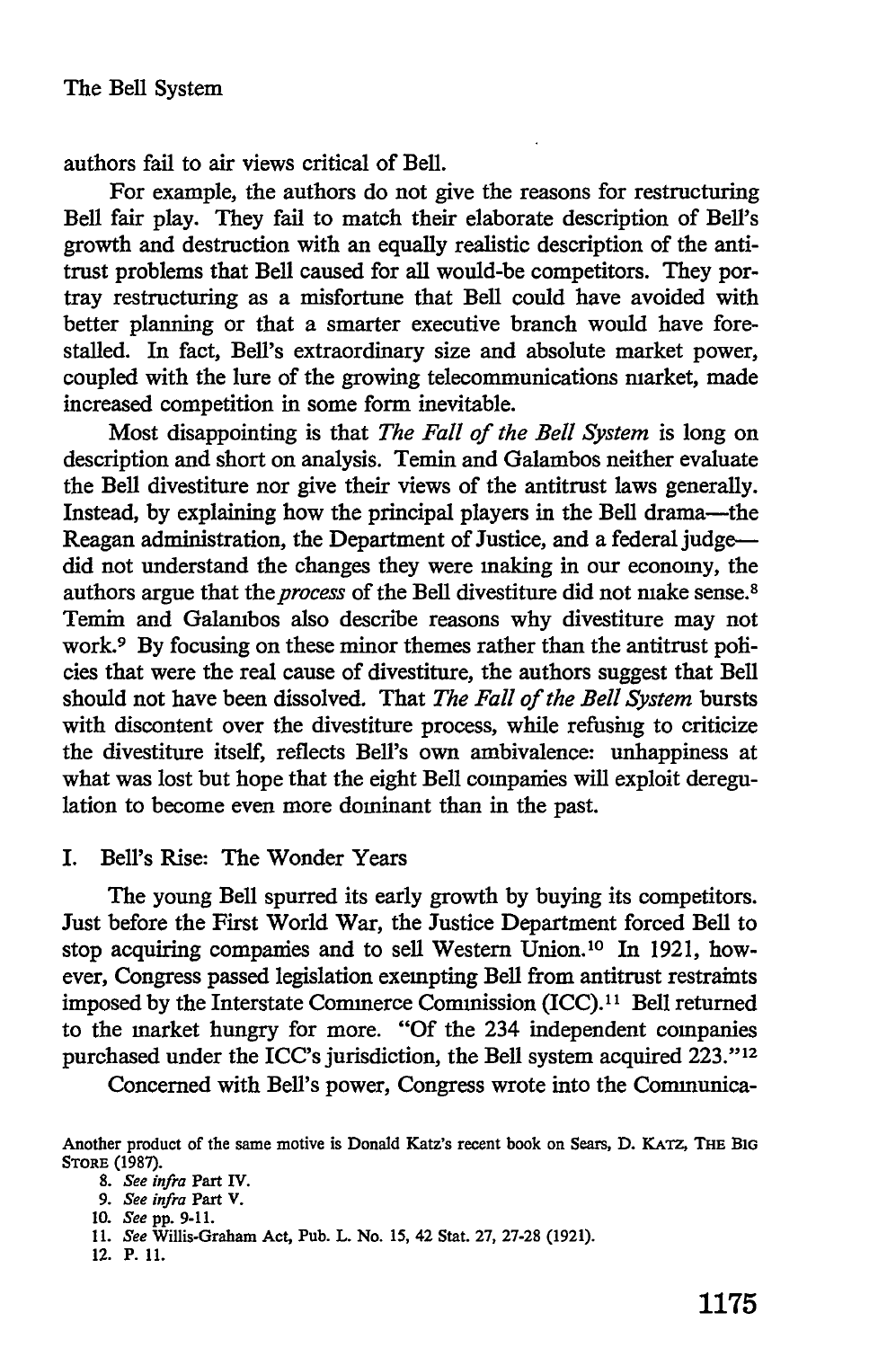tions Act of 1934 a requirement that the FCC study the contracts between AT&T and its subsidiaries. 13 The FCC issued a detailed report in 1939, finding that the prices charged by Western Electric, Bell's manufacturing arm, bore "no reasonable relation" to its costs. 14 In response to the FCC report, the Justice Department filed an antitrust lawsuit against Bell after World War II. That suit was settled in the balmy business climate of the Eisenhower administration with a 1956 consent decree that restricted Western Electric to manufacturing telephone equipment and Bell to providing communications services.<sup>15</sup> This accommodation stopped Bell from pushing its power into new markets, but the decree did not limit Bell's monopoly of the phone industry.

Bell was quick to agree to the 1956 decree, because its primary goal had always been to provide universal telephone service in the United States. By 1956 it had largely reached that goal. Seven out of ten American households had phones. 16 Little more than a decade later, Bell's assets of 53.3 billion dollars dwarfed those of the second largest American corporation, Standard Oil, at 19.2 billion dollars and those of the third largest, General Motors, at 14.2 billion dollars.<sup>17</sup> Bell had a million employees, compared to Standard Oil's 143,000 and General Motors' 700,000.18

The main components of the Bell System in its prime were the Bell Associated Operating Companies, which handled the local exchanges; the Long Lines Department, which was responsible for long distance calls; Western Electric, which made phone equipment; and Bell Laboratories. 19 Although Bell Labs invented many products, such as the transistor and the laser, that would have started whole new industries for most companies, Bell remained focused on telephones.

Historically, the major problem for Bell and its regulators was how to allocate prices between local and long distance service. Under the pricing structure imposed by the FCC, Bell used long distance revenue to subsidize its local phone service.<sup>20</sup> This subsidy grew as wages, a large

**13. See** Communications Act of 1934, Pub. L. No. 416, § 211(a), 48 Stat. 1064, 1073 (codified as amended at 47 U.S.C. § 211 (1982)); p. 11 & n.4.

- 17. P. **10.**
- **18. P. 10.**
- 19. See pp. 11-14.

20. Bell had traditionally split up calls "board-to-board"; the portion of a long distance call from one company's exchange ("board") to another was long distance, but the call from the board to the user's phone (the "station") was local. **A** substantial part of long distance costs were billed as local. Pressure from the **FCC** and a Supreme Court decision, Smith v. Illinois Bell Tel. Co., 282 **U.S.** 133 (1930), led Bell to switch to "station-to-station" accounting. Under this method, the long dis-

<sup>14.</sup> See pp. 14-15 & 14 n.12.

<sup>15.</sup> See p. 15.

<sup>16.</sup> P. 16.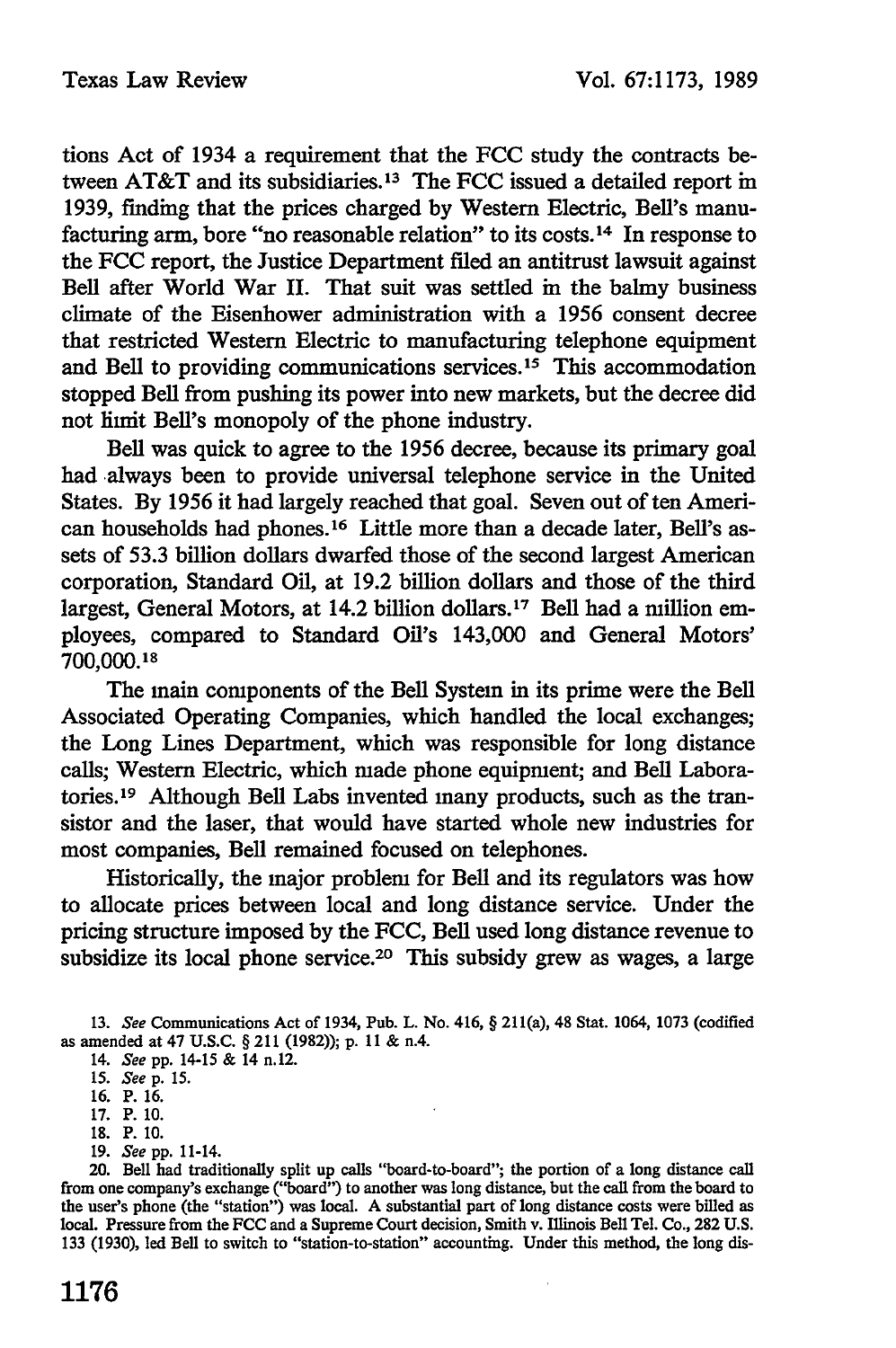component of local service costs, increased while technological innovations reduced the cost of long distance service.<sup>21</sup>

Regulated pricing created a large gap between long distance prices and costs. The surplus profits available from providing long distance services to a constantly expanding market were bound to attract competitors, and they did. The pressure of competition was first reflected in a 1959 FCC consent decree that allowed competitors to offer private microwave services on high frequency lines when Bell could not provide the same service.<sup>22</sup> These services were extremely limited; for a long time they could not even be shared among customers. <sup>23</sup>

A more significant incursion into the Bell monopoly came in 1963, when Microwave Communications, Inc. (MCI) applied to build a private line between St. Louis and Chicago.<sup>24</sup> MCI wanted its customers to be able to use their phones to connect into MCI's private line. The FCC approved the request, believing only a limited part of Bell's market was at stake. <sup>25</sup>

MCI and other companies immediately flooded the FCC with applications to build private lines in other parts of the country. The FCC decided that it could not review these applications individually. In *Specialized Common Carriers,26* the most significant of its decisions about Bell, the FCC approved the applications of specialized carriers like MCI and allowed them to compete with Bell in the long distance market.<sup>27</sup>

At the same time, the FCC continued to increase Bell's required subsidy of local rates. The subsidy forced Bell to keep its long distance prices high. By 1981, Bell's long distance revenues subsidized local service by over seven billion dollars, an extraordinary handicap even for a company as dominant as Bell.<sup>28</sup>

#### II. The Amputation

The riddle that runs through *The Fall of the Bell System* is whether these competitive and regulatory pressures had to result in the breakup

21. *See* **pp. 25-26.**

22. *See* Allocation of Frequencies in the Bands Above **890** Mc., **27 F.C.C. 359,** 403-13 **(1959); pp. 29-31.**

**23.** *See* **p. 30.**

24. *See* **p.** 47.

**26. 29 F.C.C.2d 870,** *aff'd sub nom.* Washington Utils. & Transp. Comm'n v. **FCC, 513 F.2d** 1142 (9th Cir.), *cert denied,* 423 **U.S. 836 (1975).**

**27.** *See* **pp. 51-53.**

**28.** *See* **p. 357.**

tance call was a toll call from phone to phone. Revenues were separated **by** various formulas tied to use. *See* **pp. 20-23.**

**<sup>25.</sup>** *See* Applications of **M.C.I.** for Construction Permits, **18** g **F.C.C.2d 953 (1970).**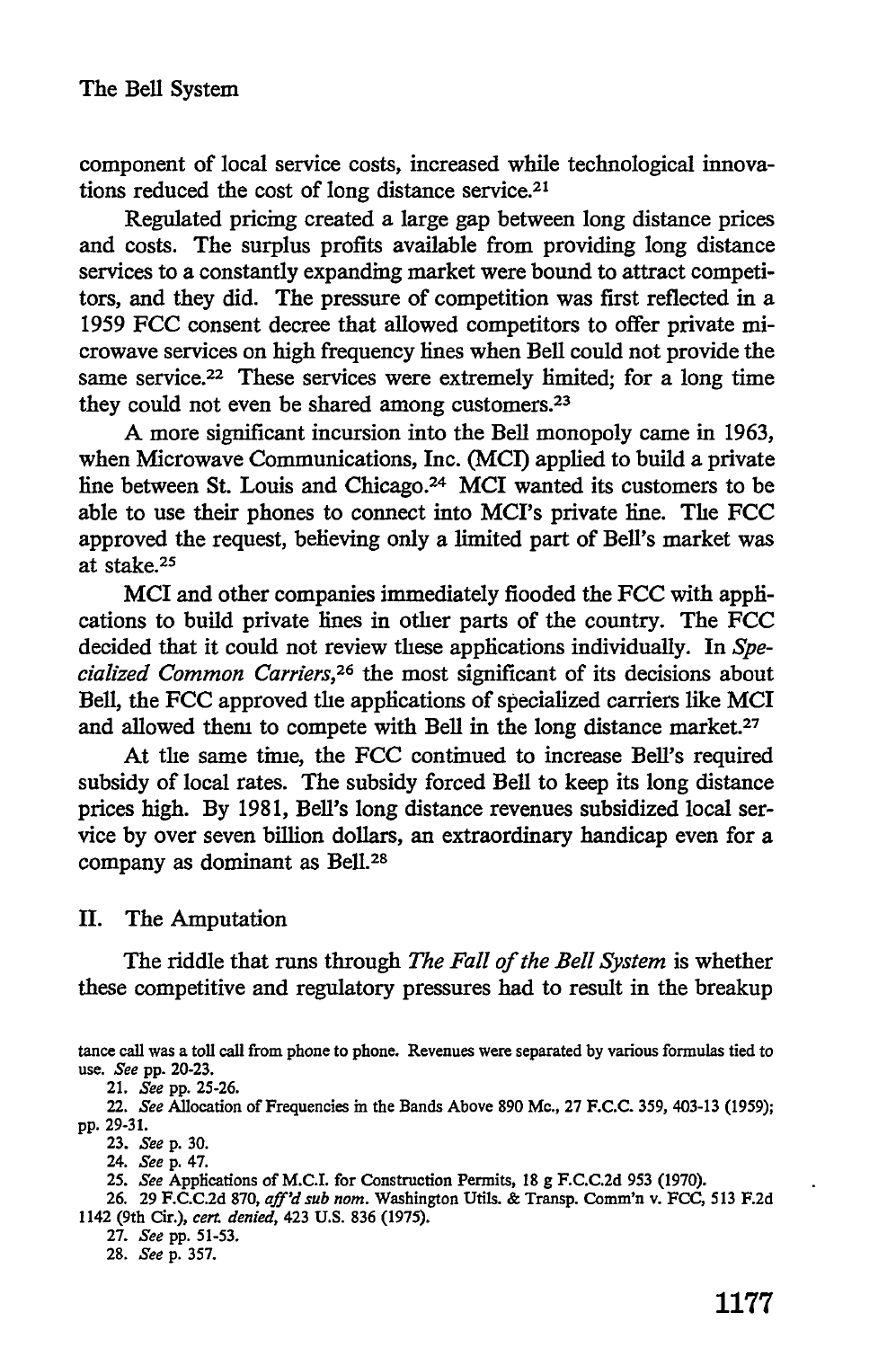of AT&T. The authors blame the inevitability of Bell's partition primar**fly** on the decisions of three men: John deButts, Harold Greene, and William Baxter. In 1973, a year after he became Bell's chairman, deButts delivered a major policy speech to the National Association of Regulatory Commissioners.<sup>29</sup> In that speech deButts aligned Bell firmly with its old goal of universal service. DeButts believed that competition was inconsistent with the regulatory goals of cheap and universal local phone service. DeButts complained that the "contrived" competition allowed by the FCC was unfair, because Bell was not allowed to compete; he declared that Bell's "unusual obligation" was to oppose competition and to favor regulation.<sup>30</sup> He asked for a "moratorium on further experiments in economics" pending study of the desirability of competition in telecommunications. <sup>31</sup>

The authors claim that deButts hoped his speech would start a reasoned public debate.<sup>32</sup> If this claim is accurate, the speech was one of the costliest corporate miscalculations imaginable. It was widely viewed as a statement of defiance, and response to it was swift. Officials from the FCC, the Department of Defense, and the Justice Department met after the speech.<sup>33</sup> The Justice Department, which had been internally circulating a draft antitrust complaint against Bell since the sixties, sent Bell a civil investigative demand.34 A year later, in November 1974, it filed the lawsuit that would end Bell as we knew it. MCI filed its own antitrust lawsuit against Bell in the same year.<sup>35</sup>

Bell took an aggressive position in the courts, but its primary focus was on Congress. Its legislative efforts turned out to be surprisingly inept for a company that had acquired and maintained its power by successfully currying favor with regulators and politicians. Bell prepared a bill that was a phone company fantasy. The bill would have let Bell keep existing subsidized rates while dropping long distance prices to meet the prices of new entrants. 36 This was an attempt to maintain monopoly prices generally but with the flexibility to cut prices just long enough to drive out the occasional competitor. Worse, Bell introduced the bill too late to pass in one session and failed to consult the congressman in charge of the subcommittee that studied the bill.37 This sloppy oversight

- 29. *See* **pp. 95-99.** 30. *See* **p. 97. 31.** *See* **p. 98. 32.** *See* **p. 96. 33.** *See p.* **100.** 34. *See* **p. 101.** 35. *See* **p. 107.** 36. *See* **pp. 119-20.**
- **37.** *See* **pp.** 120-21.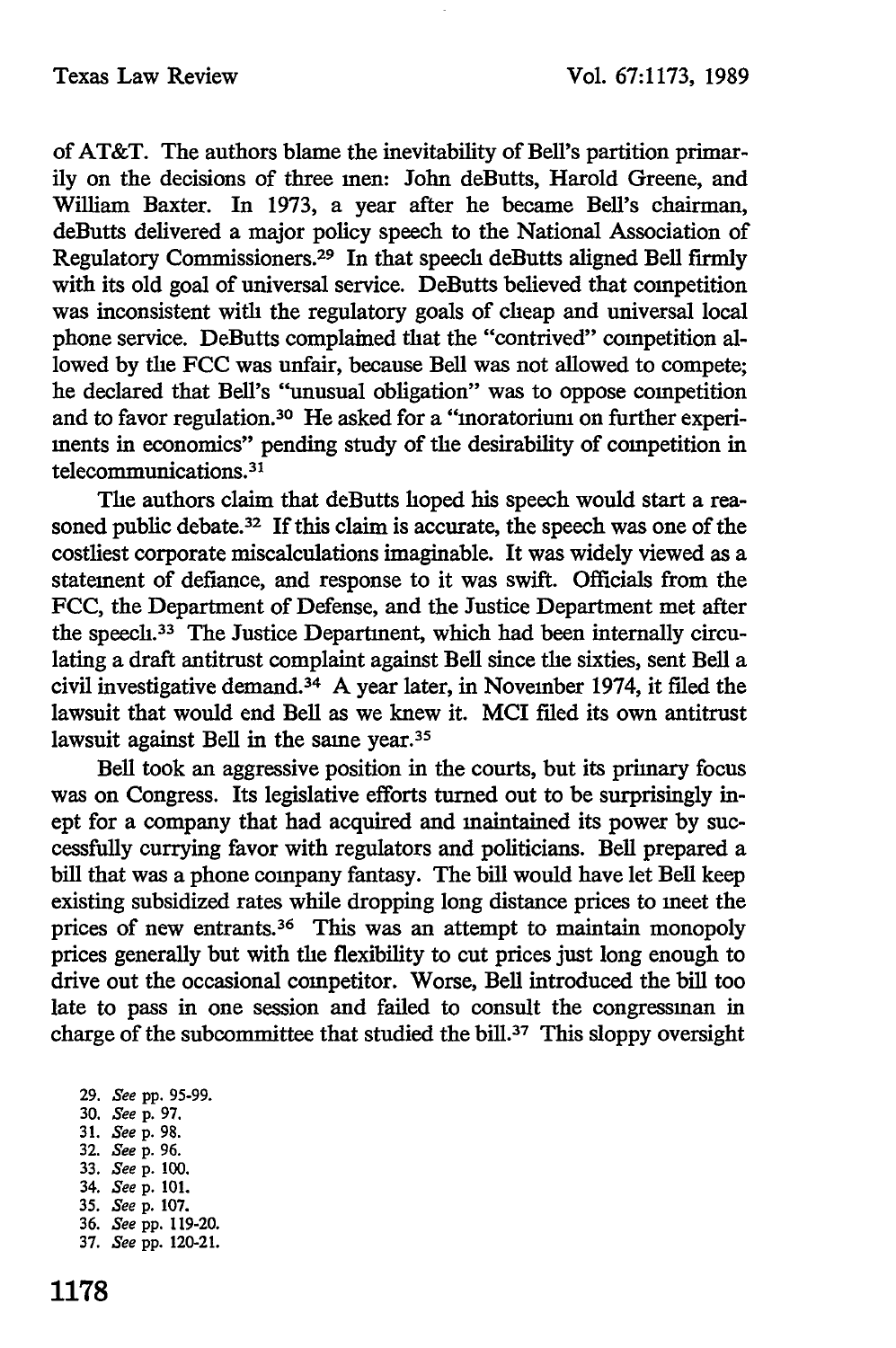ensured the legislator's continuing hostility. For the next several years, Bell could not raise enough votes to get its bill passed, but Bell's many supporters mobilized enough votes to kill competing bills.<sup>38</sup>

In the meantime, the Justice Department lawsuit, which had languished in the court of an ill judge, picked up speed. The case was reassigned to Judge Harold Greene in 1980. Judge Greene scheduled the case for trial in two years and indicated that he would no longer tolerate the litigation's slow pace.<sup>39</sup>

The final catalyst for divestiture was the Reagan administration's appointment of William Baxter as Assistant Attorney General for Antitrust. Because both the Attorney General and Deputy Attorney General had conflicts precluding their involvement with the litigation, Baxter became the semior government official in the case.<sup>40</sup> A free market ideologue, Baxter was skeptical of regulation. He wanted to separate the local operating companies from the parent Bell, leaving it with the vertically integrated Bell Labs, Western Electric, and the long distance services.<sup>41</sup>

Baxter lacked support in the Reagan administration. Some of the most powerful cabinet members, including Secretary of Defense Casper Weinberger and Secretary of Commerce Malcolm Baldridge, wanted the case dropped. The Defense Department even drafted a study concluding that the Justice Department misunderstood the communications business.42 Yet no one stopped Baxter. His charmed life may be traced in part to the lasting impact of the Dita Beard scandal, which left the Nixon administration wounded by its intervention in the International Telephone and Telegraph Company (ITT) merger and which made the Reagan administration "eager to avoid even the appearance of impropriety" in the Bell case. 43 The quirks of history that kept Baxter's two superiors off the case and gave Baxter free range would make some kind of divestiture mevitable.

Less than a year passed from Baxter's appointment in February 1981 to the divestiture announced to a surprised public on January 8, 1982.44 Events moved inexorably to that result. Judge Greene pushed hard against both the government and Bell. Both began to fear that their

**38.** See **pp. 120-31. 39.** See **pp. 200-03.** 40. See **pp. 217-19.** 41. See **pp.** 220-21. 42. See **p. 227.** 43. See **p. 229.** 44. See **pp.** 274-75.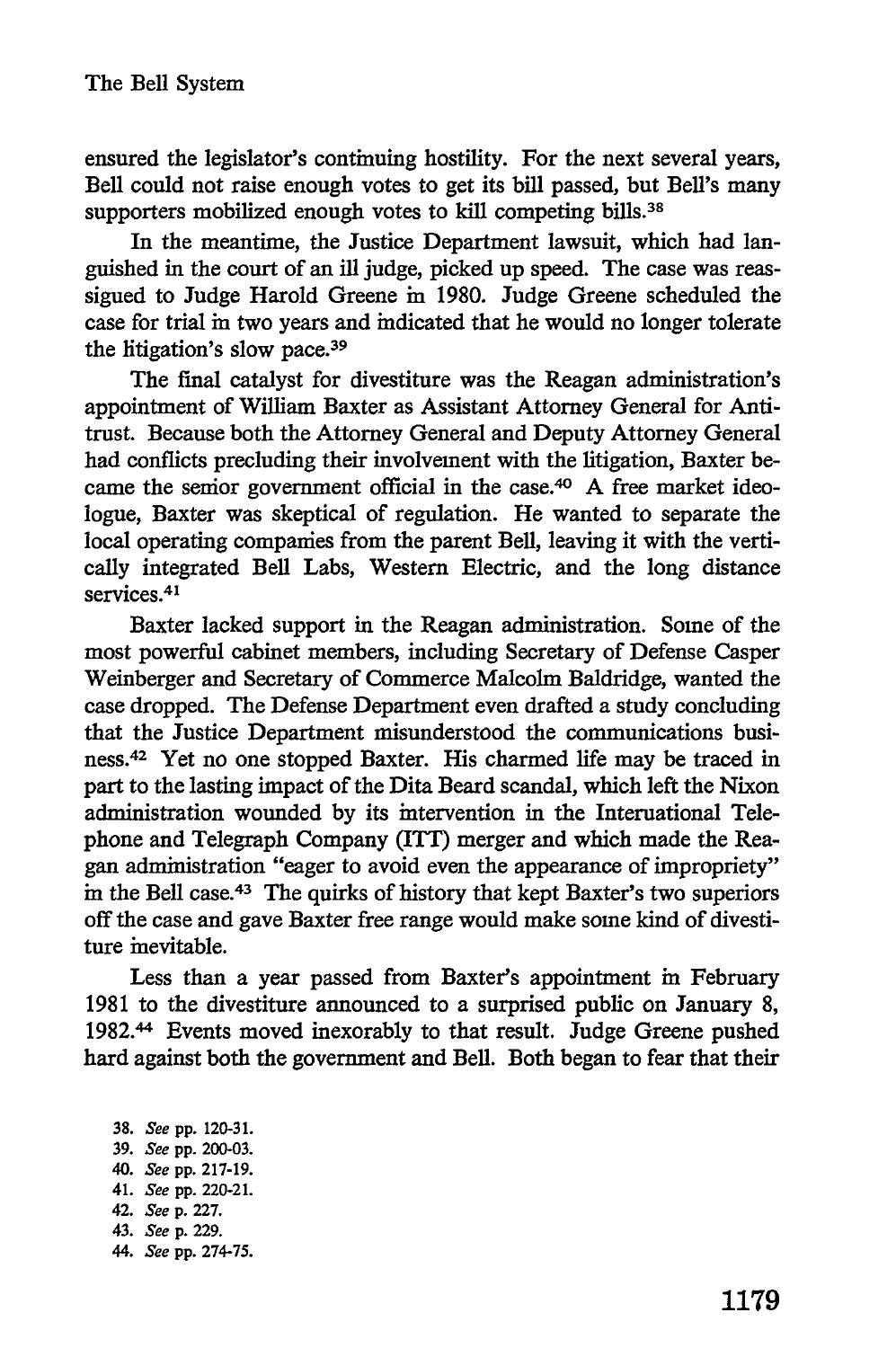power to control the shape of a new Bell would shift by default to Judge Greene.

Baxter, under pressure from other administration officials, sought a continuance in July 1981 on the grounds that congressional legislation might resolve the lawsuit.45 Judge Greene refused to delay. He made it clear that having invoked the court's power, the government would be bound by his decision unless the parties settled or dismissed the case.

Pressure mounted during trial after the Justice Department rested its case. Judge Greene denied Bell's motion to dismiss in a lengthy opinion in which he concluded that the evidence submitted by the government demonstrated "that the Bell System has violated the antitrust laws in a number of ways over a lengthy period of time."<sup>46</sup> Bell had recently lost the MCI case and an antitrust lawsuit filed by Litton within a matter of months.47 Now the company was losing the government's lawsuit and began to worry that Judge Greene would order it to sell both Western Electric and Bell Labs. A lawyer from Covington & Burling hired to take a fresh look at the lawsuit agreed that Judge Greene might well find a basis for ordering full divestiture.<sup>48</sup>

Relief from Congress seemed unlikely.49 Chairman Brown was scheduled to testify at trial after Christmas; he planned to testify that divestiture would be a disaster.<sup>50</sup> This testimony would have made it difficult, if not impossible, for him to support publicly any form of divestiture at a later date. Brown thus made the "biggest single decision that an American businessman has had to make in the last century."51 He decided that dividing the companies was inevitable; within a few days he persuaded his board that he was right.<sup>52</sup> The final details were quickly worked up with Baxter, put down in a few pages, and formally accepted.

The authors devote a whole chapter to the details of the breakup.<sup>53</sup> In essence, the final agreement grouped the operating companies into seven regional companies that retained the local exchanges, pay phones, and the Yellow Page directories.<sup>54</sup> The parent AT&T (the operating companies kept the Bell name as a result of pressure by Tandy Corpora-

48. *See* pp. 261-62.

*54. See* pp. 284-85, 293-95, 302.

<sup>45.</sup> *See* **pp. 227-33.**

<sup>46.</sup> P. **252.**

<sup>47.</sup> *See* pp. 230-31.

<sup>49.</sup> The authors discuss in detail the fate of various bills introduced in Congress. *See* **pp.** 116- 31, 183-90, 235-49, 264-65, 283-87.

*<sup>50.</sup> See* p. 267.

**<sup>51.</sup>** P. 268.

*<sup>52.</sup> See* p. 268.

*<sup>53.</sup> See* ch. 7.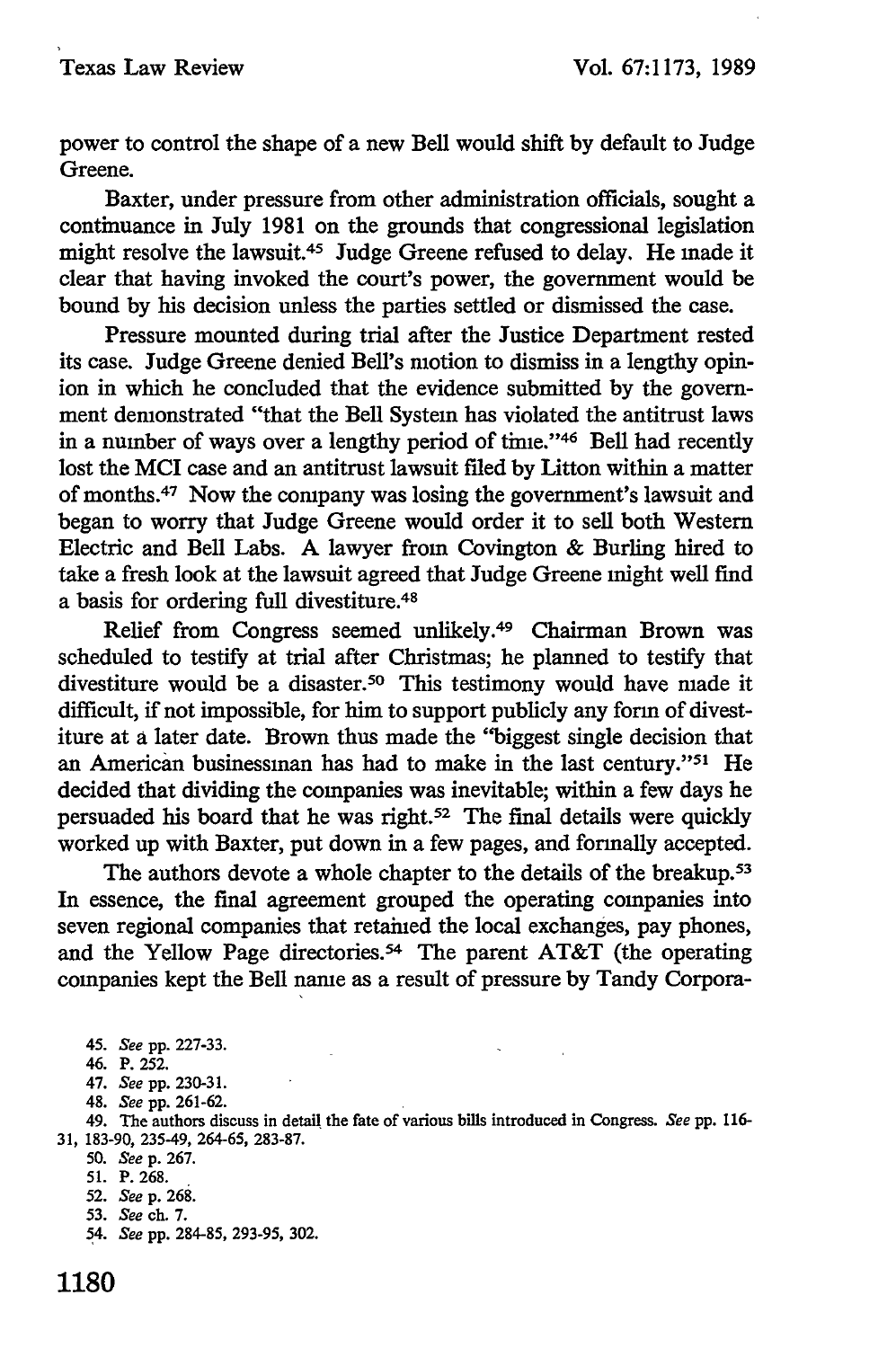tion, a would-be competitor of  $AT&T$ <sup>55</sup> got the long distance system, Bell Labs, and Western Electric. The operating companies had to give other long distance carriers the same access to their exchanges that they gave AT&T.<sup>56</sup>

#### III. Did Bell Have to Go?

*The Fall of the Bell System* suggests that Bill Baxter and the slow advance of the 1974 lawsuit accomplished the destruction of Bell without anyone having a clear idea whether divestiture made economic sense and without any political support for the resolution of the conflict. The authors only briefly mention repeated findings that Bell violated the antitrust laws.57 They shirk their responsibility to analyze this evidence by stating that the book is not the place to deal with questions of "intent."<sup>58</sup> The only area in which the authors express an opinion on divestiture is in their discussion of the equipment market: they do admit that "[t]he case for competition in telecommunications equipment seems clear."<sup>59</sup>

Temin and Galambos suggest that economists have not yet learned how to measure economies of scale accurately.<sup>60</sup> This position may explain why the authors avoid giving any final opinion on whether local or long distance phone service is best served by one company or several. In tone, however, the authors are clearly skeptical about divestiture.<sup>61</sup>

Without a discussion of the economic effect of Bell's conduct on its would-be competitors, it is small wonder that the events Temin and Galambos describe appear arbitrary, as if a bureaucratic Napoleon (Baxter) overwhelmed the combined forces of Bell, the government, and good sense. The months spent researching Bell files and talking to Bell employees may have made this bias inevitable, but it diminishes the authors' contribution.

The unavoidable fact about Bell is that it was a monopoly that grew through acquisition and maintained its power through protective regulation, self-dealing, and exclusion of competitors. Its growth was not solely a result of efficiency and business acumen. The company acted quickly and ruthlessly to keep competitors out of the market. For example, when the FCC first allowed extremely limited private microwave

**55.** See p. **302. 56.** See pp. 297-99. **57.** See pp. 155, 158, 177, 231. **58.** P. 251. *59.* P. **354.** *60.* See p. **355** n.22. 61. See pp. 353-66.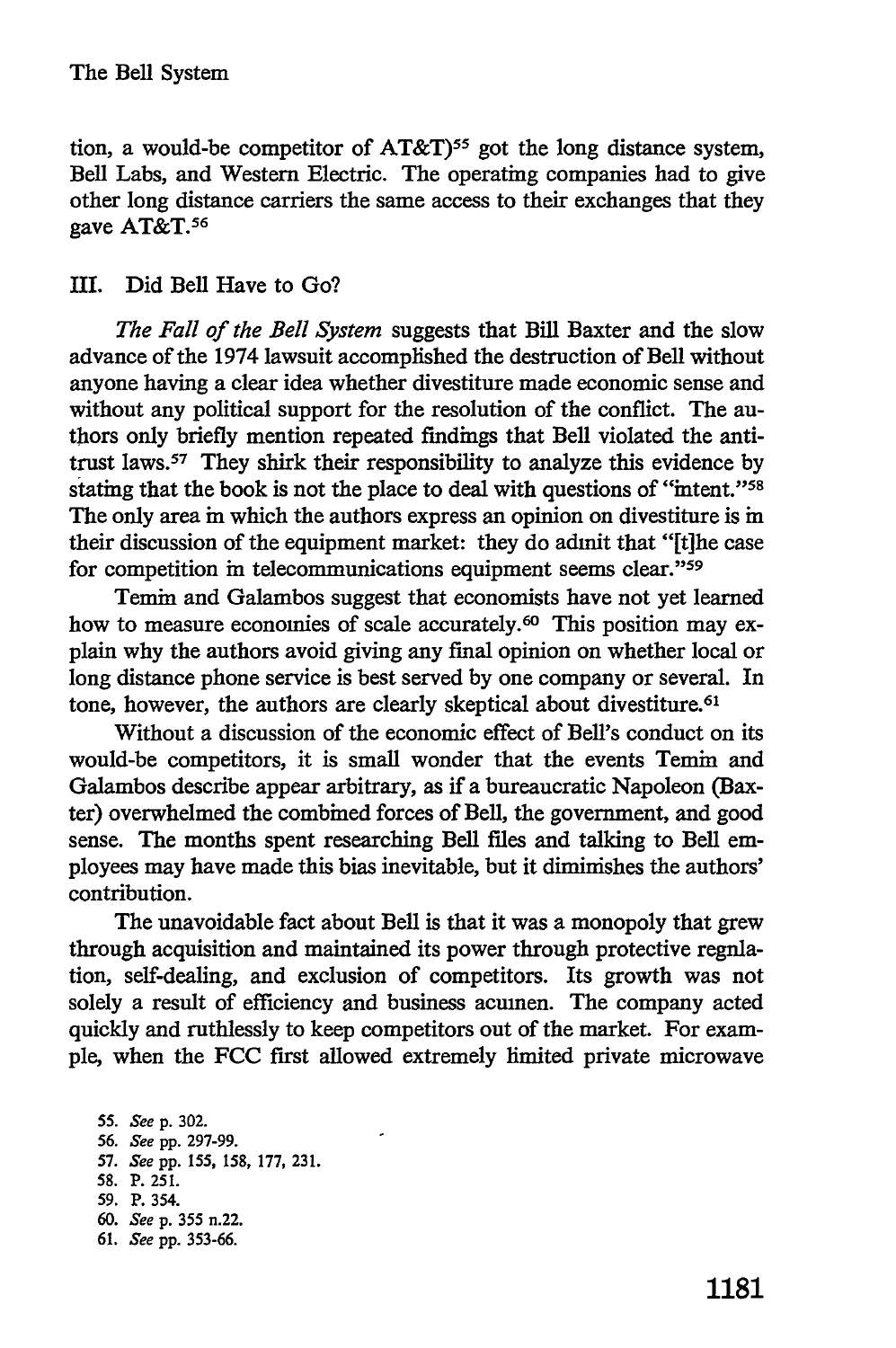services, Bell responded **by** proposing its TELPAK rates. 62 Bell proposed to set its prices at its marginal cost. These rates could have cut Bell's prices by up to seventh-eighths. An FCC study showed that Bell would be getting only a 0.3 percent return on its investment at the TELPAK prices (compared to its standard 7.5 percent return). 63 To let Bell meet competition but keep its research base, its decades of experience (both in technology and marketing), and its unparalleled brand identification was to guarantee that Bell would beat any competition. The rate proposals bogged down in years of regulatory proceedings.<sup>64</sup>

Another example of Bell's exclusionary conduct occurred with the Carterfone, a new device that let callers use their phone receiver to activate a radio telephone message.<sup>65</sup> Bell first refused to let its customers connect the Carterfone at all. Bell later modified its position and announced that it would allow an interconnection only under a "protective coupling arrangement" (PCA) that required a customer to purchase a special interface from Bell.<sup>66</sup> Bell claimed to be concerned about protecting the integrity of its exchanges; this concern just happened to impose an extra cost for using non-Bell equipment. Not surprisingly, the **PCA** requirement led to customer complaints, and the FCC ultimately decided that other companies could hook up without paying any separate charge.<sup>67</sup>

Bell's responses to MCI's growing competition in the early 1970s provide a particularly telling example of ruthless exclusionary activity. Bell decided to meet the MCI challenge with a differential tariff that imposed lower rates on high density routes to approximate the prices of MCI and other carriers.<sup>68</sup> Bell also tried to limit MCI's interconnection to restricted geographic areas and to require lump-sum prepayments of hook-up costs.<sup>69</sup> MCI persuaded a trial court to order Bell to allow intercity connections with foreign exchanges, but when the order was reversed on appeal, Bell immediately shut off MCI before MCI could help its customers make other arrangements.<sup>70</sup> The FCC ordered interconnection one week later.<sup>71</sup>

- **62.** See **pp. 31-32.**
- **63.** See p. 38.
- 64. See p. 40.
- **65.** See pp. 42-43.
- **66.** See pp. 42, 46.
- **67.** See pp. 63-64.
- **68.** See pp. 76-77.
- **69.** See p. 102.
- **70.** See pp. 105-06.

**71.** See Bell System Tariff Offerings of Local Distribution Facilities for Use **by** Other Common Carriers, 46 F.C.C.2d 413, 435-36 (1974); p. 106 n.60.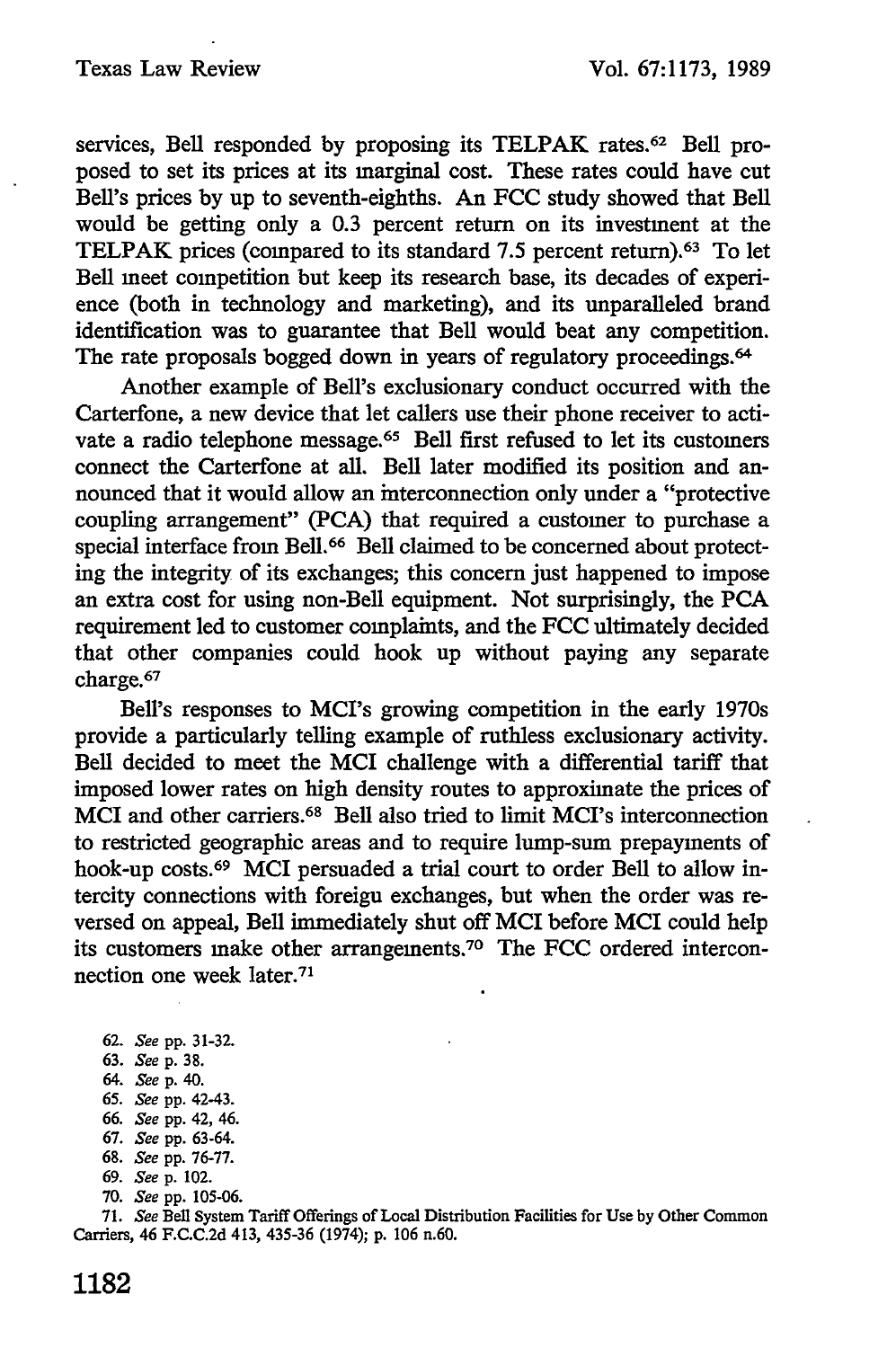MCI was still limited to private lines. In 1974, when MCI filed for its "Execunet" city-to-city lines (that any customer in each city could use) the FCC ruled, after Bell's strong opposition to MCI's filing, that this service was not authorized. 72 The Court of Appeals for the District of Columbia reversed, holding that the restriction of MCI to private lines was illegal.<sup>73</sup> In a sweeping decision, Judge Wright held that the FCC did not have authority to restrict long distance services unless it affirmatively found that public convenience and necessity mandated such restrictions. <sup>74</sup>

Bell's hostility throughout this period wreaked havoc on potential competitors. MCI had nearly been driven into bankruptcy before new investors took over the company in 1968 and infused it with funds. <sup>75</sup> The company survived because it was small, nonunion, and able to cut every possible **corner.7 <sup>6</sup>**

Bell's anticompetitiveness was obvious to everyone who cared to look. The Justice Department first sued the company for antitrust violations before World War **1.77** The FCC's 1939 study of Bell concluded that Western Electric's prices were uncompetitive and increased the cost of phone service. 78 That study led to the second Justice Department lawsuit, which sought to separate Western Electric from Bell, and to the 1956 consent decree.79 The FCC obviously saw the need for increased competition and gradually expanded the access of companies like MCI to the Bell exchange. **80** A task force appointed by President Lyndon Johnson and chaired by Eugene Rostow, a study conducted by Arthur D. Little for Congress in 1977, a study by International Business Machines (IBM) in the same year, and a detailed industry review by Congressman Timothy Wirth's staff all concluded that government should restore competition to the telecommunications industry.81 Even a 1972 Bell-commissioned study by McKinsey & Company found that the company was not efficiently organized to serve its customers and suggested a

**72.** *See* **pp. 131-33.**

**73.** *See* **MCI** Telecommunications Corp. **v. FCC, 561 F.2d 365 (D.C.** Cir. **1977),** *cert. denied,* 434 **U.S.** 1040 **(1978); p.** 134.

74. *See MCI Telecommunications Corp.,* 561 **F.2d** at 374; pp. 134-35.

*75. See* **p.** 47.

*76. See* **p. 50.** In one of the more amusing anecdotes that illustrates its ability to cut comers, **MCI** argued that employees in rural **offices** did not need restrooms because they could use surrounding fields. *See* **p. 50.**

**77.** *See* pp. 9-10.

**78.** *See* **p.** 14 nn.ll-12.

- **79.** *See* **pp.** 14-15 **& 15** n.13.
- **80.** *See* **pp.** *54,* **68, 136.**
- **81.** *See* **pp. 53,** 124 n.23, **127-28,** 264.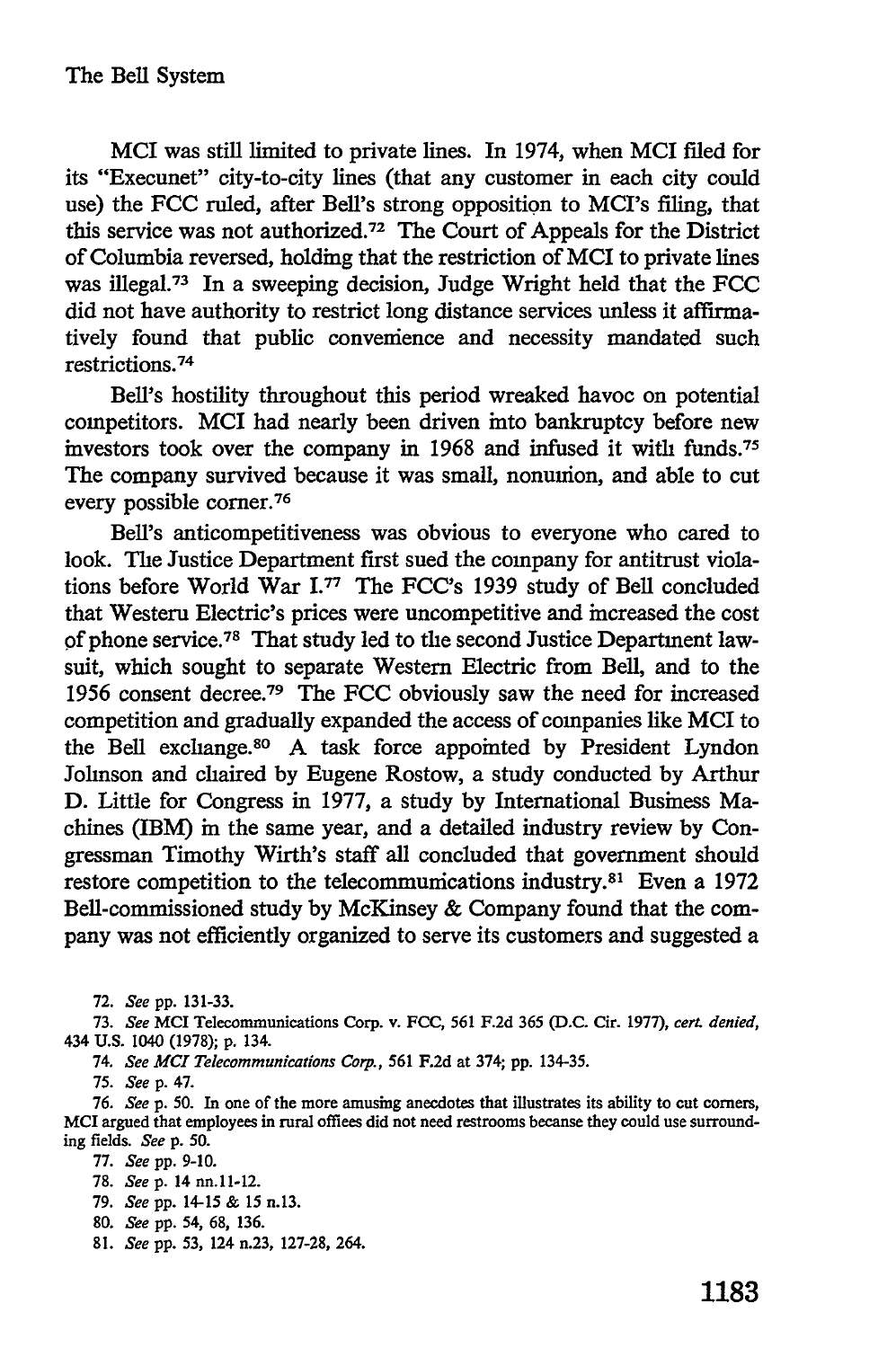large number of changes, most of which were not adopted.<sup>82</sup> Bill Baxter, the most conservative Assistant Attorney General for Antitrust in recent years, a man with a poor record of antitrust enforcement generally<sup>83</sup> and the man who dropped the IBM case on the same day that he announced the Bell split-up, 84 agreed that the companies needed to be divided.85

Most strikingly, two juries decided after lengthy trials that Bell had violated the antitrust laws.86 Judge Greene seemed to be well on his way to reaching the same decision when the government's lawsuit was settled. The MCI jury verdict was substantially affirmed in a lengthy majority opinion that found sufficient evidence to show that Bell had unlawfully refused to connect MCI to Bell's local exchanges, unlawfully disconnected MCI customers, acted anticompetitively in choosing where it would offer interconnection, provided inadequate equipment to competitors, and made sham filings with state regulatory commissions. 87 In the government's pending antitrust action against Bell, Judge Greene dismissed the government's claim over anticompetitive equipment pricing, but he found support for most of the other monopolization claims, including monopolization in the terminal equipment market and monopoly leveraging in Bell's refusal to connect long distance carriers to the local exchange. 88 These findings deserve more emphasis than they receive in *The Fall of the Bell System.*

#### IV. Who Is Responsible for Divestiture?

The authors' failure to consider Bell's antitrust violations seriously clouds their analysis of the reasons for divestiture. For instance, the authors portray a few individuals as having an extraordinary impact on Bell's demise. The prime movers are deButts, with his resolve to oppose competition; Judge Greene, with his refusal to delay litigation; and Baxter, with his resistance to other administration officials and refusal to

84. *See* p. 282.

85. *See* pp. 220-22.

86. *See* pp. 340-42.

**87.** *See* MCI Communications Corp. v. AT&T, 708 F.2d 1081, 1131-33, 1145-47, 1150-58 (7th Cir.), *cert denied,* 464 U.S. 891 (1983). The special verdict is reprinted at *id.* at 1207-09. Bell did do well on MCI's predatory pricing claims. The jury found the TELPAK prices lawful, and the Seventh Circuit reversed the jury's finding for MCI on the "Hi-Lo" tariff. *See id.* at 1111-28.

88. *See* United States v. AT&T, 524 F. Supp. 1336, 1352, 1357, 1380-81 (D.D.C. 1981).

**<sup>82.</sup>** *See* **p. 79.** The company's own study of its research and development operations came to many of the same conclusions. *See* g p. 81.

<sup>83.</sup> *See generally* Litvack, *Government Antitrust Policy: Theory Versus Practice and the Role of the Antitrust Division,* 60 **TEXAS** L. REv. 649, 655-56 (1982) (criticizing Baxter for sacrificing the purposes and goals of antitrust laws for the sake of maximizing economic efficiency); *cf.* Baxter, Separation of Powers, Prosecutorial Discretion, and the "Common Law" Nature of Antitrust Law, 60 TEXAS L. REV. 661, 702-03 (1982) (defending the Reagan administration's antitrust policy of not prosecuting violators).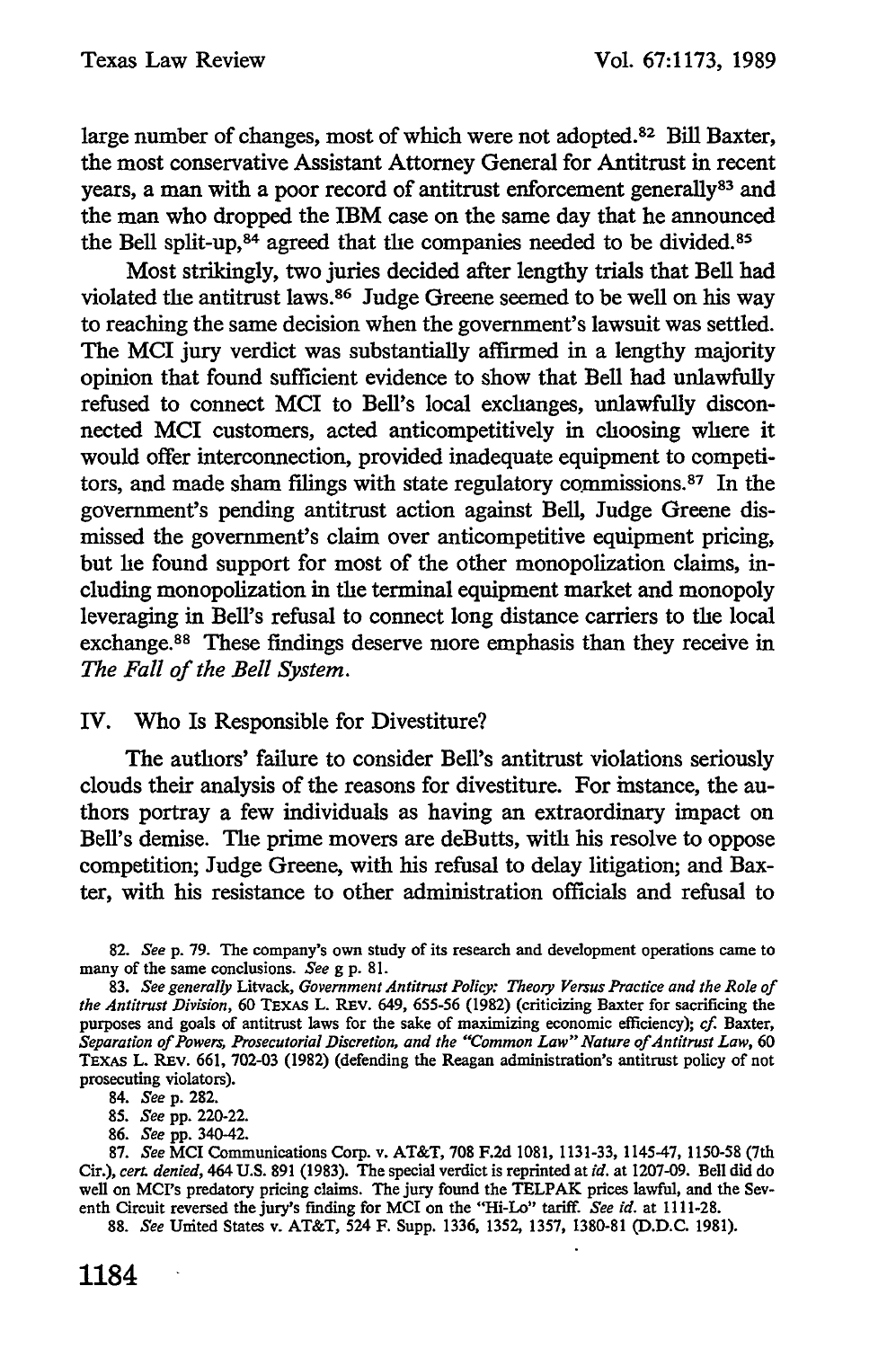waver in the face of uncertainty over trial. These three men were the immediate causes of the divestiture, but the authors underestimate the extent to which Bell's inherent anticompetitiveness brought on the changes they describe. Bell's monopoly had flourished in contradiction to the antitrust laws. The monopoly was maintained only by legislative protection. Even then, the protection was at best an uneasy truce interrupted by Justice Department lawsuits and consent decrees. Had deButts been a more skilled politician, had the President been more forceful, had Baxter been ineffectual, had the judge not been Judge Greene, antitrust and economic pressures would have continued to push Bell apart.89 Its rich markets would still beckon new competitors. Its stable profits and sheltered position would still affront Congress and the antitrust laws. Its exclusion of other companies from its own markets would still raise economists' eyebrows. Strong personalities may have determined when and how Bell was split up, but even had the coincidence of history brought to power a group of equally forceful personalities who preferred the status quo, it is unlikely that Bell proponents could have done more than delay some form of divestiture.

The authors also criticize unfairly the political institutions involved in the divestiture. They view the government as a poorly structured group of ineffective organizations that failed to understand the damages they were proposing. All the central institutions-the FCC, the executive branch, Congress, the courts, and, for that matter, Bell itself-were, in the authors' portrait, overwhelmed by events outside their control. The theme that government officials cannot make realistic plans bolsters the authors' implicit argument that big businesses are better left alone.

The authors criticize the FCC for the naive belief that allowing a few entrants like MCI into the market would not eventually jeopardize Bell's larger business. 90 They contend that the FCC's decision in *Specialized Common Carriers* to let other carriers join the market ushered in "a radical change that seems not to have been intended by most of the FCC commissioners."91 They criticize the FCC harshly: "The Commission embarked on a cumulative process with almost no understanding of the forces it was setting in motion. It failed to see prices-particularly the

**<sup>89.</sup> Cf.** p. **351** ("It is... too much to insist that people should foresee a tangled and uncertain future. But a more flexible approach by AT&T's leadership in the mid-1970s might have offered room for compromise before the pressure for change reached its climax late in 1981.").

<sup>90.</sup> See, eg., p. 31 (stating that the FCC had "failed to take the company seriously" regarding certain allegedly "self-serving" claims that turned out to have been "prescient"); pp. 50-51 (stating that "wishful thinking" had led the FCC bureau chief to "ignore the clear signs of danger"); p. 136 (characterizing the **FCC** as "oblivious to the economic and political pressures it was unleashing"). 91. P. 52.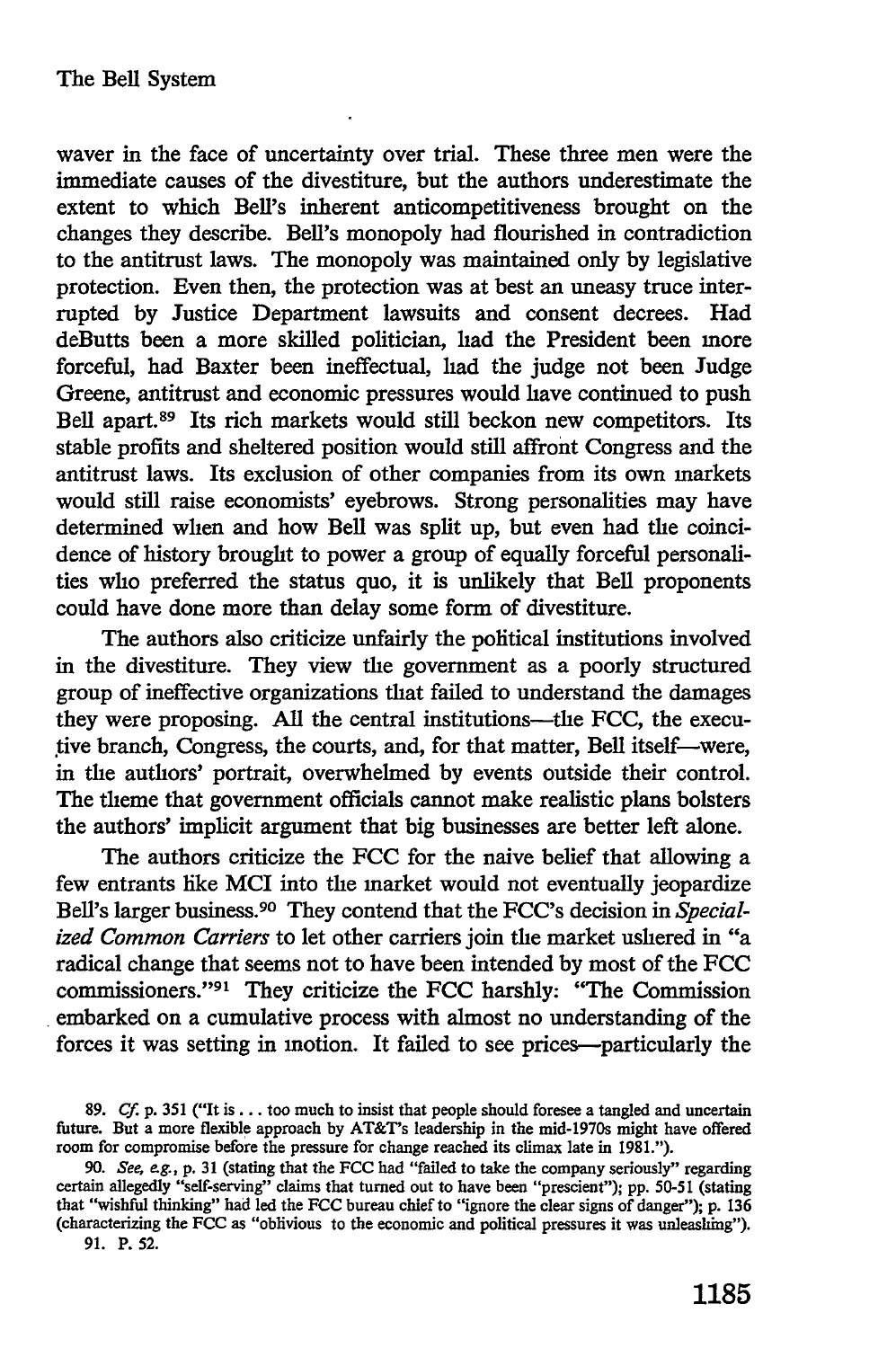gap between regulatory and competitive prices—as incentives."<sup>92</sup> Even the FCC's first step, allowing competition in private microwave services, was "doomed to failure" because "[s]ooner or later, independent users of private microwave systems would want to connect their systems with the public switched network."93

This criticism is unjustified. That competition would expand beyond microwave services and limited private line access was not inevitable. If anything, the FCC was a victim of its own success. Competition worked. MCI grew, and other companies joined the market. The FCC watched and approved most of these early changes. When it later sided with Bell in attempting to restrict full competition (a classic example of the regulators falling prey to the charms of the regulated), it was reversed by a court applying the earlier procompetitive policies that the FCC itself had put at the heart of regulatory policy in *Specialized Common Carriers.*

The authors also give the judiciary its share of criticism, although lawyers are likely to be pleased with the preeminence conferred upon the courts. Temin and Galambos argue that the judicial process took an autonomous course once the Bell case came before it: "[C]ourt proceedings, although very much part of the political process, have acquired an independence from interference that lets legal proceedings maintain a life of their own."<sup>94</sup> Here too the authors are critical: "[T]he independence of the legal process is both its strength and its weakness: Judicial decision making can be swift, but it need not be informed."<sup>95</sup>

The court emerges as a heavy-handed force pushing the trial to an end without appreciation for the consequences. Most striking to the authors is Judge Greene's refusal to continue the lawsuit when both sides wanted more settlement talks. They quote the Judge:

"[It] is not my business if Congress wants to pass legislation to restructure the communications industry .... I have nothing to do with that, **. . .** but to say I am supposed to hold up the trial... because in the next eleven months somebody may do something, and this may remove an obstacle to their doing something, it strikes me as peculiar."

**...** "All I can do is sit here. I didn't file the lawsuit. I didn't pursue the lawsuit since September or November, whenever it was, 1974. I wasn't even on this court at that time. The case came here. The case was pursued by the Department of Justice. The Department of Justice and the Administration have seen fit not to dismiss it. It is here. I have heard four months of testimony. We have had

92. P. 338. 93. P. 31. 94. P. 340. **95.** P. 340.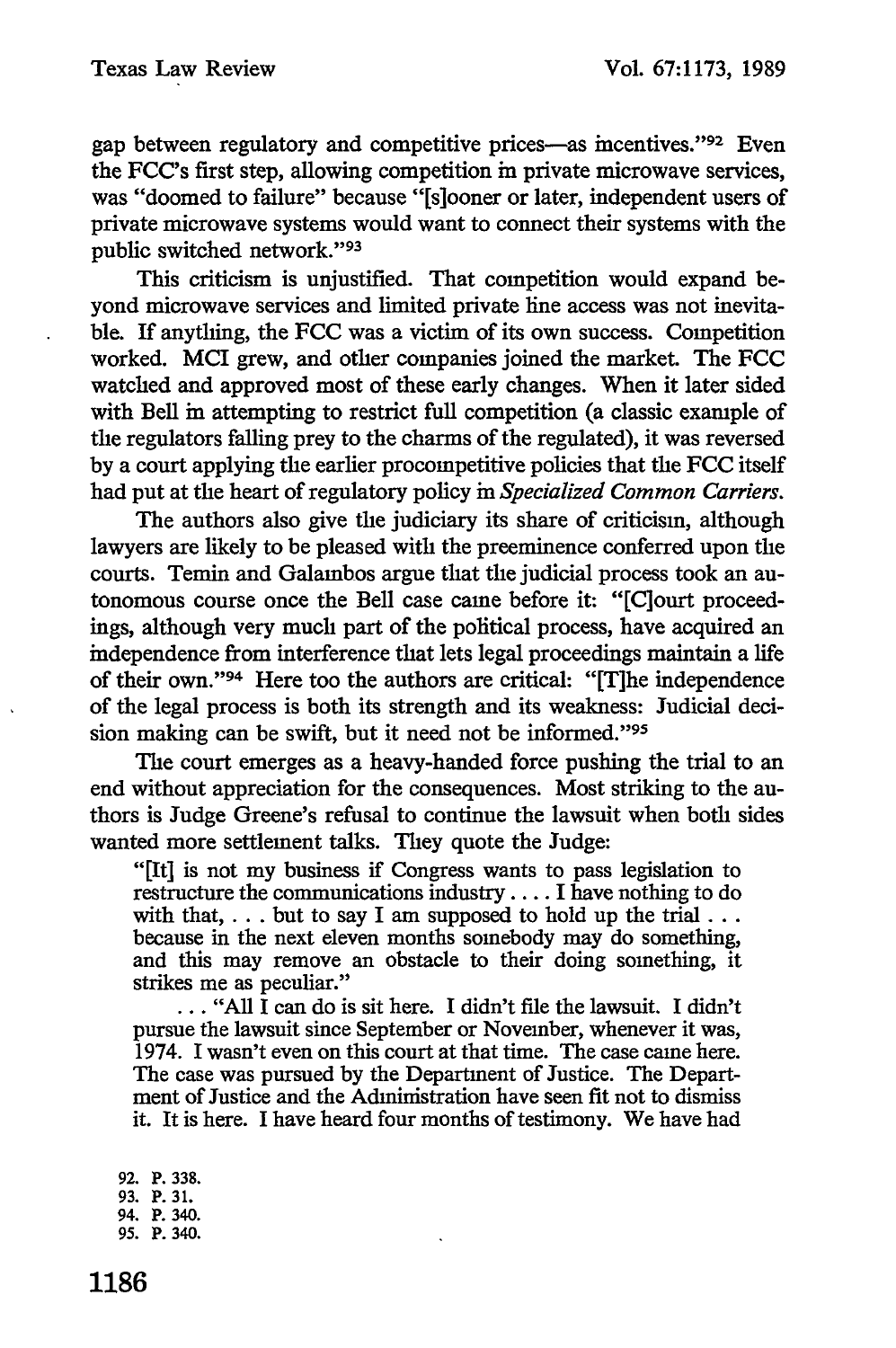two and a half years of pre-trial maneuverings, and I am ready to proceed."96

The quotation makes Judge Greene seem more concerned with his docket than with the national interest of more than two hundred million Americans in their phone system.

This criticism is also unjustified, because it ignores the antitrust problems that properly kept Judge Greene's attention. A case that ran from 1974 to 1981 was hardly a thoughtless rush into folly. The judiciary is supposed to apply laws, not test the political winds, and it should operate independently once a case comes before it. Judge Greene was faced with a long-standing lawsuit in which the Justice Department alleged numerous acts of monopolization by the largest corporation in the country. As the case proceeded, he came to believe that these allegations were well supported. The parties had made no progress without judicial pressure. If in the meantime Bell was injuring consumers while raking in monopoly profits, why should the case lag? It is also unfair to criticize Judge Greene for perceived defects in a settlement he approved but did not create. We still do not know what his final decision would have been (he had left for another day such core issues as Bell's regulatory preemption defense), nor do we know what remedy he would have imposed had he found antitrust violations. The consensual settlement may have been much harsher medicine than any relief that Judge Greene might have imposed.

The authors question the continuing oversight now vested in Judge Greene, contending that he "threatens to become another regulatory agency" as he supervises divestiture.<sup>97</sup> Yet the courts had supervised Bell's consent decrees for years. Any restructuring of the Bell System was bound to be complex, requiring detailed supervision, because the regulation to be undone had become so pervasive and intricate.

Temin and Galambos depict the executive branch as an incompetent body that opposed divestiture but lacked the will to force its own lieutenant, Baxter, to stop his assault on Bell. The authors cite the concern of Bell's general counsel, Howard Trienens, that the Reagan administration could not control its own Assistant Attorney General.<sup>98</sup> Such incompetence on detail may, of course, be the lasting hallmark of the Reagan administration-a sign of Ronald Reagan's personal touch. Apparently, the only input from Reagan was an anecdote he told at a cabinet meeting:

<sup>96.</sup> Pp. 232-33 (quoting Transcript of Proceedings, Tr. 4, at 8-10, United States v. AT&T, No. 74-1698 (July 29, 1981)).

<sup>97.</sup> P. 360.

**<sup>98.</sup>** See p. 234.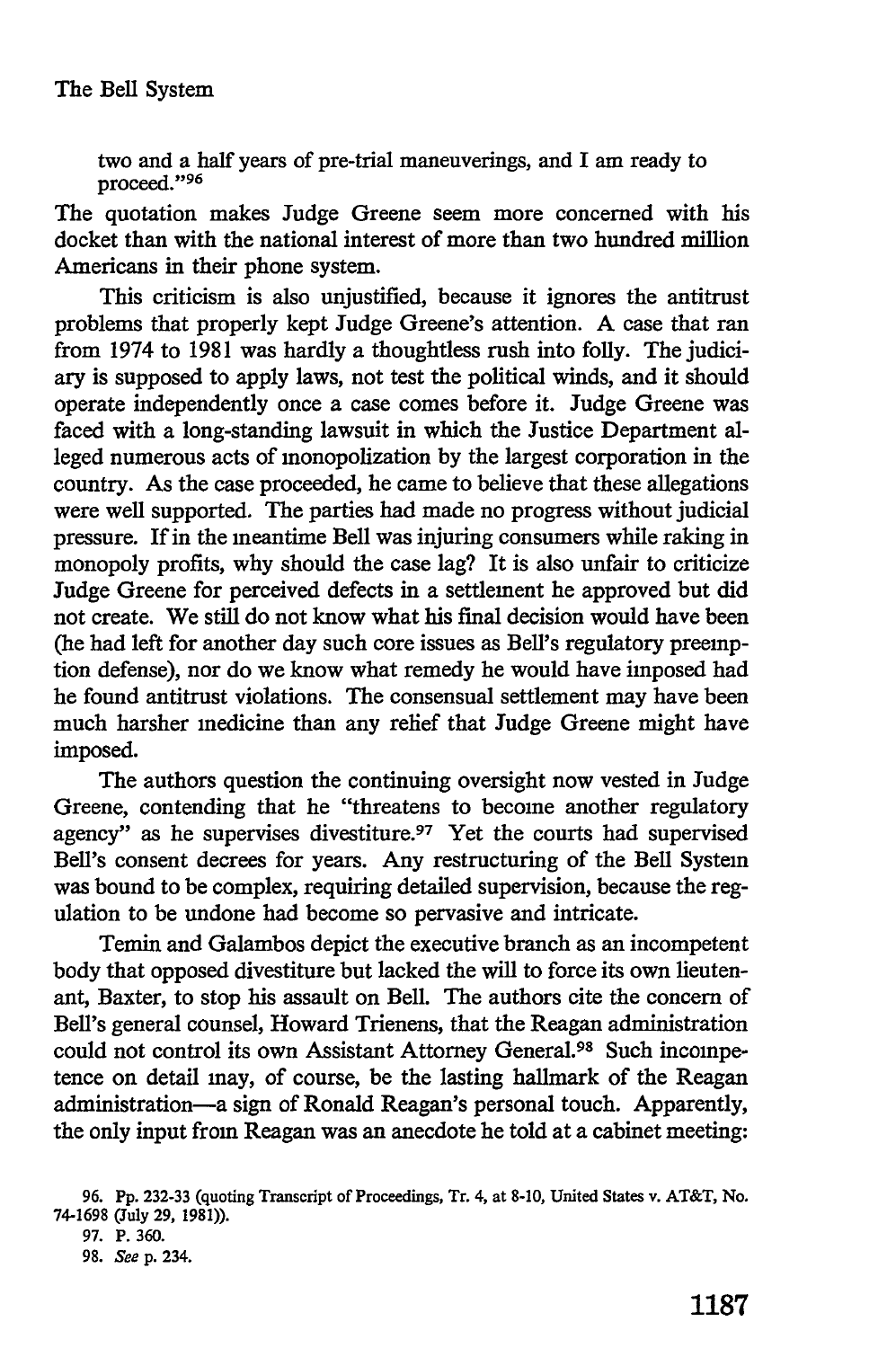Reagan recalled that when he was a boy it cost two dollars to make a cross-country call and only two cents to mail a letter and that, at the time of his comment, the call and the letter each cost twenty cents.99 If Reagan meant his comments as an instruction to leave Bell intact, he nevertheless made no other attempt to intervene with Baxter.<sup>100</sup>

More revealing of the administration's incoherence was Chairman Brown's call to Weinberger to announce the settlement. The Defense Department had been one of Bell's major supporters, and Weinberger had worked hard behind the scenes in attempts to convince Baxter to drop his lawsuit. Weinberger doubtless expected more pleas for help when he answered the phone:

Weinberger came to the phone and said that he had someone important there.

Brown replied, "Cap, I've got to talk with you."

Weinberger explained, "You know I've done all I can on this case," and started to elaborate.

Brown interrupted. "Cap, I've settled this thing."

There was a long silence, and then Weinberger invited Brown over to talk.101

It is extraordinary that individual government officials could have made decisions of this magnitude without other major administration officials having some knowledge that a settlement was near, especially a settlement that would dissolve the largest company in the country. It is not extraordinary, however, that Baxter prevailed. Omitted from *The Fall of the Bell System* is that Baxter could stand alone because he had a strong case. Had Baxter dismissed the lawsuit, there would have been an outcry, not because he was a bureaucrat running wild in Washington but because his case was grounded in a sensible law that retains widespread political support. That a top law enforcement officer pursued the law as he saw fit is hardly grounds for criticism.

**99.** *See* **pp.** 229-30. The most interesting example of Reagan's management **by** inattention is how Treasury Secretary Donald Regan developed tax reform, the hallmark of the Reagan administration. Having no direction from above, Regan reviewed all the President's economic speeches to identify the policies that he should pursue. *See* D. **REGAN,** FOR **THE RECORD** 142-44, 156-59 (1988). Regan decided that one appropriate policy was tax reform. Showing that he understood how to get the President's attention, Regan did not bother making the intellectual case for reform. Instead, he told Reagan that his secretary paid more federal taxes than sixty major corporations, including the President's former employer, General Electric. Reagan responded, "I agree, Don, I just didn't realize that things had gotten that far out of line." *Id.* at 194-95. Regan knew that this utterance was as close as the President would get to active management, and he "interpreted his words as an instruction to go full steam ahead with a proposal to overhaul the entire federal tax structure." *Id.* at 195. Had Regan been Attoruey General, he doubtless would have read Reagan's anecdote on the price of stamps as a pointed directive to send Baxter packing back to Stanford.

*100. See* p. 229.

101. P. 274.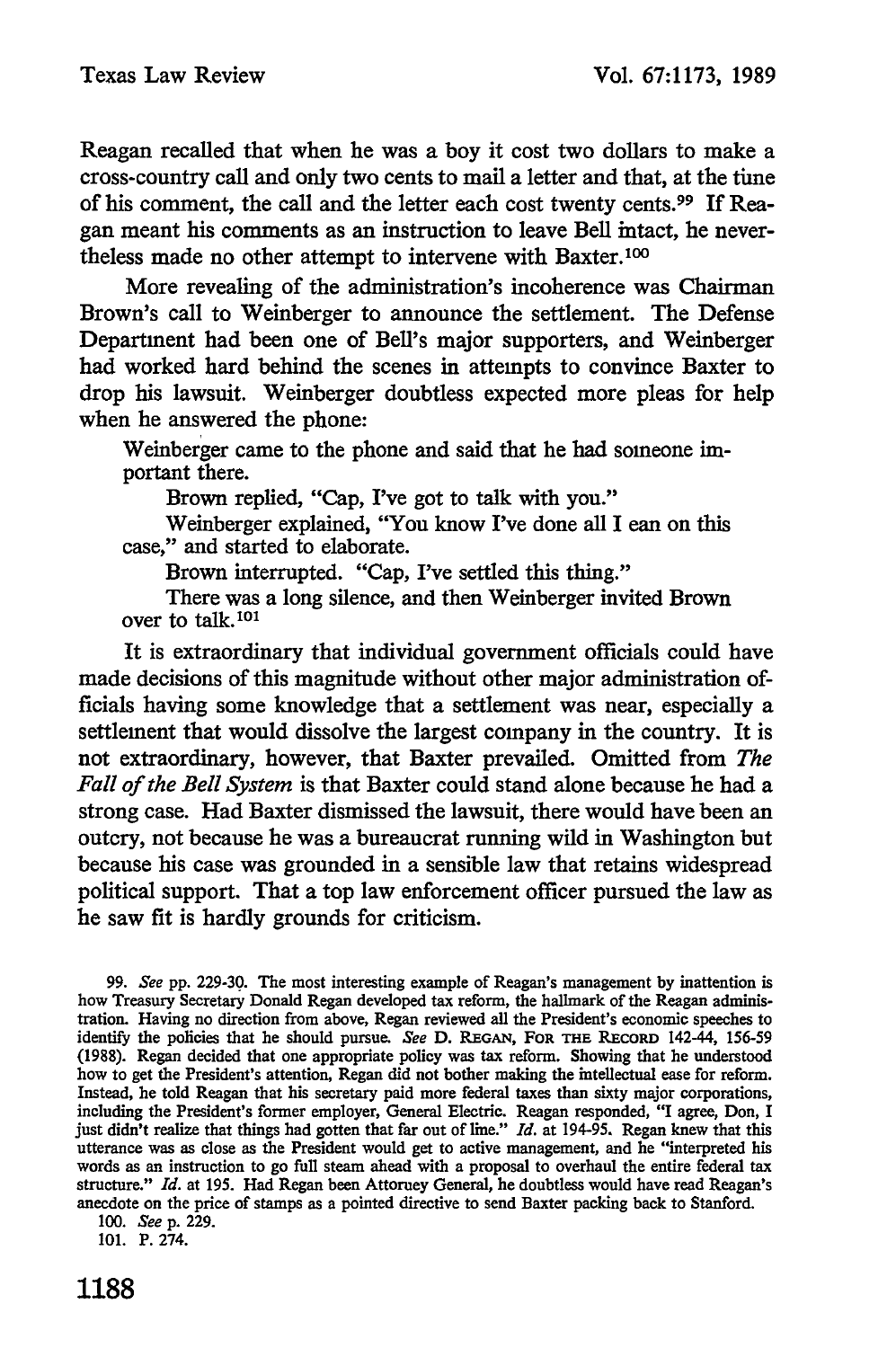Temin and Galambos put great emphasis on the role of "ideology," which they pass off as something akin to fickle public opinion.<sup>102</sup> They believe that the post-Watergate distrust of institutions and a shift in economic ideology explain why Bell did not receive more support from the general public. This theme grossly understates the depth of public belief in the "ideology" that really explains the changes-the ideology embedded in our antitrust laws. Bell was subject to antitrust action even during conservative times, and its empire was finally dismantled by the most probusiness, promerger, proconcentration administration in our history. Bell's break-up was inevitable, even had we been spared Watergate and Vietnam and the ideology that those two political traumas left in their wakes.

#### V. Will Divestiture Work?

The question of most concern now is whether we will be better off after divestiture. The seven operating companies that Bell brought forth have kept their power over their markets and prospered.<sup>103</sup> Fears that they would not survive outside the nest have proved groundless. The effect of divestiture on AT&T is less certain. The company has shrunk. "It resembled Vienna after World War I more than West Germany after World War II."104 Competition has intensified in the equipment and long distance markets.

Temin and Galambos do not think that the past success of MCI is a good predictor of whether competition will bear fruit in telecommunications. To them, the past growth of other long distance companies "carries no information about the viability of competition" today. 105 This is because MCI and the rest built their businesses on two artificial advantages unavailable to Bell: they did not have to subsidize the local exchanges, and they could concentrate their long distance services on the high profit, low cost urban markets.106

The authors clearly do not believe that technological advances justify the shift to competition. They note that optical fiber, a cable-based technology like that used in the first phones, has replaced the temporary use of microwave transmission. **107** "To the extent that the Bell System

107. See p. 347.

<sup>102.</sup> See pp. 78, 337.

<sup>103.</sup> See pp. 354, 364.

<sup>104.</sup> P. 364.

<sup>105.</sup> P. 356.

<sup>106.</sup> There actually was a third subsidy; the parsimoniousness of California regulators forced the non-California systems to subsidize Pacific Telephone and Telegraph Company, whose rates have been artificially depressed for years. See p. 145.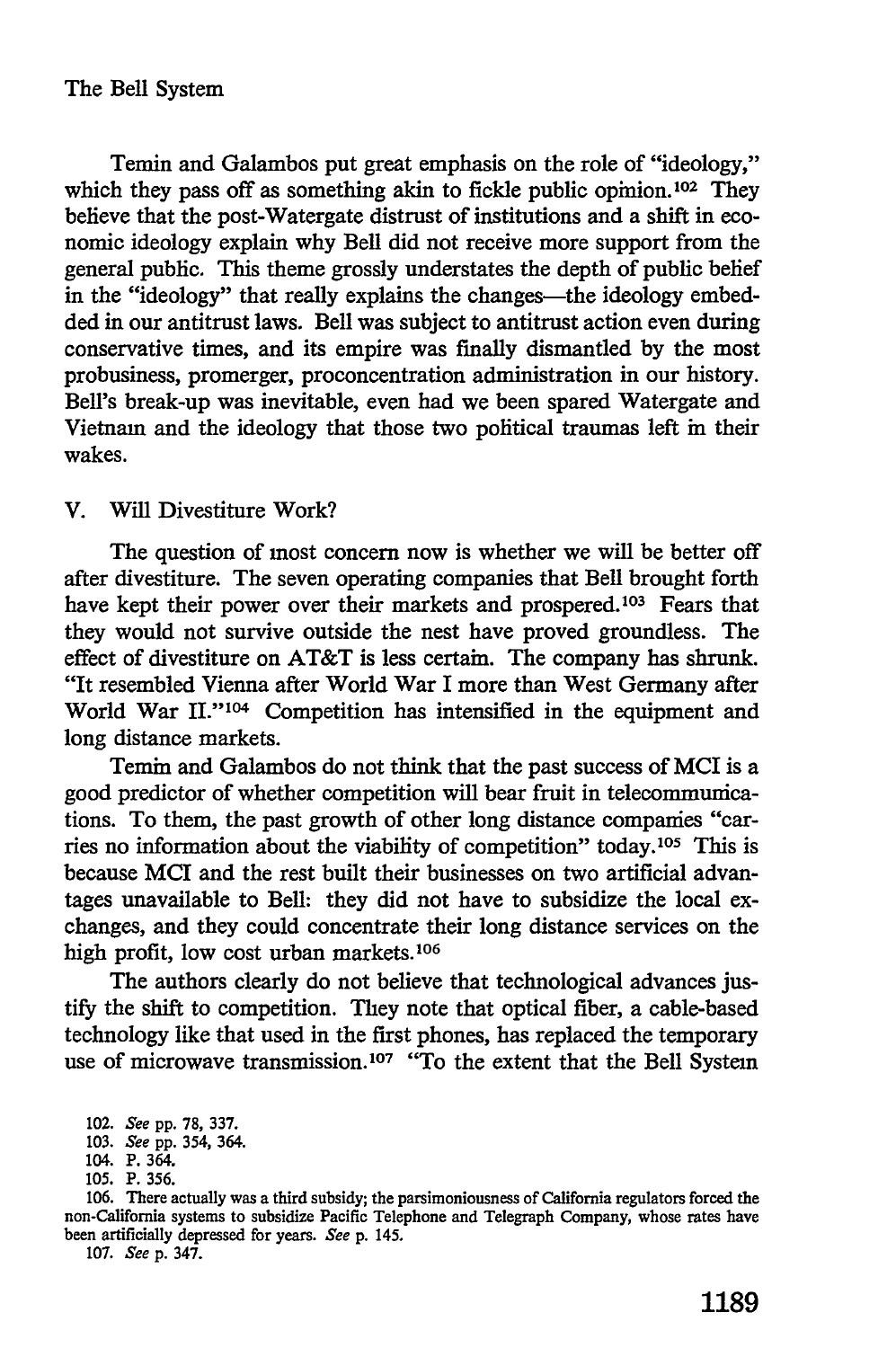was broken up to usher in the age of microwave radio, the government forced a permanent shift in the industry's structure to take advantage of a temporary technical opportunity-which has already been superseded for most high-density uses."<sup>108</sup> The new technology may actually increase the efficiency of a single network, and AT&T may end up as the only long distance phone company or as "the dominant member of a very small oligopoly."<sup>109</sup>

One gamble of divestiture is that competition will bring innovation and new products that more than compensate for any lost economies of scale. The authors do admit that prices should fall and that products should improve in the short run.<sup>110</sup> These benefits will go to long distance callers and business users in particular.111 But the authors fear that Bell will have to build planned obsolescence into products that it formerly built to last and that competition will remove the secure financial basis for Bell Labs. 112 If the gains in pure research are primarily economic externalities, the new competitors cannot be expected to fill the shoes of Bell in the days when it was protected from competition.11 3 The authors harbor great doubt about the competition between AT&T and IBM that comforted Bill Baxter when he deregulated AT&T and set IBM free.<sup>114</sup> Finally, the authors contend that any economies of scale based on the interconnections within the Bell System will be lost.115

The future portrayed in *The Fall of the Bell System* is not particularly attractive:

[D]ivestiture must be looked on as an enormous gamble. It is part of a general experiment in competition as a way of organizing previously regulated industries. Telecommunications was unique among these industries, both because of the dominance of a single firm and because of the presence of an interactive network. Only in the long run will we know-and possibly not even then-if the competitive market can innovate as well as the integrated Bell System.<sup>116</sup>

Divestiture inevitably will increase local rates and decrease long distance charges. Bell can no longer subsidize the operating companies, and

109. P. 356.

111. *See* p. 365.

112. *See* p. 359.

- 113. *See* p. 360.
- 114. *See* p. 361.
- 115. *See* p. 362.
- 116. P. 365.

<sup>108.</sup> P. 347.

<sup>110.</sup> *See* p. 362. A recent interview with Judge Greene indicates that he feels divestiture has been an unqualified success along these lines. *See Mesce, Phone System Enters a New Era,* Houston Chron., Dec. 11, 1988, § 6, at 2, col. I.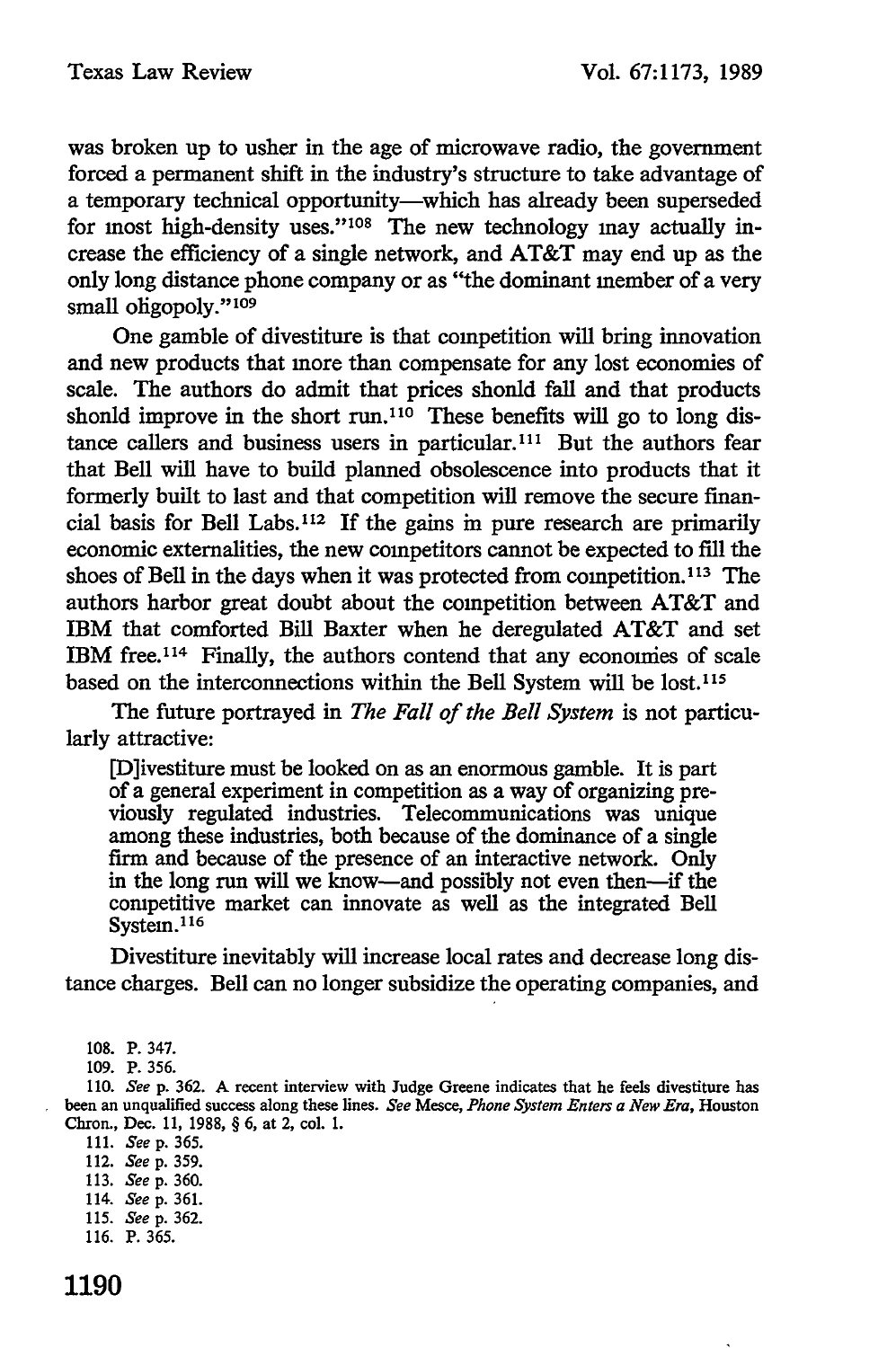it no longer needs to. Theoretically, if the poor make mostly local calls, they will be hurt the most (unless the new system proves so much more efficient that even the cost of local calls is reduced). Once the move to divest got into high gear, however, the principal actors-Judge Greene, Baxter, and Brown-were under no pressure to weigh the benefit this subsidy conferred on the poor against the value of a more efficient market. Although the subsidy was always the best political justification for Bell's monopoly, in the end neither Congress nor the executive branch did anything to slow the movement toward divestiture.

Nothing prevents Congress, however, from imposing the same subsidy on the several companies that may replace Bell. The subsidy has always been cumbersome, and it would present little more difficulty if a few more companies were involved. The antitrust laws should not be held hostage to other political goals that Congress can easily achieve through legislation, and bureaucrats charged with enforcing the antitrust laws should not be forced to speculate about other legislative goals that are not enshrined in statute.

The authors' worries about the future are not warranted. They themselves show repeatedly how Bell had become unresponsive to the needs of its customers. Much of their book is a critique of Bell's organizational rigidity. 117 Bell ultimately resisted even changes its own customers wanted. For example, when digital switching became available for private exchanges, Bell refused to adopt the new technology, because its engineers thought the traditional analogue switches worked just fine.118 Bell ignored pressure from its salespeople long after it became clear that the customers wanted digital switches.119 The company was still run by engineers who ignored the new markets that were opening up as telecommunications grew more sophisticated. These internal problems are good evidence that even a smart monopolist has trouble matching the vitality of healthy competitors. It probably is no accident that other dominant companies of yesterday, from U.S. Steel and General Motors to Sears and BankAmerica, are also seeing their market power slip from their grasp.<sup>120</sup>

Nothing in the long history recounted by Temin and Galambos

**119.** *See* pp. 150-51.

**<sup>117.</sup>** *See* pp. **57-68, 78-95,** 142-75.

<sup>118.</sup> *See* pp. **75-76.**

<sup>120.</sup> This point is brought home in two recent corporate histories, one discussing America's largest retailer and the other discussing the bank that was once America's largest. *See* **G.** HECTOR, **BREAKING THE BANK: THE DECLINE** OF BANKAMERICA **1** (1988) (describing the fall of BankAmerica from 1980 to 1986); D. *KATz, supra* note 7, at viii (noting the rapid decline of Sears' market share and stock value).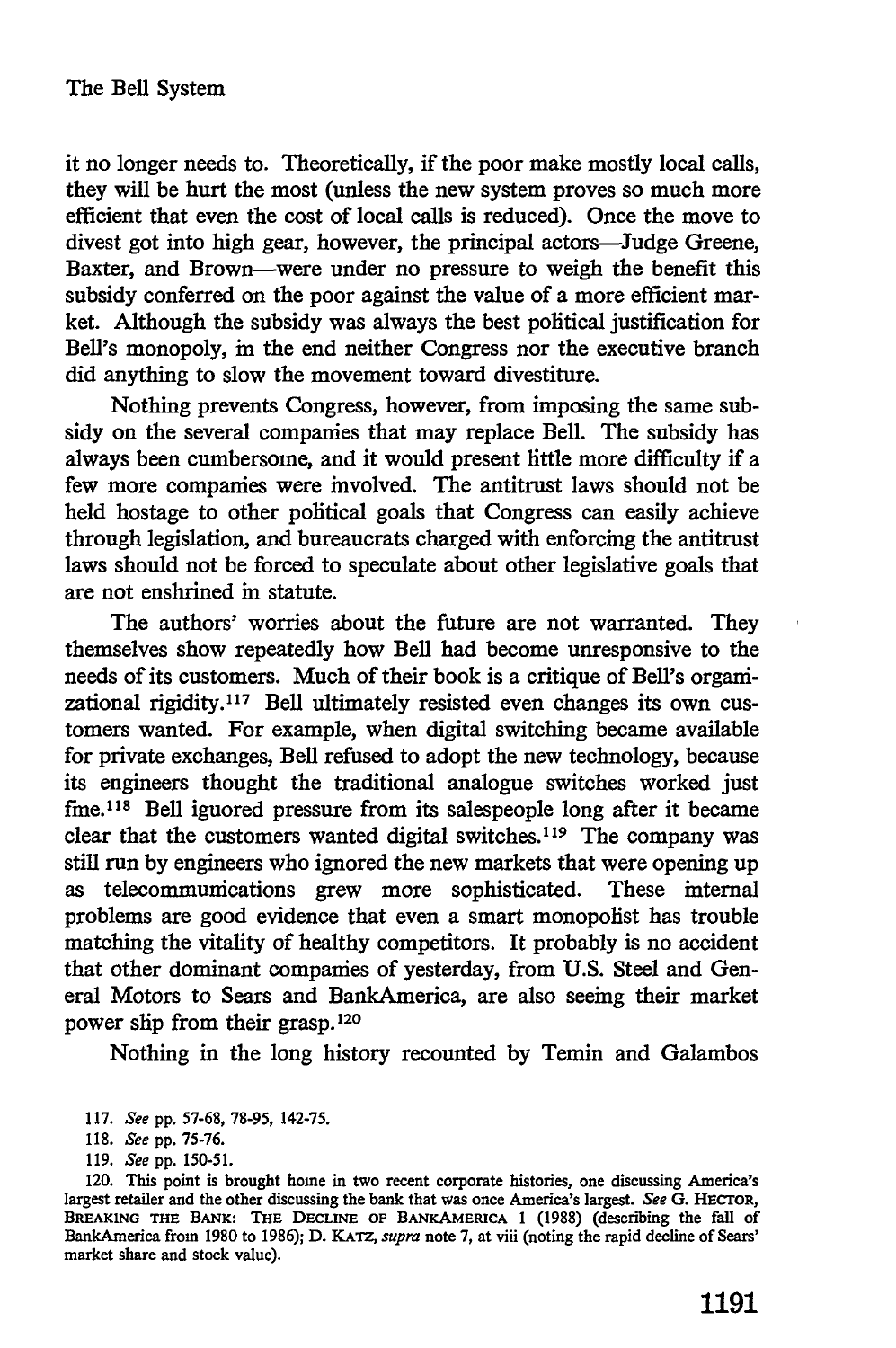proves that Bell deserved to be spared normal competitive pressures or that it had earned the right to protection from the antitrust laws. The political purpose of the antitrust laws, all but forgotten in today's makebelieve world of Chicago School economics,<sup>121</sup> certainly supports divestiture. Bell controlled a million workers. The company was larger than all but our largest cities. It owned a tremendous chunk of the economy. The speculative possibility that Bell might perform better than its competitors is precious little justification for governmental protection of such an unparalleled concentration of power. It is far better to have three or four companies with divergent interests competing for political power than a single company with a million voters and virtually limitless resources.

The economic benefits of divestiture point to the same conclusion. Increased competition should lead to more and better products and to lower prices. Consumer choice, both for phone equipment and phone services, has already increased. The authors suggest that consumers may be frustrated by all of their new choices. 122 But if consumers prefer not to be confused by new services, they can stick to whatever the Bell operating companies provide. Competitors then will have to copy Bell's existing services or go out of business. The authors' paternalistic concerns fail to justify suppressing the choices of the free market and denying consumers the freedom to decide what products and services they want in telecommunications.

Uncertainty about the future is a sign of market strength, not weakness. Markets are dynamic and unfaithful. That is why the antitrust laws articulate broad concepts that the courts must adapt to changing market experience. The principle that the free interplay of companies struggling to capture the highest market share leads to lower prices and better products is the heart of modem economic theory.123 Indeed, this principle occupies the center of much conservative thinking about antitrust law.124 In theory, competition improves services, lowers prices, and quickens the imaginations of all involved. In the well-tested judgment of the Congress that passed the Sherman Act, a judgment tempered by the wisdom of political battle and economic suffering, economic competition is also a necessary protector of political freedom. Any exception to the

<sup>121.</sup> For explications of Chicago School economic analysis of law, see Ackerman, *Law, Economics, and the Problem of Legal Culture,* 1986 **DUKE L.J.** 929, 940-51; Johnson, *An Appeal for the "Liberal" Use of Law and Economics: The Liberals Fight* Back (Book Review), **67 TExAs** L. REv. 659, 670-73 (1989).

<sup>122.</sup> *See* p. 362.

**<sup>123.</sup>** *See,* **H. HOVENKAMP, ECONOMICS AND FEDERAL ANTITRUST LAW** 1-14 **(1985).**

<sup>124.</sup> *See generally* R. POSNER, **ANTITRUST LAW** 3-13 (1976).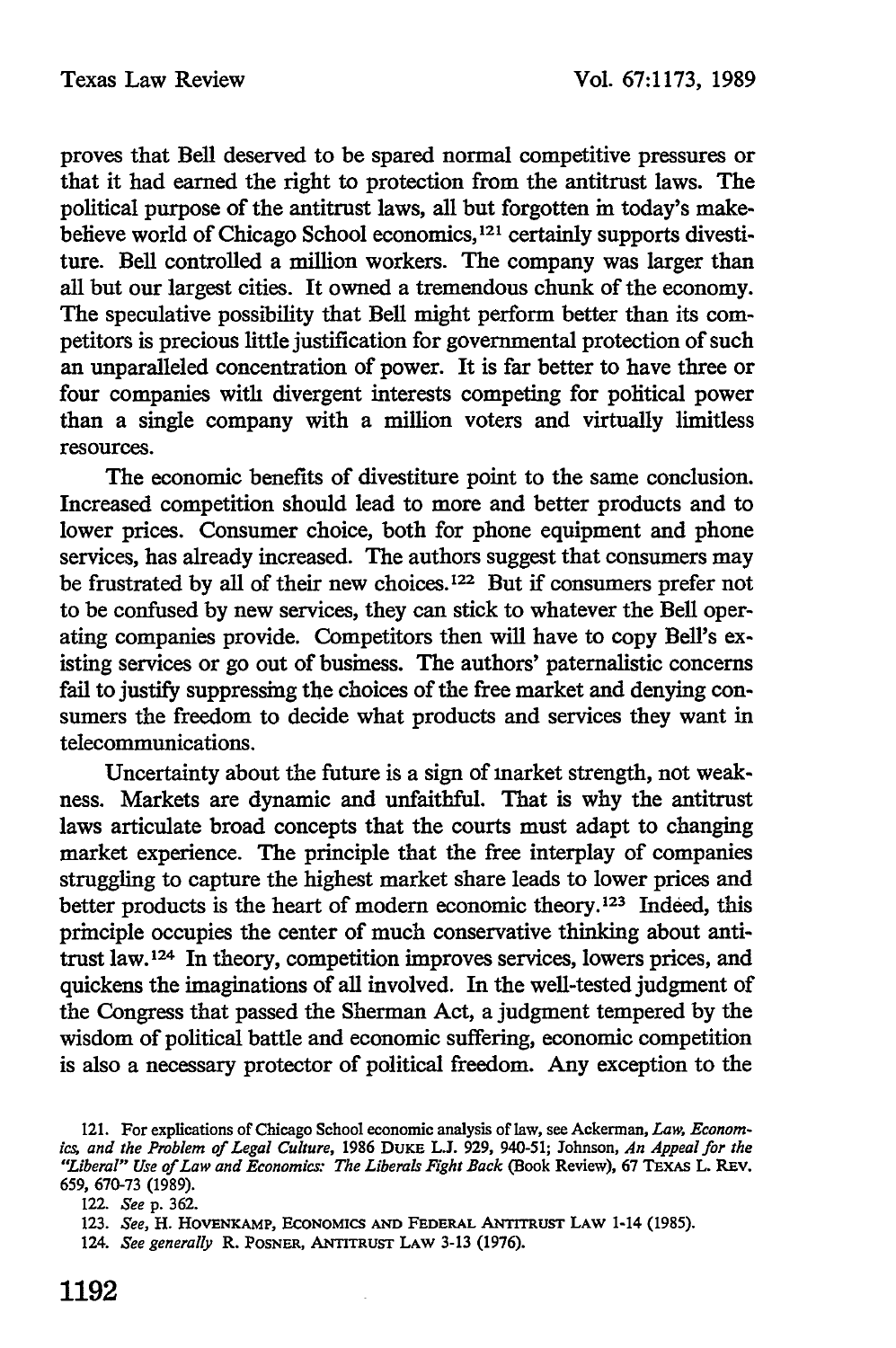principle of competition--particularly an exception that, like the one carved out for Bell, depends on governmental protection-should have clear and certain justification. None appears in this book.

Bell gave us good and inexpensive phone service, but who knows how good and inexpensive it would have been if competitors had been allowed into the market? Now we will find out.